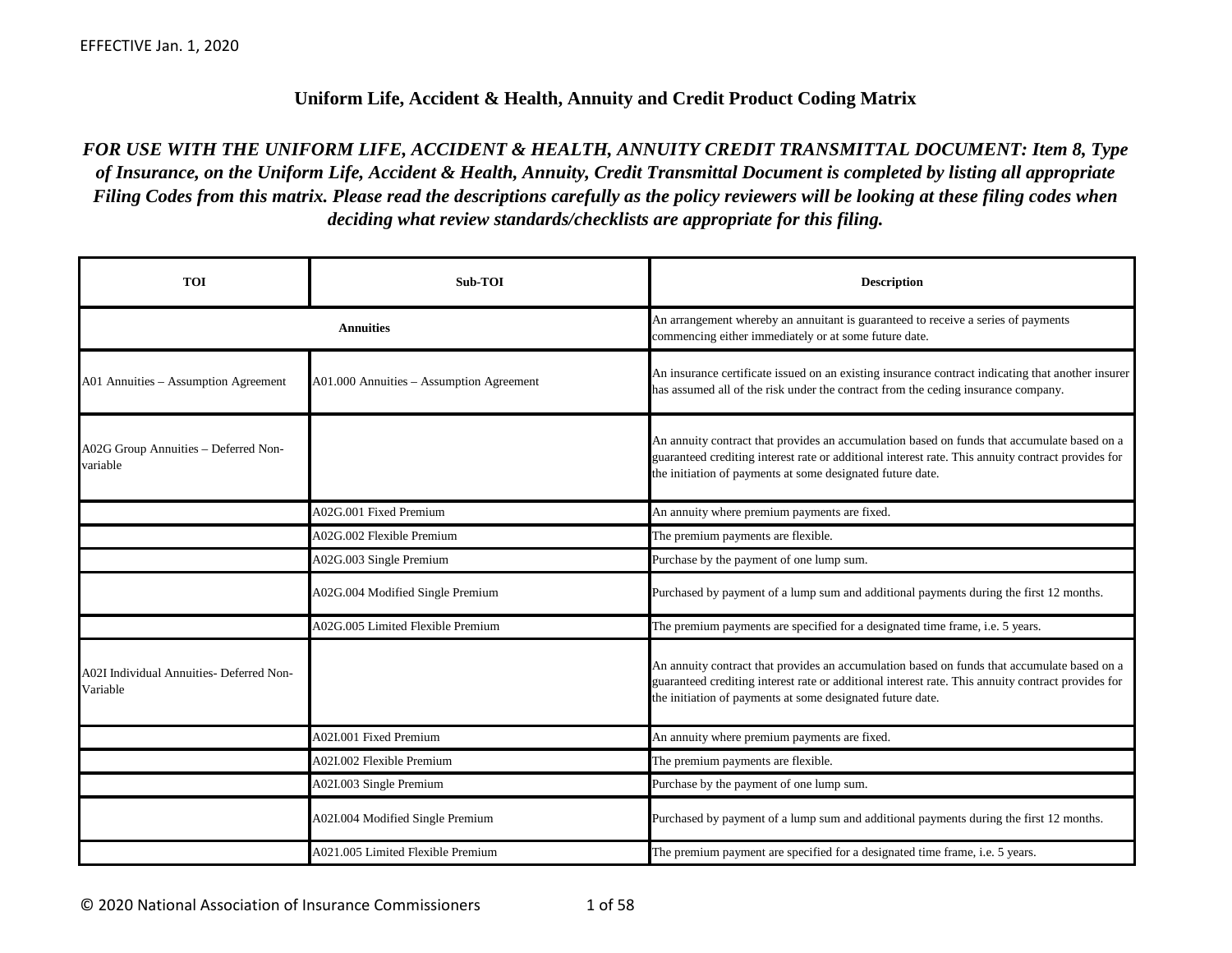| A02.1G Group Annuities - Deferred Non-<br>Variable and Variable     |                                     | An annuity contract that provides an accumulation based on both (1) funds that accumulate<br>based on a guaranteed crediting interest rates or additional interest rate applied to designated<br>considerations, and (2) funds where the accumulation vary in accordance with the rate of return<br>of the underlying investment portfolio selected by the policyholder. The contract provides for<br>the initiation of payments at some designated future date.                                                                                                                                                                                                                  |
|---------------------------------------------------------------------|-------------------------------------|-----------------------------------------------------------------------------------------------------------------------------------------------------------------------------------------------------------------------------------------------------------------------------------------------------------------------------------------------------------------------------------------------------------------------------------------------------------------------------------------------------------------------------------------------------------------------------------------------------------------------------------------------------------------------------------|
|                                                                     | A02.1G.001 Fixed Premium            | An annuity where premium payments are fixed.                                                                                                                                                                                                                                                                                                                                                                                                                                                                                                                                                                                                                                      |
|                                                                     | A02.1G.002 Flexible Premium         | The premium payments are flexible.                                                                                                                                                                                                                                                                                                                                                                                                                                                                                                                                                                                                                                                |
|                                                                     | A02.1G.003 Single Premium           | Purchase by the payment of one lump sum.                                                                                                                                                                                                                                                                                                                                                                                                                                                                                                                                                                                                                                          |
|                                                                     | A02.1G.004 Modified Single Premium  | Purchased by payment of a lump sum and additional payments during the first 12 months.                                                                                                                                                                                                                                                                                                                                                                                                                                                                                                                                                                                            |
|                                                                     | A02.1G.005 Limited Flexible Premium | The premium payments are specified for a designated time frame, i.e. 5 years.                                                                                                                                                                                                                                                                                                                                                                                                                                                                                                                                                                                                     |
| A02.1I Individual Annuities- Deferred Non-<br>Variable and Variable |                                     | An annuity contract that provides an accumulation based on both (1) funds that accumulate<br>based on a guaranteed crediting interest rates or additional interest rate applied to designated<br>considerations, and (2) funds where the accumulation vary in accordance with the rate of return<br>of the underlying investment portfolio selected by the policyholder. The contract provides for<br>the initiation of payments at some designated future date.                                                                                                                                                                                                                  |
|                                                                     | A02.1I.001 Fixed Premium            | An annuity where premium payments are fixed.                                                                                                                                                                                                                                                                                                                                                                                                                                                                                                                                                                                                                                      |
|                                                                     | A02.1I.002 Flexible Premium         | The premium payments are flexible.                                                                                                                                                                                                                                                                                                                                                                                                                                                                                                                                                                                                                                                |
|                                                                     | A02.1I.003 Single Premium           | Purchase by the payment of one lump sum.                                                                                                                                                                                                                                                                                                                                                                                                                                                                                                                                                                                                                                          |
|                                                                     | A02.1I.004 Modified Single Premium  | Purchased by payment of a lump sum and additional payments during the first 12 months.                                                                                                                                                                                                                                                                                                                                                                                                                                                                                                                                                                                            |
|                                                                     | A02.1I.005 Limited Flexible Premium | The premium payments are specified for a designated time frame, <i>i.e.</i> 5 years.                                                                                                                                                                                                                                                                                                                                                                                                                                                                                                                                                                                              |
| A03G Group Annuities - Deferred Variable                            |                                     | An annuity contract that provides an accumulation based fund where the accumulation varies in<br>accordance with the rate of return of the underlying investment portfolio selected by the<br>policyholder. Must include at least one option to have the accumulation vary in accordance<br>with the rate of return of the underlying investment portfolio selected by the policyholder and<br>may include at least one option to have the series of payments vary in accordance with the rate<br>of return of the underlying investment portfolio selected by the policyholder. This annuity<br>contract provides for the initiation of payments at some designated future date. |
|                                                                     | A03G.001 Fixed Premium              | An annuity where premium payments are fixed.                                                                                                                                                                                                                                                                                                                                                                                                                                                                                                                                                                                                                                      |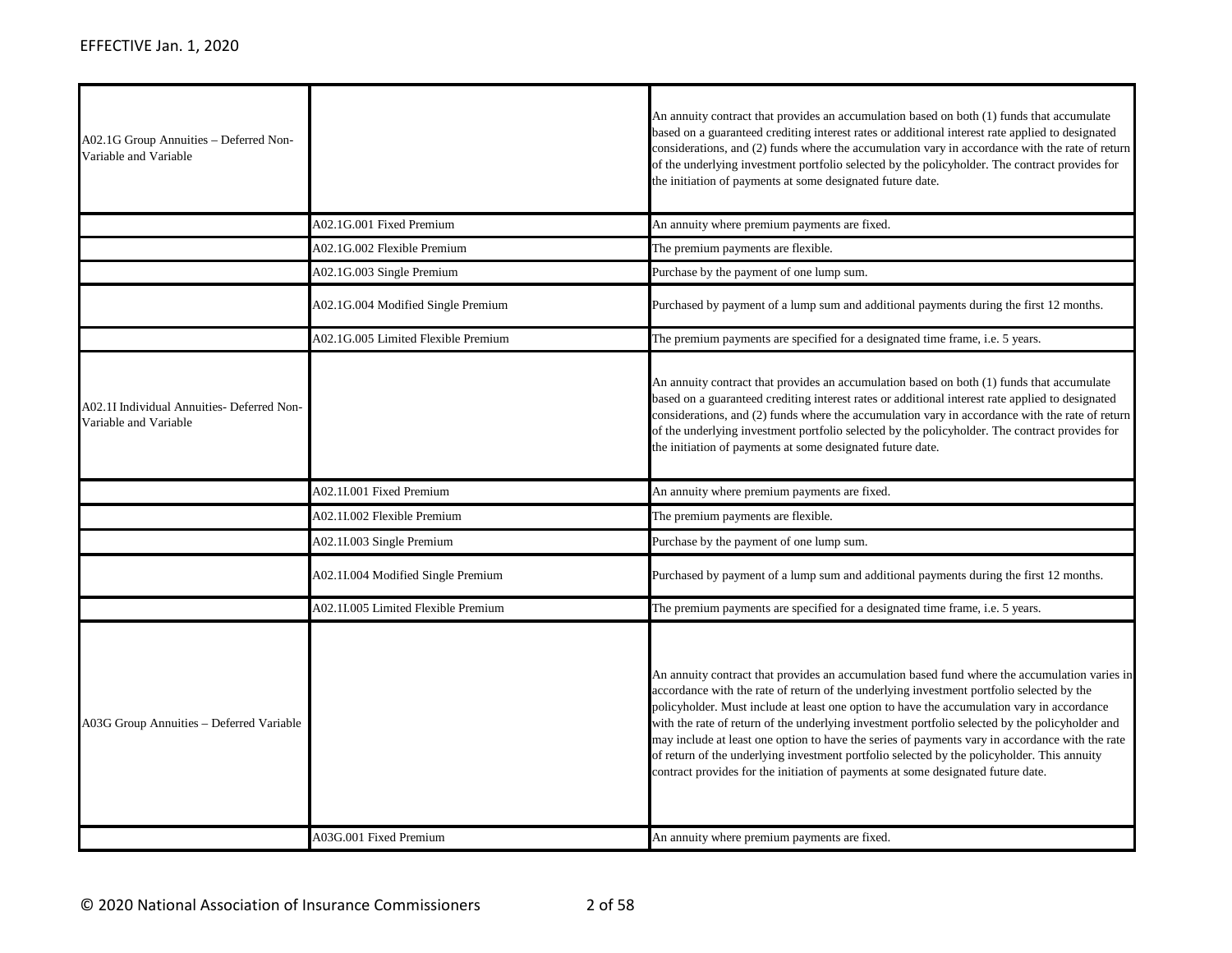|                                                       | A03G.002 Flexible Premium                   | Premium payments are flexible.                                                                                                                                                                                                                                                                                                                                                                                                                                                                                                                                                                                                                                                    |
|-------------------------------------------------------|---------------------------------------------|-----------------------------------------------------------------------------------------------------------------------------------------------------------------------------------------------------------------------------------------------------------------------------------------------------------------------------------------------------------------------------------------------------------------------------------------------------------------------------------------------------------------------------------------------------------------------------------------------------------------------------------------------------------------------------------|
|                                                       | A03G.003 Single Premium                     | Purchase by the payment of one lump sum.                                                                                                                                                                                                                                                                                                                                                                                                                                                                                                                                                                                                                                          |
|                                                       | A03G.004 Modified Single Premium            | Purchased by payment of a lump sum and additional payments during the first 12 months.                                                                                                                                                                                                                                                                                                                                                                                                                                                                                                                                                                                            |
|                                                       | A03G.005 Limited Flexible Premium           | The premium payment are specified for a designated time frame, i.e. 5 years.                                                                                                                                                                                                                                                                                                                                                                                                                                                                                                                                                                                                      |
| A03I Individual Annuities – Deferred<br>Variable      |                                             | An annuity contract that provides an accumulation based fund where the accumulation varies in<br>accordance with the rate of return of the underlying investment portfolio selected by the<br>policyholder. Must include at least one option to have the accumulation vary in accordance<br>with the rate of return of the underlying investment portfolio selected by the policyholder and<br>may include at least one option to have the series of payments vary in accordance with the rate<br>of return of the underlying investment portfolio selected by the policyholder. This annuity<br>contract provides for the initiation of payments at some designated future date. |
|                                                       | A03I.001 Fixed Premium                      | An annuity where premium payments are fixed.                                                                                                                                                                                                                                                                                                                                                                                                                                                                                                                                                                                                                                      |
|                                                       | A03I.002 Flexible Premium                   | Premium payments are flexible.                                                                                                                                                                                                                                                                                                                                                                                                                                                                                                                                                                                                                                                    |
|                                                       | A03I.003 Single Premium                     | Purchase by the payment of one lump sum.                                                                                                                                                                                                                                                                                                                                                                                                                                                                                                                                                                                                                                          |
|                                                       | A03I.004 Modified Single Premium            | Purchased by payment of a lump sum and additional payments during the first 12 months.                                                                                                                                                                                                                                                                                                                                                                                                                                                                                                                                                                                            |
|                                                       | A03I.005 Limited Flexible Premium           | The premium payment are specified for a designated time frame, i.e. 5 years.                                                                                                                                                                                                                                                                                                                                                                                                                                                                                                                                                                                                      |
| A05G Group Annuities - Immediate Non-<br>variable     | A05G.000 Annuities - Immediate Non-variable | An annuity contract that provides for the fixed payment of the annuity at the end of the first<br>interval of payment after purchase. The interval may vary, however the annuity payouts must<br>begin within 13 months.                                                                                                                                                                                                                                                                                                                                                                                                                                                          |
| A05I Individual Annuities- Immediate Non-<br>Variable | A05I.000 Annuities - Immediate Non-variable | An annuity contract that provides for the fixed payment of the annuity at the end of the first<br>interval of payment after purchase. The interval may vary, however the annuity payouts must<br>begin within 13 months.                                                                                                                                                                                                                                                                                                                                                                                                                                                          |
| A06G Group Annuities - Immediate<br>Variable          | A06G.000 Annuities - Immediate Variable     | An annuity contract that provides for the first payment of the annuity at the end of the fixed<br>interval of payment after purchase. The interval may vary, however the annuity payouts must<br>begin within 13 months. The amount varies with the value of equities (separate account)<br>purchased as investments by the insurance companies.                                                                                                                                                                                                                                                                                                                                  |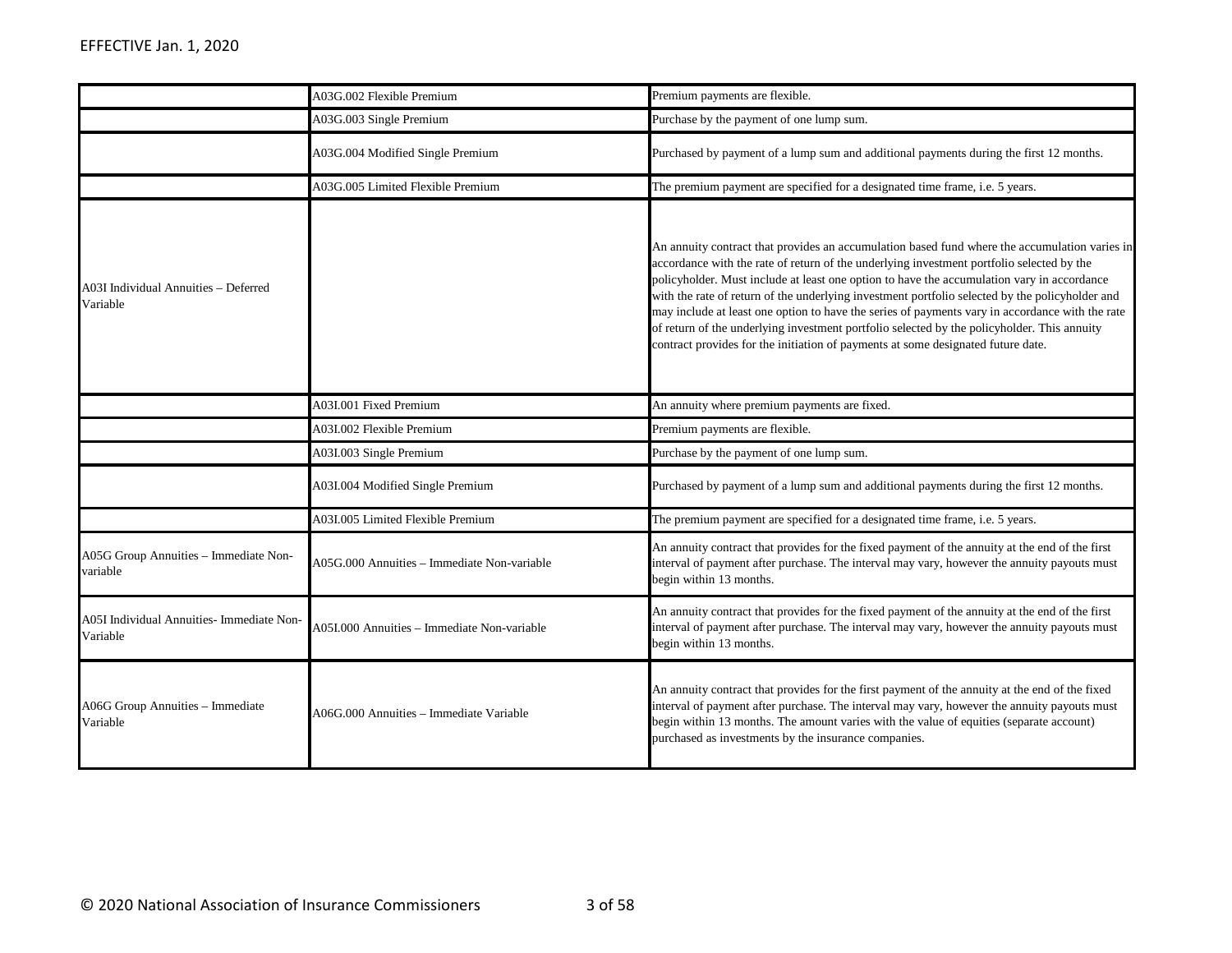| A06I Individual Annuities – Immediate<br>Variable                   | A06I.000 Annuities - Immediate Variable                    | An annuity contract that provides for the first payment of the annuity at the end of the fixed<br>interval of payment after purchase. The interval may vary, however the annuity payouts must<br>begin within 13 months. The amount varies with the value of equities (separate account)<br>purchased as investments by the insurance companies.                                                                                                                                                                             |
|---------------------------------------------------------------------|------------------------------------------------------------|------------------------------------------------------------------------------------------------------------------------------------------------------------------------------------------------------------------------------------------------------------------------------------------------------------------------------------------------------------------------------------------------------------------------------------------------------------------------------------------------------------------------------|
| A06.1G Group Annuities - Immediate Non-<br>Variable and Variable    | A06.1G.000 Annuities - Immediate Non-Variable and Variable | An annuity contract that provides an accumulation based on both (1) funds that accumulate<br>based on a guaranteed crediting interest rates or additional interest rate applied to designated<br>considerations, and (2) funds where the accumulation vary in accordance with the rate of return<br>of the underlying investment portfolio selected by the policyholder. The contract provides for<br>the initiation of payments at some interval that may vary, however the annuity payouts must<br>begin within 13 months  |
| A06.1I Individual Annuities- Immediate Non<br>Variable and Variable | A06.1I.000 Annuities - Immediate Variable and Non-Variable | An annuity contract that provides an accumulation based on both (1) funds that accumulate<br>based on a guaranteed crediting interest rates or additional interest rate applied to designated<br>considerations, and (2) funds where the accumulation vary in accordance with the rate of return<br>of the underlying investment portfolio selected by the policyholder. The contract provides for<br>the initiation of payments at some interval that may vary, however the annuity payouts must<br>begin within 13 months. |
| A07G Group Annuities - Special                                      |                                                            | Contracts with certain noteworthy attributes.                                                                                                                                                                                                                                                                                                                                                                                                                                                                                |
|                                                                     | A07G.001 Equity Indexed                                    | A fixed annuity that earns interest or provides benefits that are linked to an external reference<br>or equity index, subject to a minimum guarantee.                                                                                                                                                                                                                                                                                                                                                                        |
|                                                                     | A07G.002 Modified Guaranteed                               | An annuity that contains a provision that adjusts the value of withdrawn funds based on a<br>formula in the contract. The formula reflects market value adjustments.                                                                                                                                                                                                                                                                                                                                                         |
|                                                                     | A07G.003 Contingent Deferred                               | An annuity contract that establishes a life insurer's obligation to make periodic payments for<br>the annuitant's lifetime at the time designated investments, which are not owned or held by the<br>insurer, are depleted to a contractually-defined amount due to contractually-permitted<br>withdrawals, market performance, fees and/or other charges.                                                                                                                                                                   |
| A07I Individual Annuities - Special                                 |                                                            | Contracts with certain noteworthy attributes.                                                                                                                                                                                                                                                                                                                                                                                                                                                                                |
|                                                                     | A07I.001 Equity Indexed                                    | A fixed annuity that earns interest or provides benefits that are linked to an external reference<br>or equity index, subject to a minimum guarantee.                                                                                                                                                                                                                                                                                                                                                                        |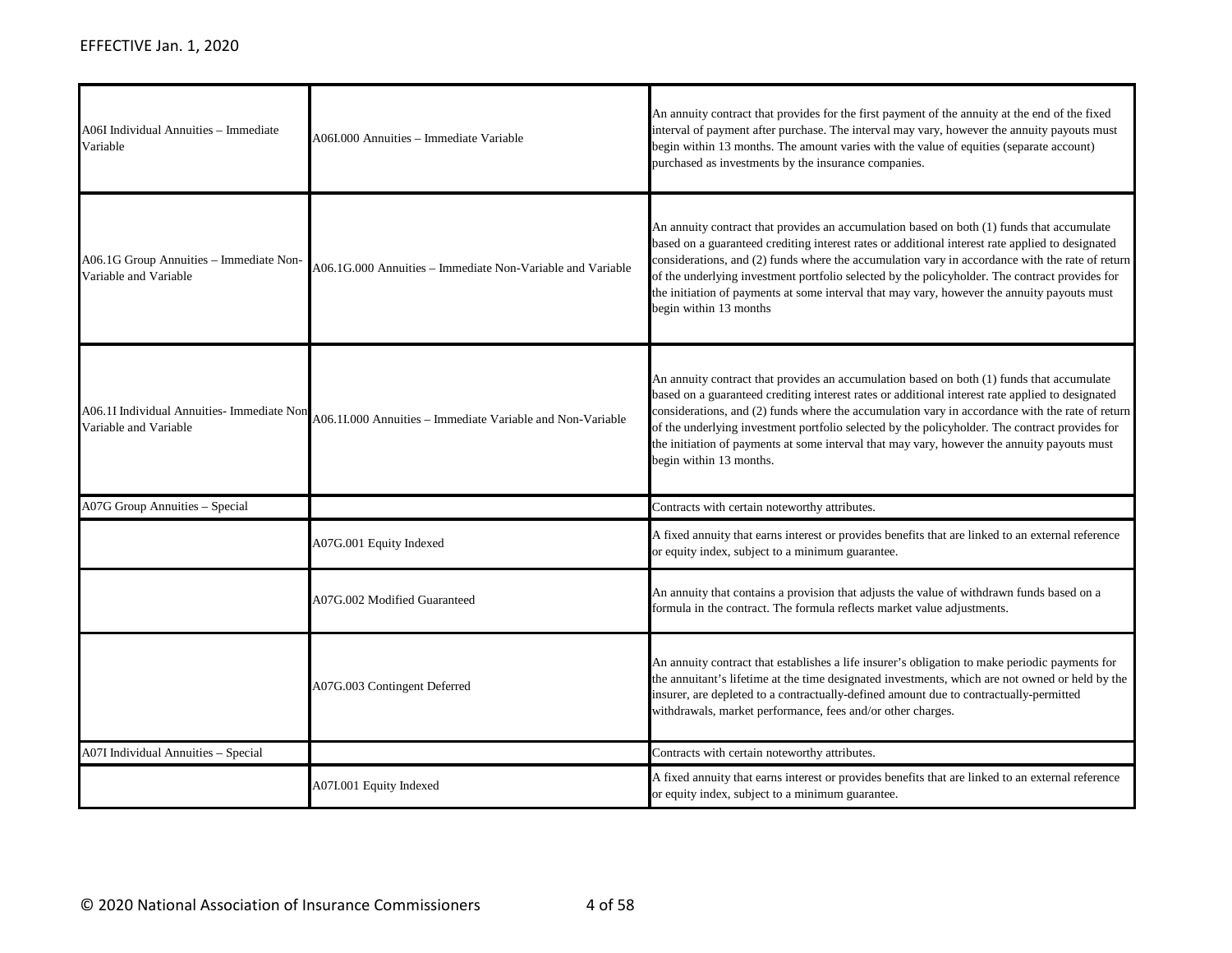|                                                       | A07I.002 Modified Guaranteed                  | An annuity that contains a provision that adjusts the value of withdrawn funds based on a<br>formula in the contract. The formula reflects market value adjustments.                                                                                                                                                                                       |
|-------------------------------------------------------|-----------------------------------------------|------------------------------------------------------------------------------------------------------------------------------------------------------------------------------------------------------------------------------------------------------------------------------------------------------------------------------------------------------------|
|                                                       | A07I.003 Contingent Deferred                  | An annuity contract that establishes a life insurer's obligation to make periodic payments for<br>the annuitant's lifetime at the time designated investments, which are not owned or held by the<br>insurer, are depleted to a contractually-defined amount due to contractually-permitted<br>withdrawals, market performance, fees and/or other charges. |
| <b>A08G Group Annuities - Unallocated</b>             |                                               | Annuity contracts or portions thereof where the Insurer purchases an annuity for the retirees.                                                                                                                                                                                                                                                             |
|                                                       | A08G.001 Funding Agreement                    | Contracts that guarantee principal and interest for a specified period of time and do not include<br>the option to purchase immediate annuities that depend on the survival of the annuitant.                                                                                                                                                              |
|                                                       | A08G.002 GIC                                  | Contracts that guarantee principal and interest for a specified period of time and include the<br>option to purchase immediate annuities that depend on the survival of the annuitant.                                                                                                                                                                     |
|                                                       | A08G.003 Deposit Administration               | Annuity contracts that typically provide for an unallocated fund accumulation for active lives<br>out of which immediate annuities are purchased for individuals at retirement and deferred<br>annuities are purchased for terminated employees with vested benefits.                                                                                      |
| A10 Annuities - Other                                 | A10.000 Annuities - Other                     | Not specifically described above.                                                                                                                                                                                                                                                                                                                          |
| A11 Reversionary Annuity                              | A11.000 Reversionary Annuity                  | A policy that combines an insurance policy with an immediate annuity to provide for a<br>surviving spouse. Upon the insured's death, the beneficiary receives a guaranteed lifetime<br>income instead of a lump sum payment.                                                                                                                               |
|                                                       | <b>Continuing Care Retirement Communities</b> |                                                                                                                                                                                                                                                                                                                                                            |
| CC01G Group Continuing Care Retirement<br>Communities |                                               | Continuing Care Retirement Communities are senior housing arrangements that in addition to<br>housing include some provision for skilled nursing care.                                                                                                                                                                                                     |
|                                                       | CC01G.000 CCRC – Type A                       | Type A communities are also referred to as Life Care Communities. There is no increase in the<br>required monthly fee when the resident enters the skilled nursing facility.                                                                                                                                                                               |
|                                                       | CC02G.000 CCRC - Type B                       | Type B communities are those that don't meet the definition of Type A or Type C. They may<br>involve some combination of full skilled nursing home benefits, but only for a limited period of<br>time and/or an increase in the monthly fee when the resident enters the skilled nursing facility<br>but not up to full market rates.                      |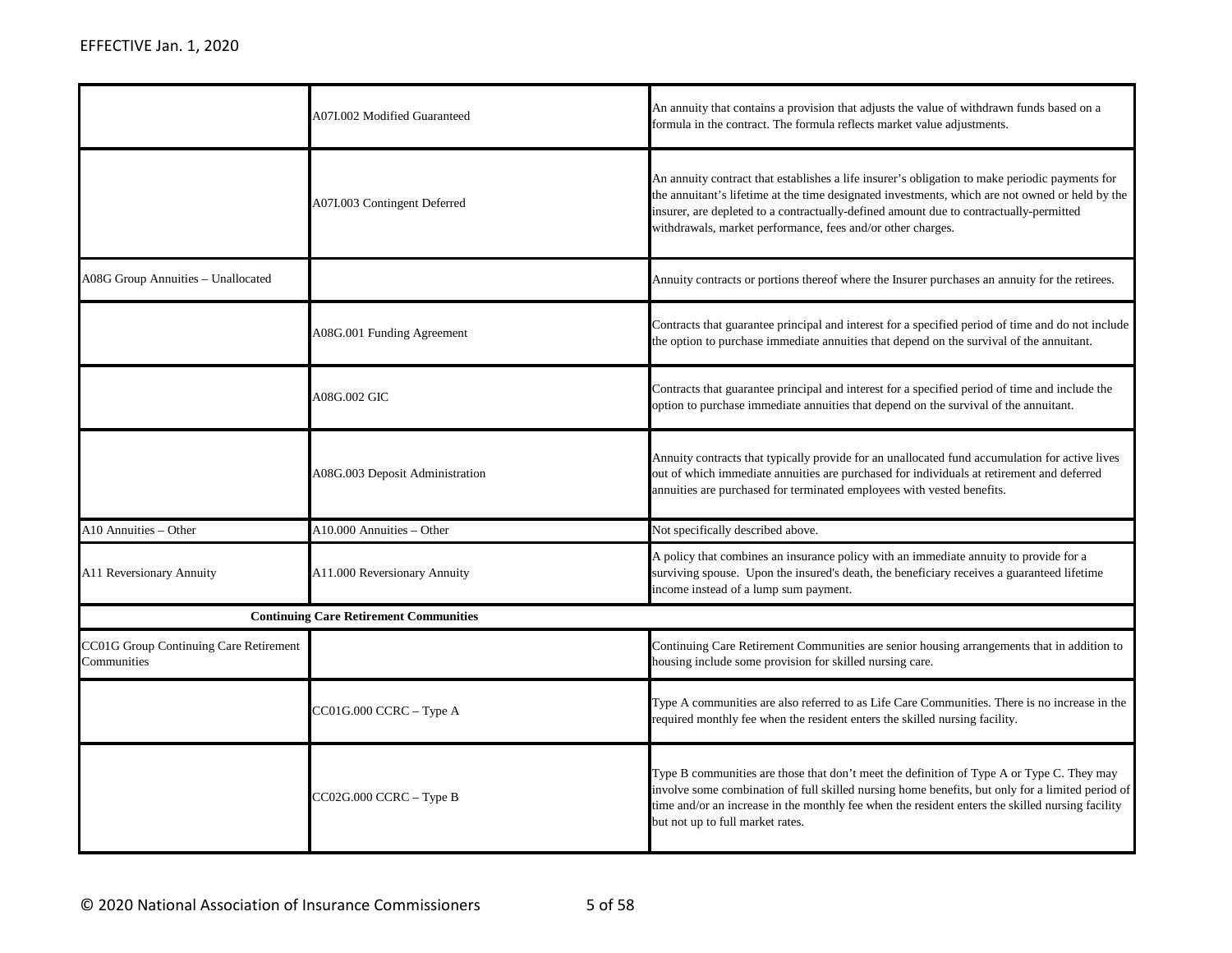|                                                                   | CC03G.000 CCRC - Type C                | Type C communities guarantee access to a skilled nursing home bed but the residents pays the<br>full market rate.                                                                                                                                                                                                                                                                                                                                                                                                                                                                                                                                                                                                                                                                         |
|-------------------------------------------------------------------|----------------------------------------|-------------------------------------------------------------------------------------------------------------------------------------------------------------------------------------------------------------------------------------------------------------------------------------------------------------------------------------------------------------------------------------------------------------------------------------------------------------------------------------------------------------------------------------------------------------------------------------------------------------------------------------------------------------------------------------------------------------------------------------------------------------------------------------------|
|                                                                   | CC04G.000 CCRC - Other                 | Not specifically described above.                                                                                                                                                                                                                                                                                                                                                                                                                                                                                                                                                                                                                                                                                                                                                         |
| CC01I Individual Continuing Care<br><b>Retirement Communities</b> | CC01I.000 CCRC - Type A                | Type A communities are also referred to as Life Care Communities. There is no increase in the<br>required monthly fee when the resident enters the skilled nursing facility.                                                                                                                                                                                                                                                                                                                                                                                                                                                                                                                                                                                                              |
|                                                                   | CC02I.000 CCRC - Type B                | Type B communities are those that don't meet the definition of Type A or Type C. They may<br>involve some combination of full skilled nursing home benefits, but only for a limited period of<br>time and/or an increase in the monthly fee when the resident enters the skilled nursing facility<br>but not up to full market rates.                                                                                                                                                                                                                                                                                                                                                                                                                                                     |
|                                                                   | CC03I.000 CCRC - Type C                | Type C communities guarantee access to a skilled nursing home bed but the residents pays the<br>full market rate.                                                                                                                                                                                                                                                                                                                                                                                                                                                                                                                                                                                                                                                                         |
|                                                                   | CC04I.000 CCRC - Other                 | Not specifically described above.                                                                                                                                                                                                                                                                                                                                                                                                                                                                                                                                                                                                                                                                                                                                                         |
| <b>Credit</b>                                                     |                                        | Coverage on a debtor in favor of a creditor to pay off or reduce the balance due on a loan/credit<br>transaction in the event of a covered loss.                                                                                                                                                                                                                                                                                                                                                                                                                                                                                                                                                                                                                                          |
| CR01 Credit - Assumption Agreement                                | CR01.000 Credit - Assumption Agreement | An insurance certificate issued on an existing insurance contract indicating that another insurer<br>has assumed all of the risk under the contract from the ceding insurance company.                                                                                                                                                                                                                                                                                                                                                                                                                                                                                                                                                                                                    |
| CR02G Group Credit - Credit Disability                            |                                        | Makes monthly loan/credit transaction payments to the creditor upon the disablement of an<br>insured debtor.                                                                                                                                                                                                                                                                                                                                                                                                                                                                                                                                                                                                                                                                              |
|                                                                   | CR02G.001 Monthly Premium - Open-End   | A fixed rate is applied each month to the declining outstanding balance owed on an open-end<br>loan/credit transaction or revolving charge account (i. e. the loan/credit transaction does not<br>have a fixed termination date). Actual premium amounts decline along with the declining<br>outstanding balance from month to month. Premium charges track accordingly. The<br>outstanding balance may increase from time to time when an additional advance is taken on a<br>line of credit or additional credit card charges are made by the insured; monthly premium<br>charges will track accordingly. The debtor is charged monthly for coverage on a loan/credit<br>transaction that allows for the debtor (subject to credit limits) to increase the indebtedness upon<br>demand. |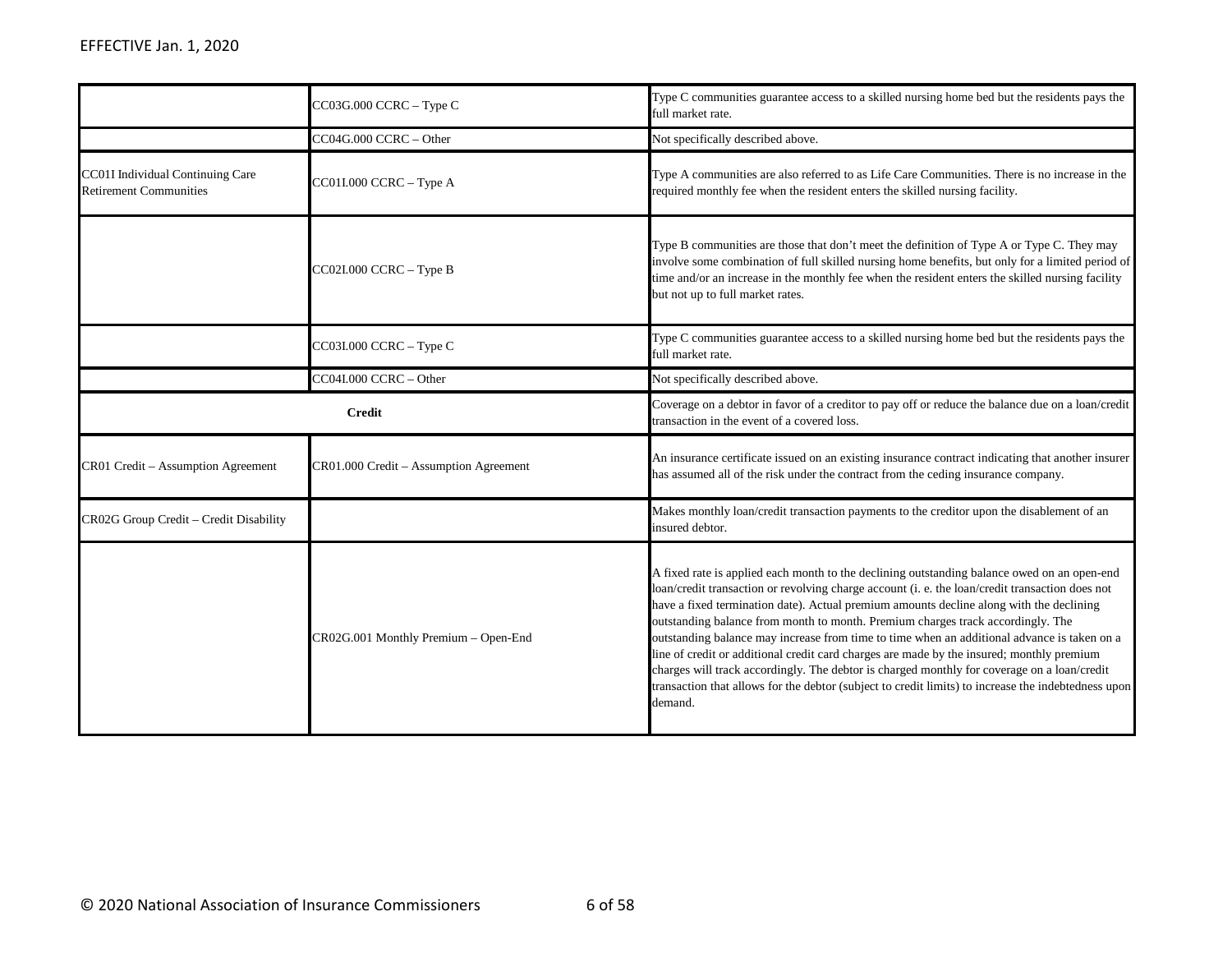|                                             | CR02G.002 Monthly Premium - Closed-End | A fixed rate is applied each month to the declining outstanding balance owed on a closed-end<br>loan/credit transaction (i.e. the loan/credit transaction has a fixed termination date). Premium<br>amounts are determined based on the declining outstanding balance. Premiums can be charged<br>on a declining monthly basis or level monthly basis. The debtor is charged monthly for<br>coverage on a loan/credit transaction that does not allows for the debtor (subject to credit<br>limits) to increase the indebtedness upon demand.                                                                                                                                                                                                                                             |
|---------------------------------------------|----------------------------------------|-------------------------------------------------------------------------------------------------------------------------------------------------------------------------------------------------------------------------------------------------------------------------------------------------------------------------------------------------------------------------------------------------------------------------------------------------------------------------------------------------------------------------------------------------------------------------------------------------------------------------------------------------------------------------------------------------------------------------------------------------------------------------------------------|
|                                             | CR02G.003 Single Premium               | The debtor is charged by a single premium for this insurance protection.                                                                                                                                                                                                                                                                                                                                                                                                                                                                                                                                                                                                                                                                                                                  |
|                                             | CR02G.004 Full Term                    | Coverage for the entire term of the loan/credit transaction.                                                                                                                                                                                                                                                                                                                                                                                                                                                                                                                                                                                                                                                                                                                              |
|                                             | CR02G.005 Critical Period              | Disability benefits are limited to a specific number of months or for the remaining term of the<br>loan/credit transaction, if less.                                                                                                                                                                                                                                                                                                                                                                                                                                                                                                                                                                                                                                                      |
|                                             | CR02G.006 Truncated                    | Coverage for a term less than the term of the loan/credit transaction.                                                                                                                                                                                                                                                                                                                                                                                                                                                                                                                                                                                                                                                                                                                    |
|                                             | CR02G.007 Other                        | Not specifically described above.                                                                                                                                                                                                                                                                                                                                                                                                                                                                                                                                                                                                                                                                                                                                                         |
| CR02I Individual Credit – Credit Disability |                                        | Makes monthly loan/credit transaction payments to the creditor upon the disablement of an<br>insured debtor.                                                                                                                                                                                                                                                                                                                                                                                                                                                                                                                                                                                                                                                                              |
|                                             | CR02I.001 Monthly Premium - Open-End   | A fixed rate is applied each month to the declining outstanding balance owed on an open-end<br>loan/credit transaction or revolving charge account (i. e. the loan/credit transaction does not<br>have a fixed termination date). Actual premium amounts decline along with the declining<br>outstanding balance from month to month. Premium charges track accordingly. The<br>outstanding balance may increase from time to time when an additional advance is taken on a<br>line of credit or additional credit card charges are made by the insured; monthly premium<br>charges will track accordingly. The debtor is charged monthly for coverage on a loan/credit<br>transaction that allows for the debtor (subject to credit limits) to increase the indebtedness upon<br>demand. |
|                                             | CR02I.002 Monthly Premium - Closed-End | A fixed rate is applied each month to the declining outstanding balance owed on a closed-end<br>loan/credit transaction (i.e. the loan/credit transaction has a fixed termination date). Premium<br>amounts are determined based on the declining outstanding balance. Premiums can be charged<br>on a declining monthly basis or level monthly basis. The debtor is charged monthly for<br>coverage on a loan/credit transaction that does not allows for the debtor (subject to credit<br>limits) to increase the indebtedness upon demand.                                                                                                                                                                                                                                             |
|                                             | CR02I.003 Single Premium               | The debtor is charged by a single premium for this insurance protection.                                                                                                                                                                                                                                                                                                                                                                                                                                                                                                                                                                                                                                                                                                                  |
|                                             | CR02I.004 Full Term                    | Coverage for the entire term of the loan/credit transaction.                                                                                                                                                                                                                                                                                                                                                                                                                                                                                                                                                                                                                                                                                                                              |
|                                             | CR02I.005 Critical Period              | Disability benefits are limited to a specific number of months or for the remaining term of the<br>loan/credit transaction, if less.                                                                                                                                                                                                                                                                                                                                                                                                                                                                                                                                                                                                                                                      |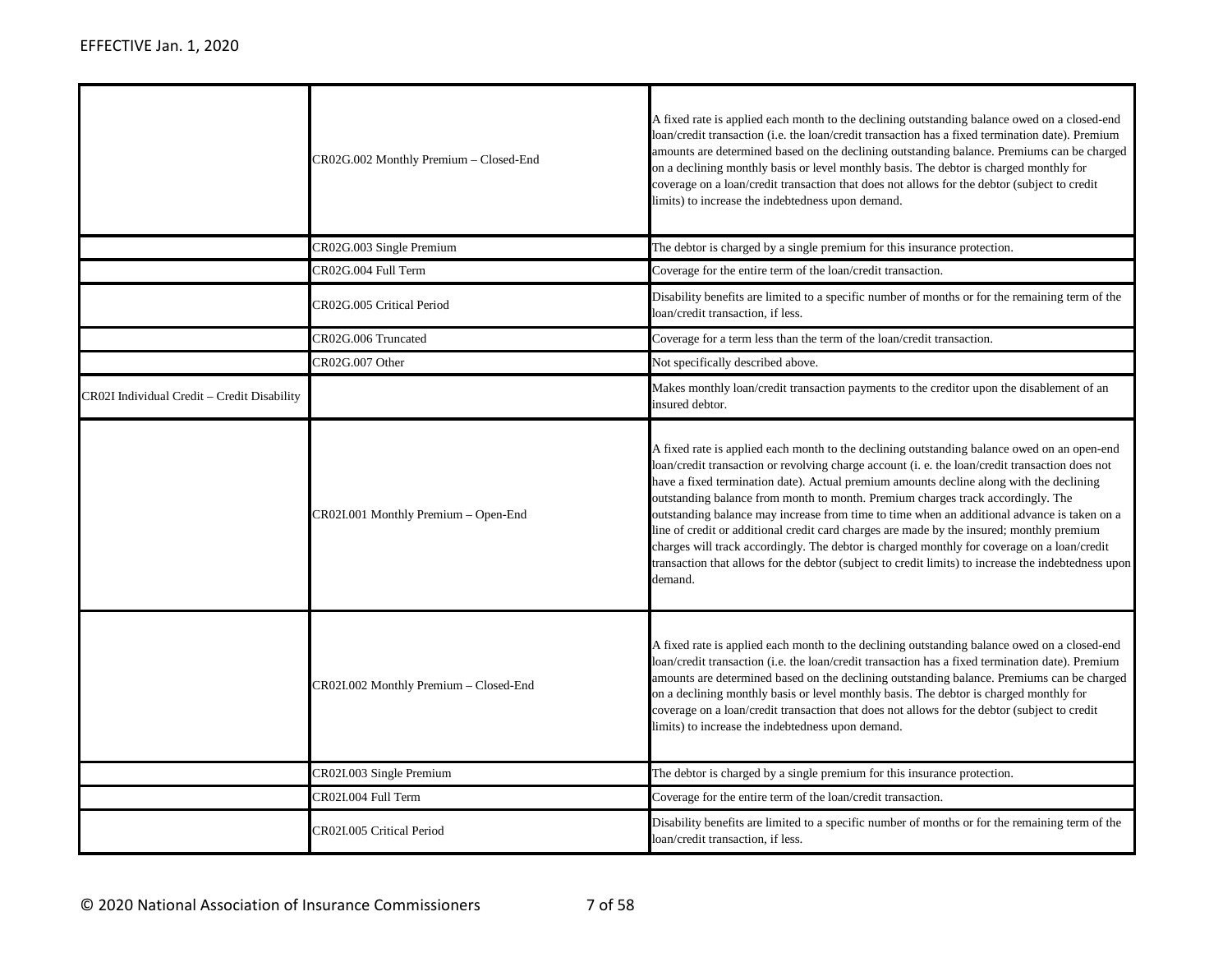|                               | CR02I.006 Truncated                    | Coverage for a term less than the term of the loan/credit transaction.                                                                                                                                                                                                                                                                                                                                                                                                                                                                                                                                                                                                                                                                                                                    |
|-------------------------------|----------------------------------------|-------------------------------------------------------------------------------------------------------------------------------------------------------------------------------------------------------------------------------------------------------------------------------------------------------------------------------------------------------------------------------------------------------------------------------------------------------------------------------------------------------------------------------------------------------------------------------------------------------------------------------------------------------------------------------------------------------------------------------------------------------------------------------------------|
|                               | CR02I.007 Other                        | Not specifically described above.                                                                                                                                                                                                                                                                                                                                                                                                                                                                                                                                                                                                                                                                                                                                                         |
| CR03G Group Credit - FMLA     |                                        | Makes loan/credit transaction payments to the creditor when the debtor is on unpaid leave from<br>his/her job under the Family and Medical Leave Act (FMLA)                                                                                                                                                                                                                                                                                                                                                                                                                                                                                                                                                                                                                               |
|                               | CR03G.001 Monthly Premium - Open-End   | A fixed rate is applied each month to the declining outstanding balance owed on an open-end<br>loan/credit transaction or revolving charge account (i. e. the loan/credit transaction does not<br>have a fixed termination date). Actual premium amounts decline along with the declining<br>outstanding balance from month to month. Premium charges track accordingly. The<br>outstanding balance may increase from time to time when an additional advance is taken on a<br>line of credit or additional credit card charges are made by the insured; monthly premium<br>charges will track accordingly. The debtor is charged monthly for coverage on a loan/credit<br>transaction that allows for the debtor (subject to credit limits) to increase the indebtedness upon<br>demand. |
|                               | CR03G.002 Monthly Premium - Closed-End | A fixed rate is applied each month to the declining outstanding balance owed on a closed-end<br>loan/credit transaction (i.e. the loan/credit transaction has a fixed termination date). Premium<br>amounts are determined based on the declining outstanding balance. Premiums can be charged<br>on a declining monthly basis or level monthly basis. The debtor is charged monthly for<br>coverage on a loan/credit transaction that does not allows for the debtor (subject to credit<br>limits) to increase the indebtedness upon demand.                                                                                                                                                                                                                                             |
|                               | CR03G.003 Single Premium               | The debtor is charged by a single premium for this insurance protection.                                                                                                                                                                                                                                                                                                                                                                                                                                                                                                                                                                                                                                                                                                                  |
| CR03I Individual Credit -FMLA |                                        | Makes loan/credit transaction payments to the creditor when the debtor is on unpaid leave from<br>his/her job under the Family and Medical Leave Act (FMLA)                                                                                                                                                                                                                                                                                                                                                                                                                                                                                                                                                                                                                               |
|                               | CR03I.001 Monthly Premium - Open-End   | A fixed rate is applied each month to the declining outstanding balance owed on an open-end<br>loan/credit transaction or revolving charge account (i. e. the loan/credit transaction does not<br>have a fixed termination date). Actual premium amounts decline along with the declining<br>outstanding balance from month to month. Premium charges track accordingly. The<br>outstanding balance may increase from time to time when an additional advance is taken on a<br>line of credit or additional credit card charges are made by the insured; monthly premium<br>charges will track accordingly. The debtor is charged monthly for coverage on a loan/credit<br>transaction that allows for the debtor (subject to credit limits) to increase the indebtedness upon<br>demand. |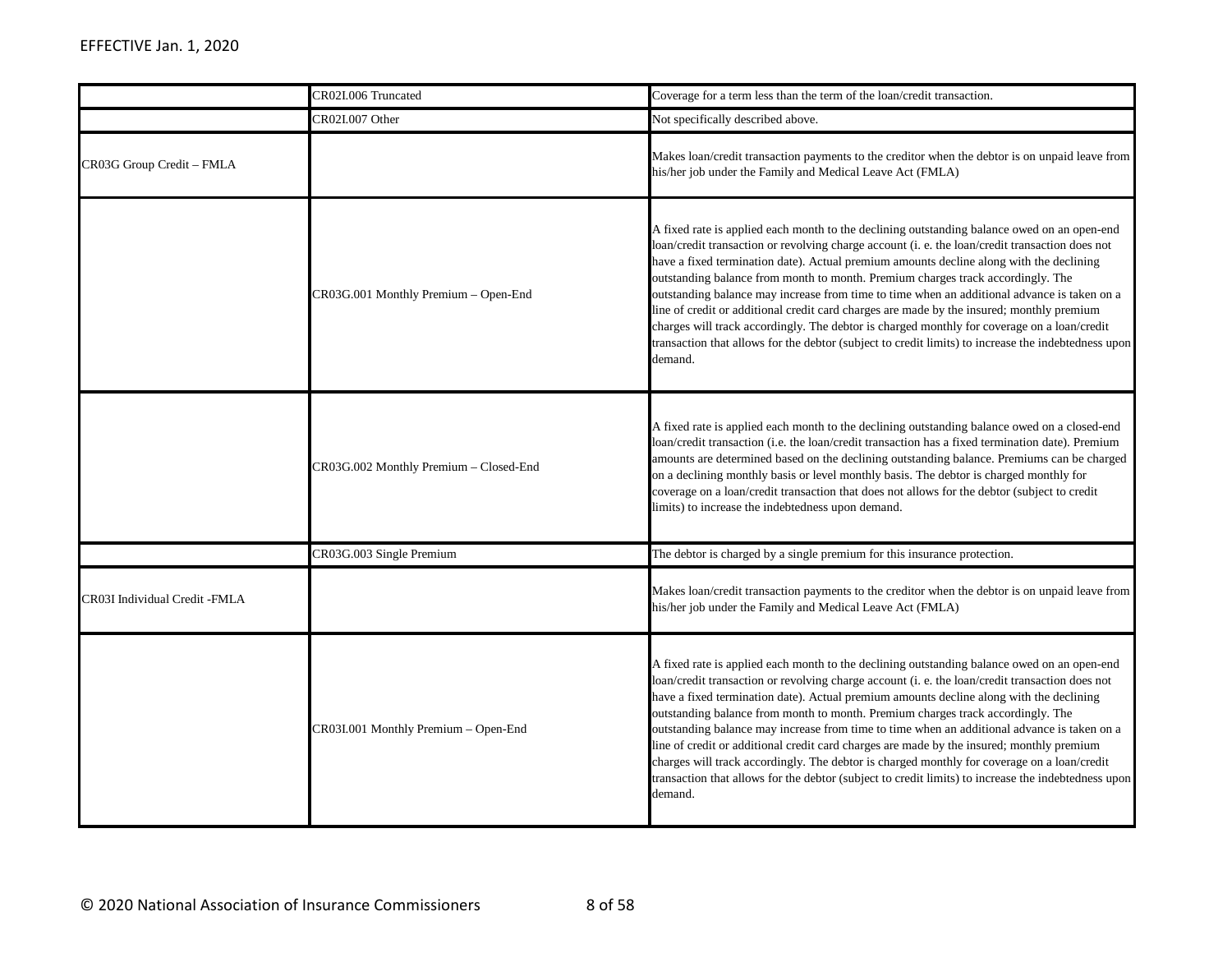|                                | CR03I.002 Monthly Premium – Closed-End | A fixed rate is applied each month to the declining outstanding balance owed on a closed-end<br>loan/credit transaction (i.e. the loan/credit transaction has a fixed termination date). Premium<br>amounts are determined based on the declining outstanding balance. Premiums can be charged<br>on a declining monthly basis or level monthly basis. The debtor is charged monthly for<br>coverage on a loan/credit transaction that does not allows for the debtor (subject to credit<br>limits) to increase the indebtedness upon demand.                                                                                                                                                                                                                                             |
|--------------------------------|----------------------------------------|-------------------------------------------------------------------------------------------------------------------------------------------------------------------------------------------------------------------------------------------------------------------------------------------------------------------------------------------------------------------------------------------------------------------------------------------------------------------------------------------------------------------------------------------------------------------------------------------------------------------------------------------------------------------------------------------------------------------------------------------------------------------------------------------|
|                                | CR03I.003 Single Premium               | The debtor is charged by a single premium for this insurance protection.                                                                                                                                                                                                                                                                                                                                                                                                                                                                                                                                                                                                                                                                                                                  |
| CR04G Group Credit - Life      |                                        | Contracts sold in connection with loan/credit transactions or other credit transactions, which do<br>not exceed a stated duration and/or amount and provide insurance protection against death.                                                                                                                                                                                                                                                                                                                                                                                                                                                                                                                                                                                           |
|                                | CR04G.001 Monthly Premium – Open-End   | A fixed rate is applied each month to the declining outstanding balance owed on an open-end<br>loan/credit transaction or revolving charge account (i. e. the loan/credit transaction does not<br>have a fixed termination date). Actual premium amounts decline along with the declining<br>outstanding balance from month to month. Premium charges track accordingly. The<br>outstanding balance may increase from time to time when an additional advance is taken on a<br>line of credit or additional credit card charges are made by the insured; monthly premium<br>charges will track accordingly. The debtor is charged monthly for coverage on a loan/credit<br>transaction that allows for the debtor (subject to credit limits) to increase the indebtedness upon<br>demand. |
|                                | CR04G.002 Monthly Premium – Closed-End | A fixed rate is applied each month to the declining outstanding balance owed on a closed-end<br>loan/credit transaction (i.e. the loan/credit transaction has a fixed termination date). Premium<br>amounts are determined based on the declining outstanding balance. Premiums can be charged<br>on a declining monthly basis or level monthly basis. The debtor is charged monthly for<br>coverage on a loan/credit transaction that does not allows for the debtor (subject to credit<br>limits) to increase the indebtedness upon demand.                                                                                                                                                                                                                                             |
|                                | CR04G.003 Single Premium               | The debtor is charged by a single premium for this insurance protection.                                                                                                                                                                                                                                                                                                                                                                                                                                                                                                                                                                                                                                                                                                                  |
|                                | CR04G.004 Gross                        | Coverage for the total amount payable on the loan/credit transaction (the net indebtedness plus<br>the scheduled interest charges).                                                                                                                                                                                                                                                                                                                                                                                                                                                                                                                                                                                                                                                       |
|                                | CR04G.005 Net                          | Coverage for the scheduled or actual unpaid principal amount of the loan/credit transaction.                                                                                                                                                                                                                                                                                                                                                                                                                                                                                                                                                                                                                                                                                              |
|                                | CR04G.006 Truncated                    | Coverage for a term less than the term of the loan/credit transaction.                                                                                                                                                                                                                                                                                                                                                                                                                                                                                                                                                                                                                                                                                                                    |
| CR04I Individual Credit - Life |                                        | Contracts sold in connection with loan/credit transactions or other credit transactions, which do<br>not exceed a stated duration and/or amount and provide insurance protection against death.                                                                                                                                                                                                                                                                                                                                                                                                                                                                                                                                                                                           |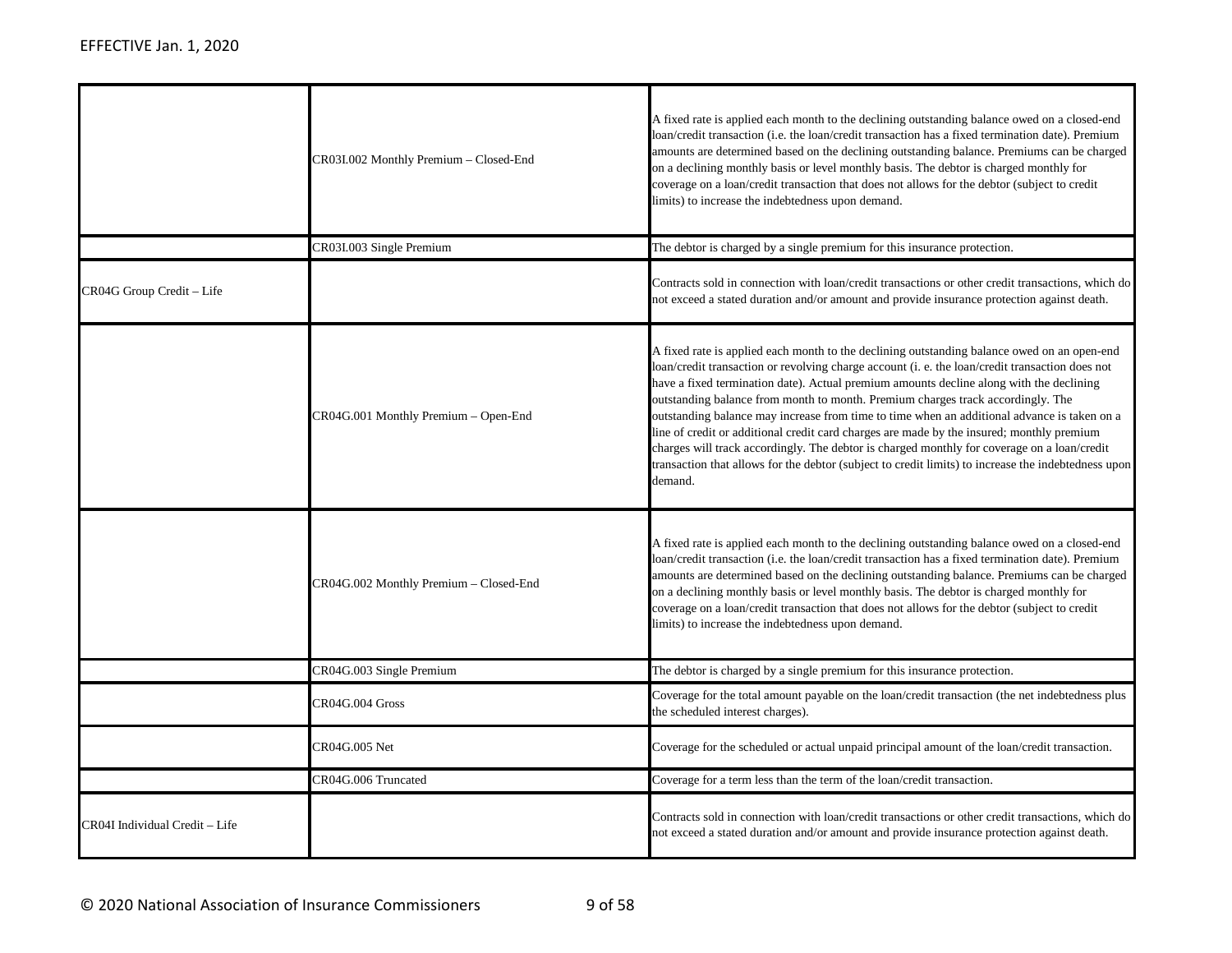|                        | CR04I.001 Monthly Premium - Open-End   | A fixed rate is applied each month to the declining outstanding balance owed on an open-end<br>loan/credit transaction or revolving charge account (i. e. the loan/credit transaction does not<br>have a fixed termination date). Actual premium amounts decline along with the declining<br>outstanding balance from month to month. Premium charges track accordingly. The<br>outstanding balance may increase from time to time when an additional advance is taken on a<br>line of credit or additional credit card charges are made by the insured; monthly premium<br>charges will track accordingly. The debtor is charged monthly for coverage on a loan/credit<br>transaction that allows for the debtor (subject to credit limits) to increase the indebtedness upon<br>demand. |
|------------------------|----------------------------------------|-------------------------------------------------------------------------------------------------------------------------------------------------------------------------------------------------------------------------------------------------------------------------------------------------------------------------------------------------------------------------------------------------------------------------------------------------------------------------------------------------------------------------------------------------------------------------------------------------------------------------------------------------------------------------------------------------------------------------------------------------------------------------------------------|
|                        | CR04I.002 Monthly Premium - Closed-End | A fixed rate is applied each month to the declining outstanding balance owed on a closed-end<br>loan/credit transaction (i.e. the loan/credit transaction has a fixed termination date). Premium<br>amounts are determined based on the declining outstanding balance. Premiums can be charged<br>on a declining monthly basis or level monthly basis. The debtor is charged monthly for<br>coverage on a loan/credit transaction that does not allows for the debtor (subject to credit<br>limits) to increase the indebtedness upon demand.                                                                                                                                                                                                                                             |
|                        | CR04I.003 Single Premium               | The debtor is charged by a single premium for this insurance protection.                                                                                                                                                                                                                                                                                                                                                                                                                                                                                                                                                                                                                                                                                                                  |
|                        | CR04I.004 Gross                        | Coverage for the total amount payable on the loan/credit transaction (the net indebtedness plus<br>the scheduled interest charges).                                                                                                                                                                                                                                                                                                                                                                                                                                                                                                                                                                                                                                                       |
|                        | CR04I.005 Net                          | Coverage for the scheduled or actual unpaid principal amount of the loan/credit transaction.                                                                                                                                                                                                                                                                                                                                                                                                                                                                                                                                                                                                                                                                                              |
|                        | CR04I.006 Truncated                    | Coverage for a term less than the term of the loan/credit transaction.                                                                                                                                                                                                                                                                                                                                                                                                                                                                                                                                                                                                                                                                                                                    |
| CR05 Credit - Property |                                        | This section is for use where credit personal property is handled by the life and/or health<br>section of the state insurance department. Under CR05.002 through CR05.004 credit insurance<br>may be either "single interest" or "dual interest". Single interest means insurance that protects<br>only the creditor's interest in the collateral securing a debtor's credit transaction. Dual interest<br>(also commonly referred to as "limited dual interest") means insurance that protects the<br>creditor's and the debtor's interest in the collateral securing the debtor's credit transaction.                                                                                                                                                                                   |
|                        | CR05.002 Creditor-Placed Home          | Single interest or dual interest credit insurance purchased unilaterally by the creditor, who is the<br>named insured, subsequent to the date of the credit transaction, providing coverage against loss<br>to property that would either impair a creditor's interest or adversely affect the value of<br>collateral on homes, mobile homes, and other real estate.                                                                                                                                                                                                                                                                                                                                                                                                                      |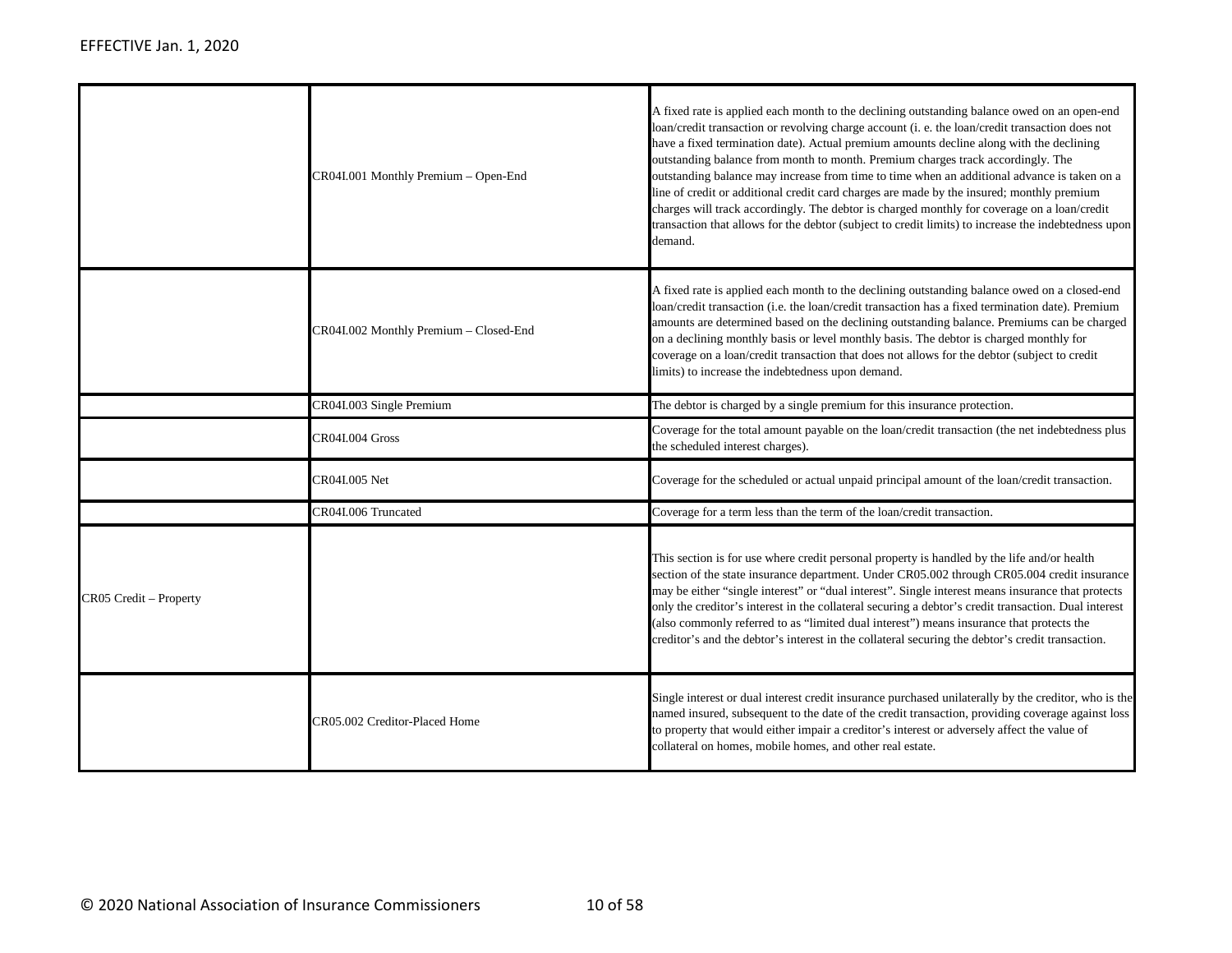|                                        | CR05.003 Creditor-Placed Auto         | Single interest or dual interest credit insurance that is purchased unilaterally by the creditor,<br>who is the named insured, subsequent to the date of the credit transaction, providing coverage<br>against loss to property that would either impair a creditor's interest or adversely affect the<br>value of collateral on automobiles, boats, or other vehicles.                                                                                                                 |
|----------------------------------------|---------------------------------------|-----------------------------------------------------------------------------------------------------------------------------------------------------------------------------------------------------------------------------------------------------------------------------------------------------------------------------------------------------------------------------------------------------------------------------------------------------------------------------------------|
|                                        | CR05.004 Personal Property            | Single interest or dual interest credit insurance (where collateral is not a motor vehicle, mobile<br>home, or real estate) that covers perils to goods purchased or used as collateral and that<br>concerns a creditor's interest in the purchased goods or pledged collateral either in whole or in<br>part; or covers perils to goods purchased in connection with an open-end credit transaction.                                                                                   |
|                                        | CR05.005 Credit Family Leave          | Credit insurance that provides a monthly or lump sum benefit during an unpaid leave of<br>absence from employment resulting from specified causes, such as illness of a close relative,<br>adoption or birth of a child.                                                                                                                                                                                                                                                                |
|                                        | CR05.006 Personal Gap Insurance       | Credit insurance that insures the excess of the outstanding indebtedness over the primary<br>property insurance benefits in the event of a total loss to a collateral asset.                                                                                                                                                                                                                                                                                                            |
|                                        | CR05.007 Other                        | Not specifically described above.                                                                                                                                                                                                                                                                                                                                                                                                                                                       |
| CR06 Credit - Involuntary Unemployment |                                       | This section is for use where credit unemployment is handled by the life and/or health section<br>of the state insurance department. This coverage makes loan/credit transaction payments to the<br>creditor when the debtor becomes involuntarily unemployed.                                                                                                                                                                                                                          |
|                                        | CR06.001 Monthly Premium - Open-End   | 'Open-end credit'' means credit extended by a creditor by an agreement that is a line of credit<br>loan/credit transaction, a revolving charge plan, or any other open-end self-replenishing credit<br>arrangement between the creditor and a customer that may be drawn upon from time to time by<br>the customer without renegotiating the lending agreement. The customer may repay the full<br>outstanding balance at any time, or a specified minimum portion of the indebtedness. |
|                                        | CR06.002 Monthly Premium - Closed-End | 'Closed-end credit" means a credit agreement on which payments are due in equal monthly<br>installments for a fixed term.                                                                                                                                                                                                                                                                                                                                                               |
|                                        | CR06.003 Single Premium               | 'Single premium'' means the purchase of insurance by the payment of one lump sum on the<br>date coverage begins.                                                                                                                                                                                                                                                                                                                                                                        |
| CR07 Credit - Other                    | CR07.000 Credit - Other               | Not specifically described above.                                                                                                                                                                                                                                                                                                                                                                                                                                                       |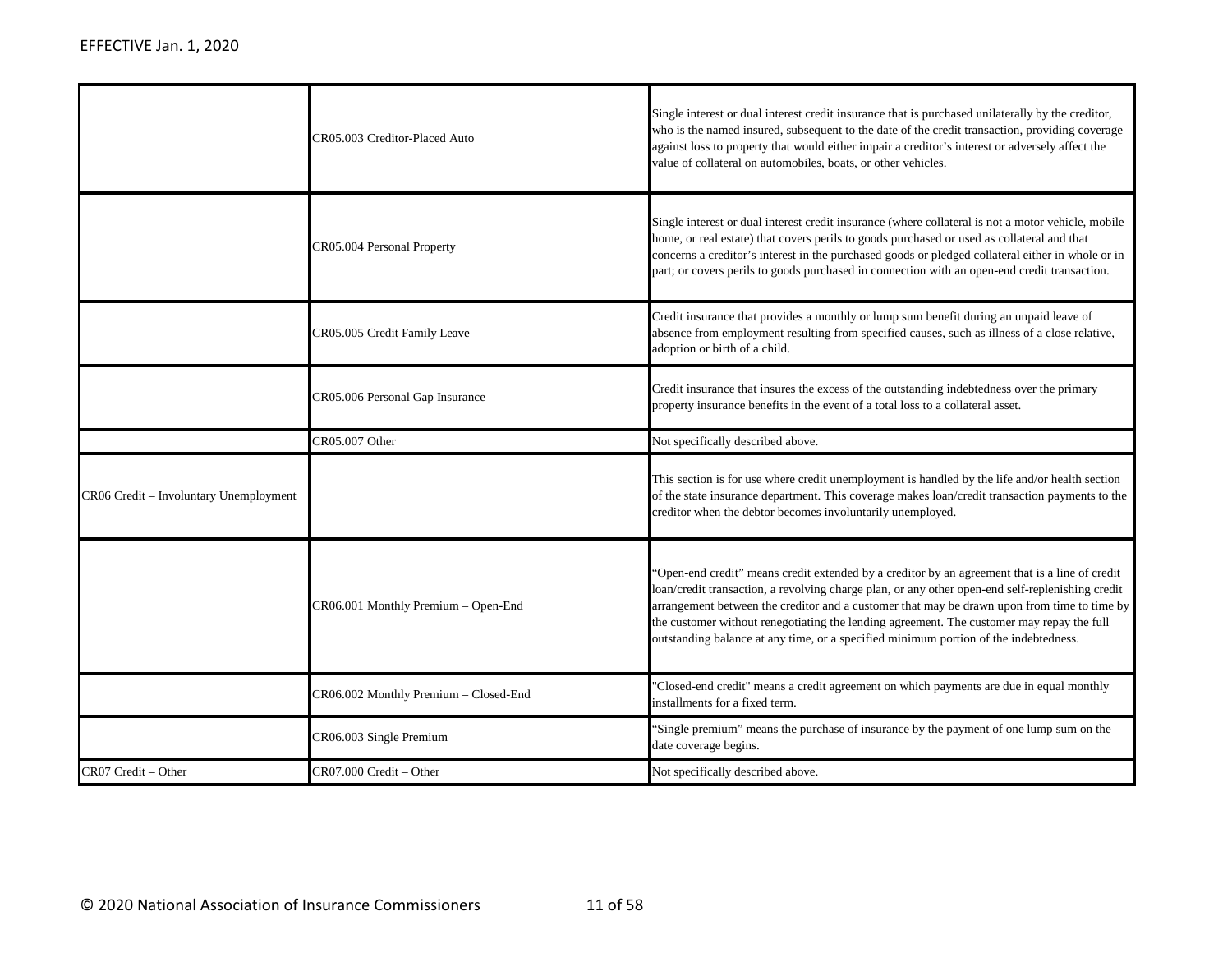| <b>Health</b>                                                     |                                                                                     | Accident & health contracts provide benefits for losses resulting from accident, sickness or<br>medical condition.                                                                                                                 |
|-------------------------------------------------------------------|-------------------------------------------------------------------------------------|------------------------------------------------------------------------------------------------------------------------------------------------------------------------------------------------------------------------------------|
| H01 Health – Assumption Agreement                                 | H01.000 Health – Assumption Agreement                                               | An insurance certificate issued on an existing insurance contract indicating that another insurer<br>has assumed all of the risk under the contract from the ceding insurance company.                                             |
| H02G Group Health - Accident Only                                 | H02G.000 Health - Accident Only                                                     | An insurance contract that provides coverage, singly or in combination, for death,<br>dismemberment, disability, or hospital and medical care caused by or necessitated as a result of<br>accident or specified kinds of accident. |
| H02I Individual Health - Accident Only                            | H02I.000 Health - Accident Only                                                     | An insurance contract that provides coverage, singly or in combination, for death,<br>dismemberment, disability, or hospital and medical care caused by or necessitated as a result of<br>accident or specified kinds of accident. |
| H03G Group Health - Accidental Death &<br>Dismemberment           | H03G.000 Health - Accidental Death & Dismemberment                                  | An insurance contract that pays a stated benefit in the event of death and/or dismemberment<br>caused by accident or specified kinds of accidents.                                                                                 |
| H03I Individual Health - Accidental Death<br>& Dismemberment      | H03I.000 Health - Accidental Death & Dismemberment                                  | An insurance contract that pays a stated benefit in the event of death and/or dismemberment<br>caused by accident or specified kinds of accidents.                                                                                 |
| H04 Health - Blanket Accident/Sickness                            | H04.000 Health - Blanket Accident/Sickness                                          | A health insurance contract that covers all of a class of persons not individually identified in<br>the contract.                                                                                                                  |
|                                                                   | H04.001 Student                                                                     | A health insurance contract that covers a class of students not individually identified in the<br>contract. If student health insurance is contemplated under the ACA use the TOI of H22<br>Student Health Insurance.              |
|                                                                   | H04.002 Health - Blanket Sickness Only                                              | A health insurance contact that covers sickness only of a class of persons not individually<br>identified in the contract.                                                                                                         |
|                                                                   | H04.003 Health - Blanket Accident Only                                              | A health insurance contract that covers accident only of a class of persons not individually<br>identified in the contract.                                                                                                        |
|                                                                   | H05 Health - Champus/Tricare Supplement H05.000 Health - Champus/Tricare Supplement | Civilian Health and Medical Program of the Uniformed Services (Champus). A private health<br>plan that provides beneficiaries eligible for Champus with supplemental health care coverage.                                         |
| H06 Health - Conversion                                           | $H06.000$ Health – Conversion                                                       | Guarantees an insured whose coverage is ending for specified reasons a right to purchase a<br>policy without presenting evidence of insurability.                                                                                  |
| H07G Group Health - Specified Disease -<br><b>Limited Benefit</b> |                                                                                     | Pays benefits for the diagnosis and treatment of a specifically named disease or diseases.<br>Benefits can be paid as expense incurred, per diem, or a principle sum.                                                              |
|                                                                   | H07G.001 Critical Illness                                                           | Benefits can be paid as expense incurred, per diem, or as a principle sum.                                                                                                                                                         |
|                                                                   | H07G.002 Dread Disease                                                              | Pays benefits for the diagnosis and treatment of a specifically named disease or diseases.<br>Benefits can be paid on as expense incurred, per diem, or a principle sum.                                                           |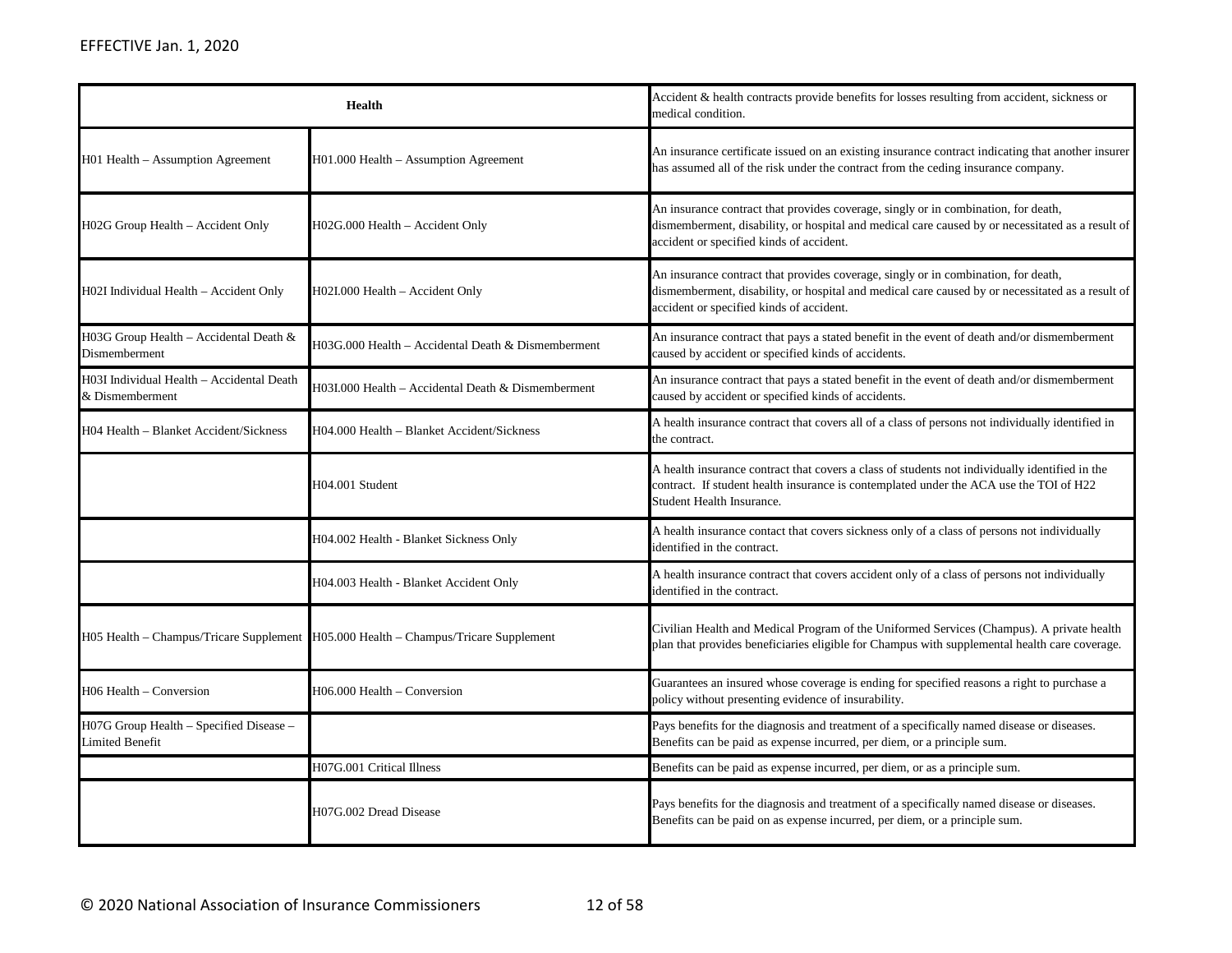|                                                                      | H07G.002A Dread Disease - Cancer Only              | Provides benefits for losses resulting from cancer and its associated diagnosis and treatments.<br>Pays benefits for the diagnosis and treatment of a specifically named disease or diseases.<br>Benefits can be paid as expense incurred, per diem, or a principle sum.                                                         |
|----------------------------------------------------------------------|----------------------------------------------------|----------------------------------------------------------------------------------------------------------------------------------------------------------------------------------------------------------------------------------------------------------------------------------------------------------------------------------|
|                                                                      | H07G.003 HIV Indemnity                             | Provides benefits for losses resulting from occupational exposure and infection of the Human<br>Immunodeficiency Virus. Benefits often include some form of occupational income<br>replacement. Benefits can be paid as expense incurred, per diem, or a principle sum.                                                          |
| H07I Individual Health - Specified Disease<br>Limited Benefit        |                                                    | Pays benefits for the diagnosis and treatment of a specifically named disease or diseases.<br>Benefits can be paid as expense incurred, per diem, or a principle sum.                                                                                                                                                            |
|                                                                      | H07I.001 Critical Illness                          | Benefits can be paid as expense incurred, per diem, or as a principle sum.                                                                                                                                                                                                                                                       |
|                                                                      | H07I.002 Dread Disease                             | Pays benefits for the diagnosis and treatment of a specifically named disease or diseases.<br>Benefits can be paid on as expense incurred, per diem, or a principle sum.                                                                                                                                                         |
|                                                                      | H07I.002A Dread Disease - Cancer Only              | Provides benefits for losses resulting from cancer and its associated diagnosis and treatments.<br>Pays benefits for the diagnosis and treatment of a specifically named disease or diseases.<br>Benefits can be paid as expense incurred, per diem, or a principle sum.                                                         |
|                                                                      | H07I.003 HIV Indemnity                             | Provides benefits for losses resulting from occupational exposure and infection of the Human<br>Immunodeficiency Virus. Benefits often include some form of occupational income<br>replacement. Benefits can be paid as expense incurred, per diem, or a principle sum.                                                          |
| H08G Group Health - Intensive Care -<br>imited Benefit               | H08G.000 Health - Intensive Care - Limited Benefit | Provides a daily benefit for confinement in a qualified intensive care unit of a certified hospital.<br>Benefits are specific to services delivered by the staff of a hospital intensive care unit. Benefits<br>not to exceed a stated dollar amount per day.                                                                    |
| H08I Individual Health – Intensive Care –<br>Limited Benefit         | H08I.000 Health - Intensive Care - Limited Benefit | Provides a daily benefit for confinement in a qualified intensive care unit of a certified hospital.<br>Benefits are specific to services delivered by the staff of a hospital intensive care unit. Benefits<br>not to exceed a stated dollar amount per day.                                                                    |
| $H09G$ Group Health – Organ & Tissue<br>Transplant - Limited Benefit |                                                    | Provides benefits for services incurred as a result of human and/or non-human organ transplant.<br>H09G.000 Health - Organ & Tissue Transplant - Limited Benefit Benefits are specific to the delivery of care associated with the covered organ or tissue<br>transplant. Benefits not to exceed a stated dollar amount per day. |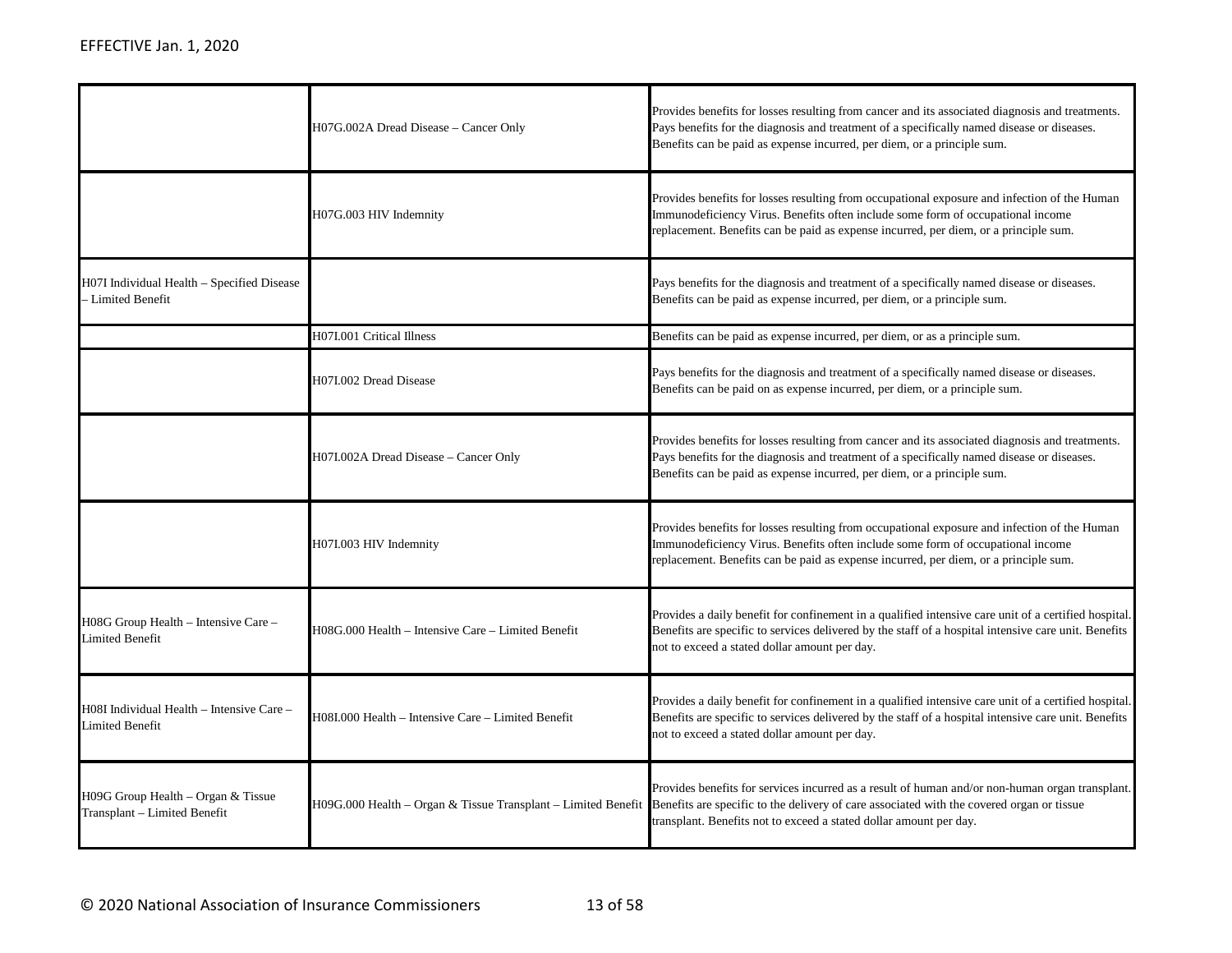| H09I Individual Health – Organ & Tissue<br>Transplant - Limited Benefit | H09I.000 Health – Organ & Tissue Transplant – Limited Benefit                                      | Provides benefits for services incurred as a result of human and/or non-human organ transplant.<br>Benefits are specific to the delivery of care associated with the covered organ or tissue<br>transplant. Benefits not to exceed a stated dollar amount per day. |
|-------------------------------------------------------------------------|----------------------------------------------------------------------------------------------------|--------------------------------------------------------------------------------------------------------------------------------------------------------------------------------------------------------------------------------------------------------------------|
| H10G Group Health - Dental                                              | H10G.000 Health - Dental                                                                           | Insurance that provides benefits for routine dental examinations, preventive dental work and<br>dental procedures needed to treat tooth decay and diseases of the teeth and jaw.                                                                                   |
|                                                                         | H10G.001 Health - Pediatric Dental                                                                 | Pediatric dental as contemplated under the ACA.                                                                                                                                                                                                                    |
| H10I Individual Health - Dental                                         | H10I.000 Health - Dental                                                                           | Insurance that provides benefits for routine dental examinations, preventive dental work and<br>dental procedures needed to treat tooth decay and diseases of the teeth and jaw.                                                                                   |
|                                                                         | H10I.001 Health - Pediatric Dental                                                                 | Pediatric dental as contemplated under the ACA.                                                                                                                                                                                                                    |
| H11G Group Health - Disability Income                                   |                                                                                                    | A policy designed to compensate insured individuals for a portion of the income they lose<br>because of a disabling injury or illness.                                                                                                                             |
|                                                                         | H11G.001 Business Overhead Expense                                                                 | A policy designed to compensate insured individuals by paying a benefit to replace<br>income/revenue lost because of a disabling injury or sickness where the lost income/revenue<br>paid business overhead expenses.                                              |
|                                                                         | H11G.002 Short Term                                                                                | Disability income insurance that provides a benefit for a short disability. Group short-term<br>disability usually specifies a maximum benefit period of less than one year.                                                                                       |
|                                                                         | H11G.003 Long-Term                                                                                 | The group disability maximum benefit period commonly extends to retirement or age 70. Group<br>long-term disability usually specifies a maximum benefit period of at least one year.                                                                               |
|                                                                         | H11G.004 Other                                                                                     | Not specifically described above.                                                                                                                                                                                                                                  |
|                                                                         | H11G.005 Combined Short Term and Long-Term                                                         | Disability income insurance that provides a benefit for both short term and long term disability.                                                                                                                                                                  |
| H11I Individual Health - Disability Income                              |                                                                                                    | A policy designed to compensate insured individuals for a portion of the income they lose<br>because of a disabling injury or illness.                                                                                                                             |
|                                                                         | H11I.001 Business Overhead Expense - Unrelated to marketing<br>with employer or association groups | A policy designed to compensate insured individuals by paying a benefit to replace<br>income/revenue lost because of a disabling injury or illness where the lost income/revenue paid<br>business overhead expenses.                                               |
|                                                                         | H11I.002 Short Term-Unrelated to marketing with employer or<br>association groups                  | Disability income insurance that provides a benefit for a short disability. Individual short-term<br>disability insurance features a maximum benefit period of from six months to 5 years.                                                                         |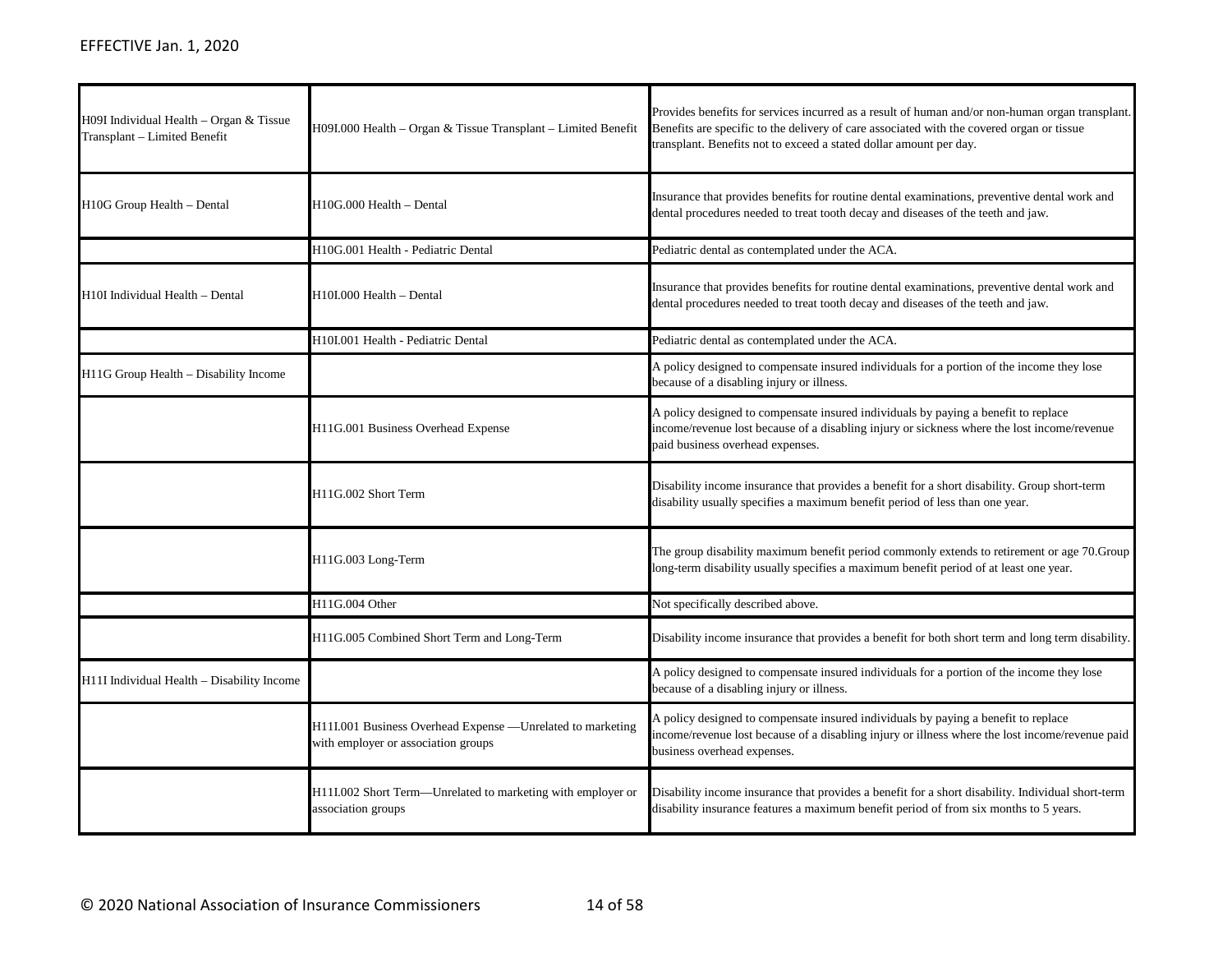|                               | H11I.003 Long-Term—Unrelated to marketing with employer or<br>association groups                         | In individual long term disability income insurance, the maximum benefit period is always<br>greater than 5 years, commonly extending to age 65 or for the insured's lifetime.                                                                                                                                                                          |
|-------------------------------|----------------------------------------------------------------------------------------------------------|---------------------------------------------------------------------------------------------------------------------------------------------------------------------------------------------------------------------------------------------------------------------------------------------------------------------------------------------------------|
|                               | H11I.004 Other                                                                                           | Not specifically described in other H11I categories.                                                                                                                                                                                                                                                                                                    |
|                               | H11I.005 Business Overhead Expense —Related to marketing<br>with employer or association groups          | A policy designed to compensate insured individuals by paying a benefit to replace<br>income/revenue lost because of a disabling injury or illness where the lost income/revenue paid<br>business overhead expenses. The coverage is issued based upon some type of employer or<br>association involvement.                                             |
|                               | H11I.006 Short Term—Related to marketing with employer or<br>association groups                          | Disability income insurance that provides a benefit for a short disability. Individual short-term<br>disability insurance features a maximum benefit period of from six months to 5 years. The<br>coverage is issued based upon some type of employer or association involvement.                                                                       |
|                               | H11I.007 Long-Term—Related to marketing with employer or<br>association groups                           | In individual long term disability income insurance, the maximum benefit period is always<br>greater than 5 years, commonly extending to age 65 or for the insured's lifetime. The coverage<br>is issued based upon some type of employer or association involvement.                                                                                   |
|                               | H11I.008 Combined Short Term and Long-Term-Unrelated to<br>marketing with employer or association groups | Individual disability income insurance that provides for a maximum benefit period as short as<br>six months up to the insured's lifetime, depending on the option chosen by the insured, but all<br>maximum benefit periods are offered through the same policy.                                                                                        |
|                               | H11I.009 Combined Short Term and Long-Term-Related to<br>marketing with employer or association groups   | Individual disability income insurance that provides for a maximum benefit period as short as<br>six months up to the insured's lifetime, depending on the option chosen by the insured, but all<br>maximum benefit periods are offered through the same policy. The coverage is issued based<br>upon some type of employer or association involvement. |
| H12 Health - Excess/Stop Loss |                                                                                                          | This type of insurance may be extended to either a health plan or a self-insured employer plan.<br>Its purpose is to insure against the risk that any one claim will exceed a specific dollar amount<br>or that an entire plan's losses will exceed a specific amount.                                                                                  |
|                               | H12.001 Accident & Sickness                                                                              | Accident is a form of insurance against loss from an unforeseen mishap that results in bodily<br>injury to the insured. Sickness refers to those insurance contracts that guard against losses<br>associated with the illness and disease of the insured.                                                                                               |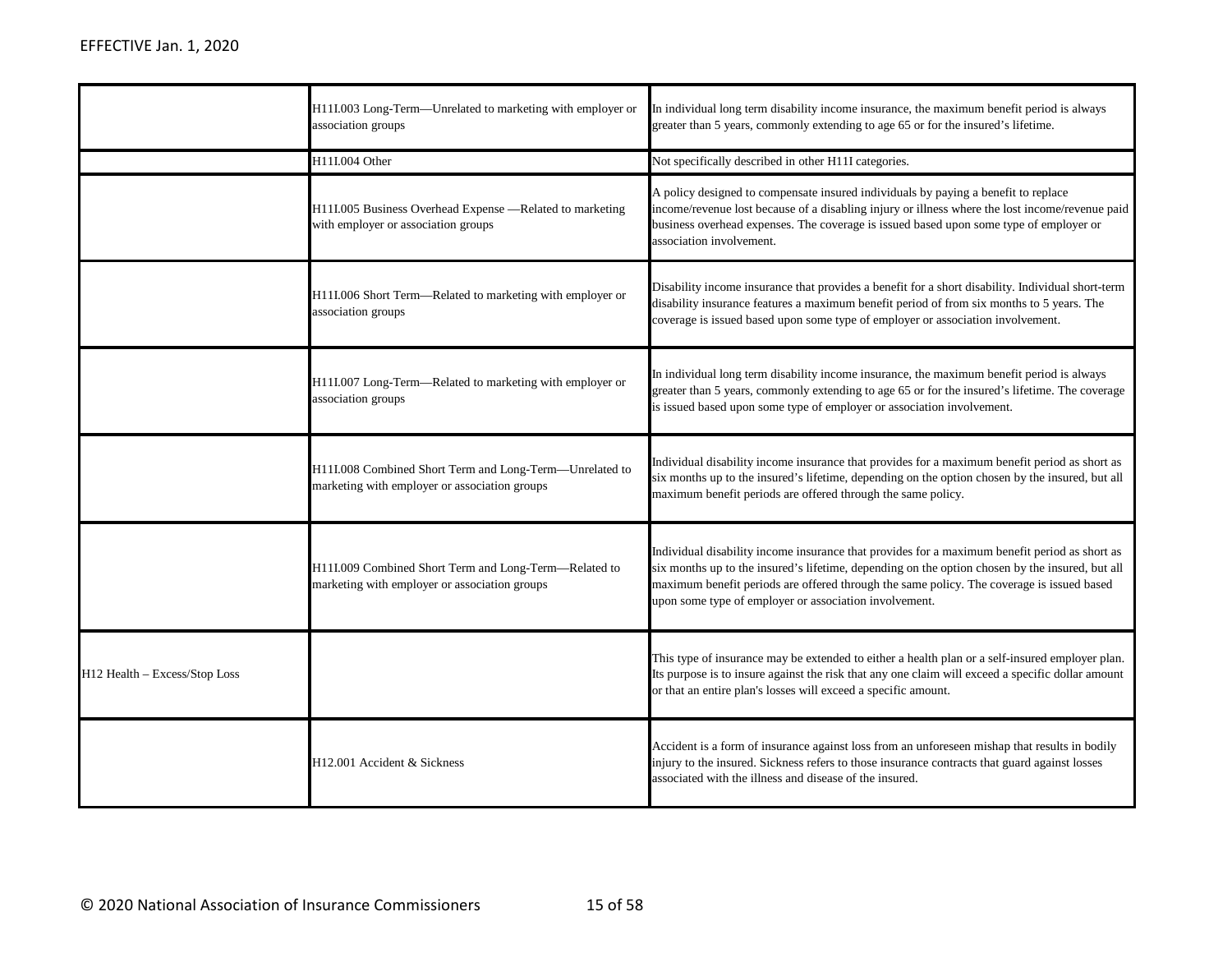|                                          | H12.002 Managed Care            | A system of health care delivery where the primary goal is to deliver value by giving people<br>access to high quality, cost-effective health care through monitoring and recommending<br>utilization of services, and overseeing costs of services.                         |
|------------------------------------------|---------------------------------|------------------------------------------------------------------------------------------------------------------------------------------------------------------------------------------------------------------------------------------------------------------------------|
|                                          | H12.003 Provider                | Any individual or group of individuals that provides a health care services. A provider may be,<br>but is not limited to, a physician, hospital, group medical practice, nurse, nursing home or a<br>pharmacy.                                                               |
|                                          | H12.004 Self-Funded Health Plan | An insurance contract that covers an employer's exposure to losses incurred under a self-funded<br>health plan.                                                                                                                                                              |
| H13G Group Health – Short Term Care      |                                 | Coverage that provides medical and other services to insured's who need constant care in their<br>own home or in a nursing facility for periods of less than one year.                                                                                                       |
|                                          | H13G.001 Home Health Care       | Coverage that provides medical and non--medical services provided to ill, disabled or infirm<br>persons in their residences.                                                                                                                                                 |
|                                          | H13G.002 Nursing Home           | Coverage provided in a facility setting for health related services for the purpose of supporting<br>frail, impaired elderly or other disabled adults who require continued care and attention.                                                                              |
|                                          | H13G.003 Adult Day Care         | Coverage provided for individuals of social and health related services provided during the day<br>in a community group setting for the purpose of supporting frail, impaired elderly or other<br>disabled adults who benefit from care in a group setting outside the home. |
| H13I Individual Health - Short Term Care |                                 | Coverage that provides medical and other services to insured's who need constant care in their<br>own home or in a nursing facility for periods of less than one year.                                                                                                       |
|                                          | H13I.001 Home Health Care       | Coverage that provides medical and non--medical services provided to ill, disabled or infirm<br>persons in their residences.                                                                                                                                                 |
|                                          | H13I.002 Nursing Home           | Coverage provided in a facility setting for health related services for the purpose of supporting<br>frail, impaired elderly or other disabled adults who require continued care and attention.                                                                              |
|                                          | H13I.003 Adult Day Care         | Coverage provided for individuals of social and health related services provided during the day<br>in a community group setting for the purpose of supporting frail, impaired elderly or other<br>disabled adults who benefit from care in a group setting outside the home. |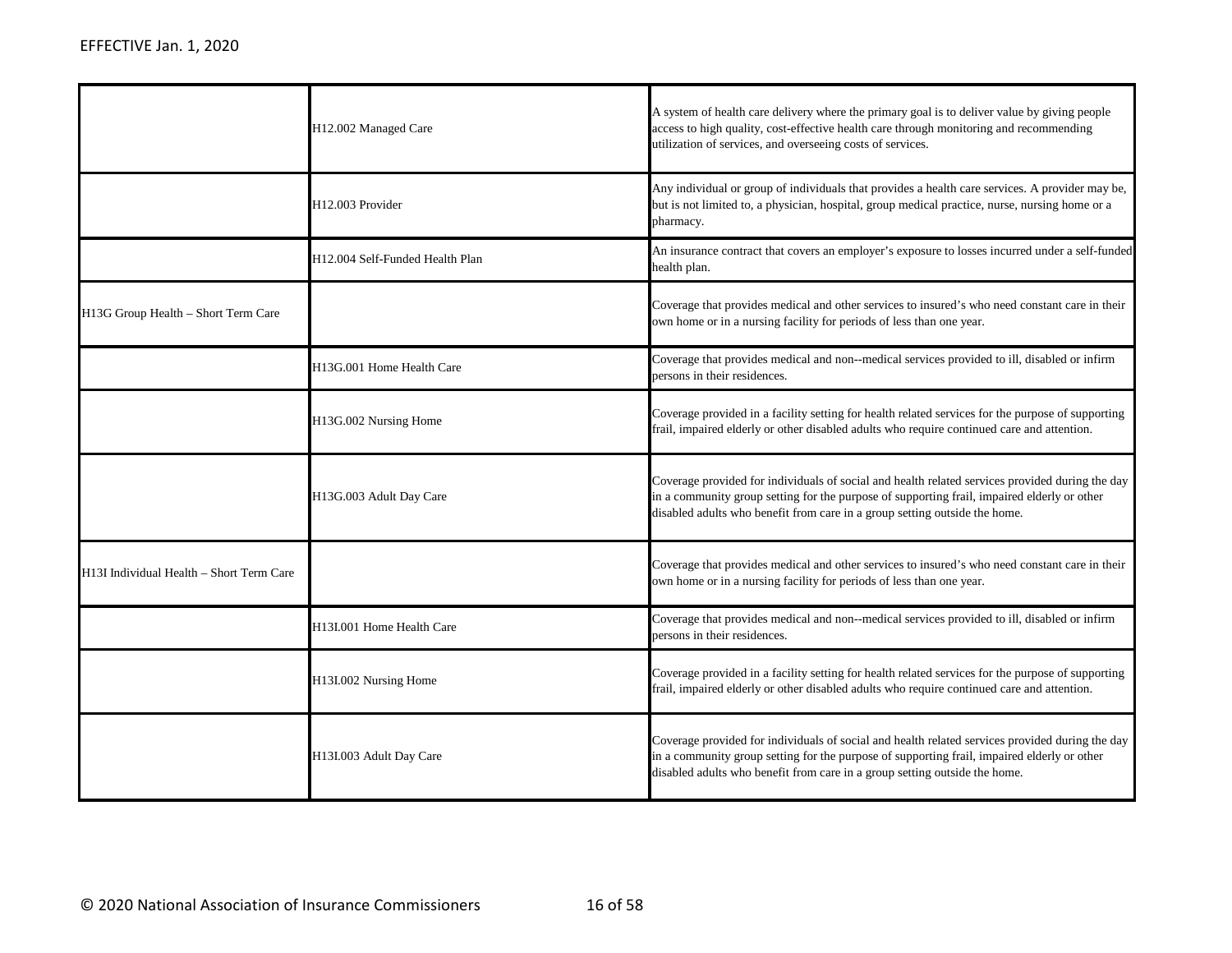| H14G Group Health - Hospital Indemnity                                           | H14G.000 Health - Hospital Indemnity                | An insurance contract that pays a fixed dollar amount without regard to the actual expenses<br>incurred for each day the covered person is confined to the hospital as a result of injury,<br>sickness, and/or medical condition. If other than hospital indemnity, use the TOI of H23G<br>Group Indemnity Other than Hospital.      |
|----------------------------------------------------------------------------------|-----------------------------------------------------|--------------------------------------------------------------------------------------------------------------------------------------------------------------------------------------------------------------------------------------------------------------------------------------------------------------------------------------|
| H14I Individual Health - Hospital Indemnity H14I.000 Health - Hospital Indemnity |                                                     | An insurance contract that pays a fixed dollar amount without regard to the actual expenses<br>incurred for each day the covered person is confined to the hospital as a result of injury,<br>sickness, and/or medical condition. If other than hospital indemnity, use the TOI of H23I<br>Individual Indemnity Other than Hospital. |
| H15G Group Health -<br>Hospital/Surgical/Medical Expense                         |                                                     | An insurance contract that provides coverage to or reimburses the covered person for hospital,<br>surgical, and/or medical expense incurred as a result of injury, sickness, and/or medical<br>condition.                                                                                                                            |
|                                                                                  | H15G.001 Any Size Group                             | A hospital/surgical/medical expense contract that may be issued to any size group.                                                                                                                                                                                                                                                   |
|                                                                                  | H15G.002 Large Group Only                           | A hospital/surgical/medical expense contract that may be issued only to "large groups" as that<br>term is defined in the state in which the contract will be delivered.                                                                                                                                                              |
|                                                                                  | H15G.003 Small Group Only                           | A hospital/surgical/medical expense contract that may be issued only to "small groups" as that<br>term is defined in the state in which the contract will be delivered.                                                                                                                                                              |
|                                                                                  | H15G.004 Short Term                                 | Short term limited duration medical plans that are not required to comply with all state or<br>federal mandates for health benefits. Prior to January 1, 2019, these plans were reported under<br>H16G.004 Short Term.                                                                                                               |
| H15I Individual Health -<br>Hospital/Surgical/Medical Expense                    | H15I.001 Health - Hospital/Surgical/Medical Expense | An insurance contract that provides coverage to or reimburses the covered person for hospital,<br>surgical, and/or medical expense incurred as a result of injury, sickness, and/or medical<br>condition.                                                                                                                            |
|                                                                                  | H15I.002 Short Term                                 | Short term limited duration medical plans that are not required to comply with all state or<br>federal mandates for health benefits. Prior to January 1, 2019, these plans were reported under<br>H16I.004 Short Term.                                                                                                               |
| H16G Group Health - Major Medical                                                |                                                     | A hospital/surgical/medical expense contract that provides comprehensive benefits as defined<br>in the state in which the contract will be delivered.                                                                                                                                                                                |
|                                                                                  | H16G.001A Any Size Group - PPO                      | A major medical contract that may be issued to any size group. A plan that provides incentives<br>to enrollees to use plan providers, but still provides lesser coverage if the enrollee chooses a non-<br>plan provider.                                                                                                            |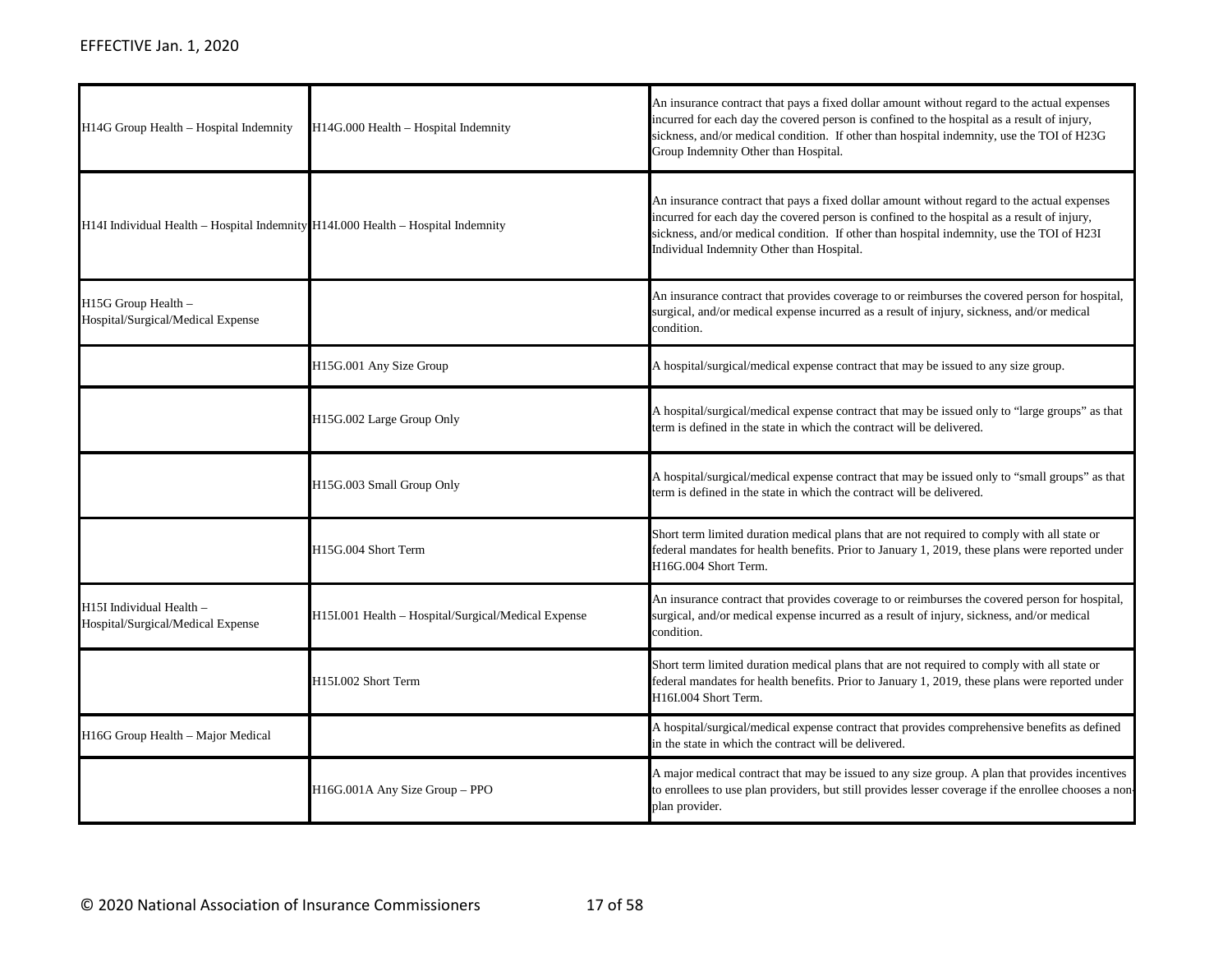| H16G.001B Any Size Group - POS         | A major medical contract that may be issued to any size group. A combination of traditional<br>indemnity health insurance and an HMO under which an enrollee is able to select the type of<br>coverage at the time a service is needed.                                                                                      |
|----------------------------------------|------------------------------------------------------------------------------------------------------------------------------------------------------------------------------------------------------------------------------------------------------------------------------------------------------------------------------|
| H16G.001C Any Size Group - Other       | A major medical contract that may be issued to any size group. Not specifically described<br>above.                                                                                                                                                                                                                          |
| H16G.001D Any Size Group - EPO         | A major medical contract that may be issued to any size group. A plan that requires enrollees to<br>use plan providers.                                                                                                                                                                                                      |
| H16G.002A Large Group Only - PPO       | A major medical contract that may be issued only to "large groups" as that term is defined in<br>the state in which the contract will be delivered. A plan that provides incentives to enrollees to<br>use plan providers, but still provides lesser coverage if the enrollee chooses a non-plan<br>provider.                |
| H16G.002B Large Group Only - POS       | A major medical contract that may be issued only to "large groups" as that term is defined in<br>the state in which the contract will be delivered. A combination of traditional indemnity health<br>insurance and an HMO under which an enrollee is able to select the type of coverage at the time<br>a service is needed. |
| H16G.002C Large Group Only - Other     | A major medical contract that may be issued only to "large groups" as that term is defined in<br>the state in which the contract will be delivered. Not specifically described above.                                                                                                                                        |
| H16G.002D Large Group Only - EPO       | A major medical contract that may be issued only to "large groups" as that term is defined in<br>the state in which the contract will be delivered. A plan that requires enrollees to use plan<br>providers.                                                                                                                 |
| H16G.003A Small Group Only - PPO       | A major medical contract that may be issued only to "small groups" as that term is defined in<br>the state in which the contract will be delivered. A combination of traditional indemnity health<br>insurance and an HMO under which an enrollee is able to select the type of coverage at the time<br>a service is needed. |
| H16G.003B Small Group Only - PPO Basic | A major medical contract that may be issued only to "small groups" as that term is defined in<br>the state in which the contract will be delivered. A basic plan that provides incentives to<br>enrollees to use plan providers, but still provides lesser coverage if the enrollee chooses a non-<br>plan provider.         |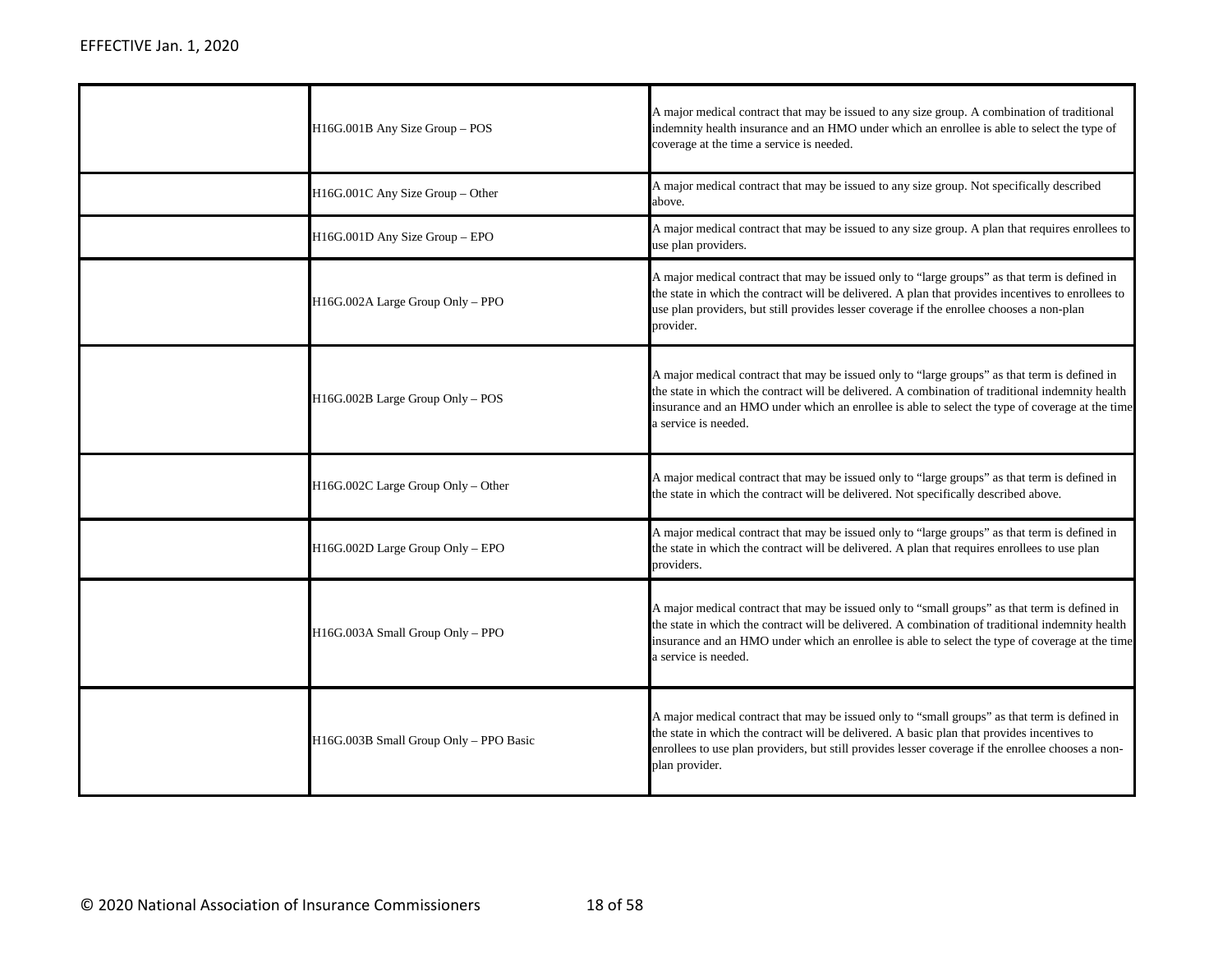|                                        | H16G.003C Small Group Only - PPO Standard | A major medical contract that may be issued only to "small groups" as that term is defined in<br>the state in which the contract will be delivered. A standard plan that provides incentives to<br>enrollees to use plan providers, but still provides lesser coverage if the enrollee chooses a non-<br>plan provider.                                                                                          |
|----------------------------------------|-------------------------------------------|------------------------------------------------------------------------------------------------------------------------------------------------------------------------------------------------------------------------------------------------------------------------------------------------------------------------------------------------------------------------------------------------------------------|
|                                        | H16G.003D Small Group Only - POS          | A major medical contract that may be issued only to "small groups" as that term is defined in<br>the state in which the contract will be delivered. A combination of traditional indemnity heath<br>insurance and an HMO under which an enrollee is able to select the type of coverage at the time<br>a service is needed.                                                                                      |
|                                        | H16G.003E Small Group Only - POS Basic    | A major medical contract that may be issued only to "small groups" as that term is defined in<br>the state in which the contract will be delivered. One of the benefit plans that must be offered in<br>most states in the small group market. The specifications vary from state to state but the basic<br>plan generally has lower benefits than the other state mandated plan: the standard benefit plan.     |
|                                        | H16G.003F Small Group Only - POS Standard | A major medical contract that may be issued only to "small groups" as that term is defined in<br>the state in which the contract will be delivered. One of the benefit plans that must be offered in<br>most states in the small group market. The specifications vary from state to state but the<br>standard plan generally has higher benefits than the other state mandated plan: the basic benefit<br>plan. |
|                                        | H16G.003G Small Group Only - Other        | A major medical contract that may be issued only to "small groups" as that term is defined in<br>the state in which the contract will be delivered. Not specifically described above.                                                                                                                                                                                                                            |
|                                        | H16G.003H Small Group Only - EPO          | A major medical contract that may be issued only to "small groups" as that term is defined in<br>the state in which the contract will be delivered. A plan that requires enrollees to use plan<br>providers.                                                                                                                                                                                                     |
|                                        | H16G.004 Short Term                       | A major medical policy or plan designed to provide coverage during a "gap" in coverage. Short<br>term policies generally have pre-existing condition exclusions and are not renewable.<br>Effective January 1, 2019, this product should be filed under H15G.004 Short Term.                                                                                                                                     |
| H16I Individual Health - Major Medical |                                           | A major medical contract that may be issued only to "individuals" as that term is defined in the<br>state in which the contract will be delivered.                                                                                                                                                                                                                                                               |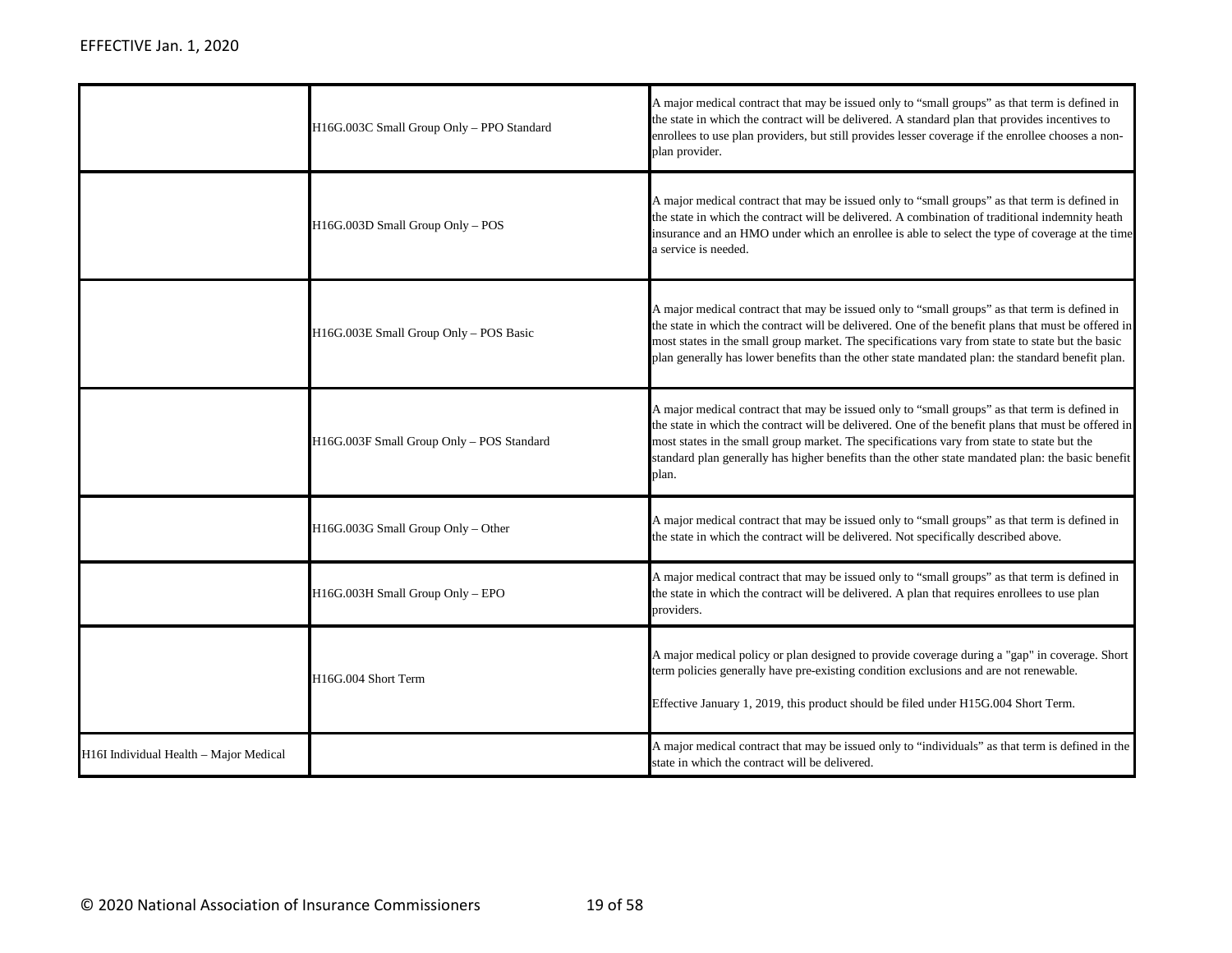|                                                                                | H16I.004 Short Term                             | A major medical policy or plan designed to provide coverage during a "gap" in coverage. Short<br>term policies generally have pre-existing condition exclusions and are not renewable.<br>Effective January 1, 2019, this product should be filed under H15I.004 Short Term.                                                                                                                                                                                                             |
|--------------------------------------------------------------------------------|-------------------------------------------------|------------------------------------------------------------------------------------------------------------------------------------------------------------------------------------------------------------------------------------------------------------------------------------------------------------------------------------------------------------------------------------------------------------------------------------------------------------------------------------------|
|                                                                                | H16I.005A Individual - Preferred Provider (PPO) | A plan that provides incentives to enrollees to use plan providers, but still provides lesser<br>coverage if the enrollee chooses a non-plan provider.                                                                                                                                                                                                                                                                                                                                   |
|                                                                                | H16I.005B Individual – Point-of-Service (POS)   | A combination of traditional indemnity health insurance and an HMO under which an enrollee<br>is able to select the type of coverage at the time a service is needed.                                                                                                                                                                                                                                                                                                                    |
|                                                                                | H16I.005C Individual - Other                    | Not specifically described above.                                                                                                                                                                                                                                                                                                                                                                                                                                                        |
|                                                                                | H16I.005D Individual - EPO                      | A plan that requires enrollees to use plan providers.                                                                                                                                                                                                                                                                                                                                                                                                                                    |
| H17G Group Health – Prescription Drug                                          | H17G.000 Health – Prescription Drug             | Prescription drug plan that covers the cost of drugs (except those dispensed in a hospital or in<br>an extended care facility) that are required by either state or federal law to be dispensed by<br>prescription. Drugs for which prescriptions are not required by law may be covered.                                                                                                                                                                                                |
| H17I Individual Health – Prescription Drug H17I.000 Health – Prescription Drug |                                                 | Prescription drug plan that covers the cost of drugs (except those dispensed in a hospital or in<br>an extended care facility) that are required by either state or federal law to be dispensed by<br>prescription. Drugs for which prescriptions are not required by law may be covered.                                                                                                                                                                                                |
| H18G Group Health - Sickness                                                   | H18G.000 Health - Sickness                      | Limited benefit expense policies. Provides benefits for sickness only. Benefits not to exceed a<br>stated dollar amount per day.                                                                                                                                                                                                                                                                                                                                                         |
| H18I Individual Health - Sickness                                              | H18I.000 Health - Sickness                      | Limited benefit expense policies. Provides benefits for sickness only. Benefits not to exceed a<br>stated dollar amount per day.                                                                                                                                                                                                                                                                                                                                                         |
| H19G Group Health - Travel                                                     | H19G.000 Health - Travel                        | Limited benefit expense policies. Provides benefits for loss incurred while traveling generally<br>outside a 100-mile radius of the US borders. *May extend to domestic as well as foreign travel.<br>May provide both sickness and injury benefits. May include loss of baggage benefits. May<br>include air transportation services for emergencies. Benefits not to exceed a stated dollar<br>amount per day, per month or trip duration. (*Subject to applicable state limitations.) |
| H19I Individual Health - Travel                                                | H19I.000 Health - Travel                        | Limited benefit expense policies. Provides benefits for loss incurred while traveling generally<br>outside a 100-mile radius of the US borders. *May extend to domestic as well as foreign travel.<br>May provide both sickness and injury benefits. May include loss of baggage benefits. May<br>include air transportation services for emergencies. Benefits not to exceed a stated dollar<br>amount per day, per month or trip duration. (*Subject to applicable state limitations.) |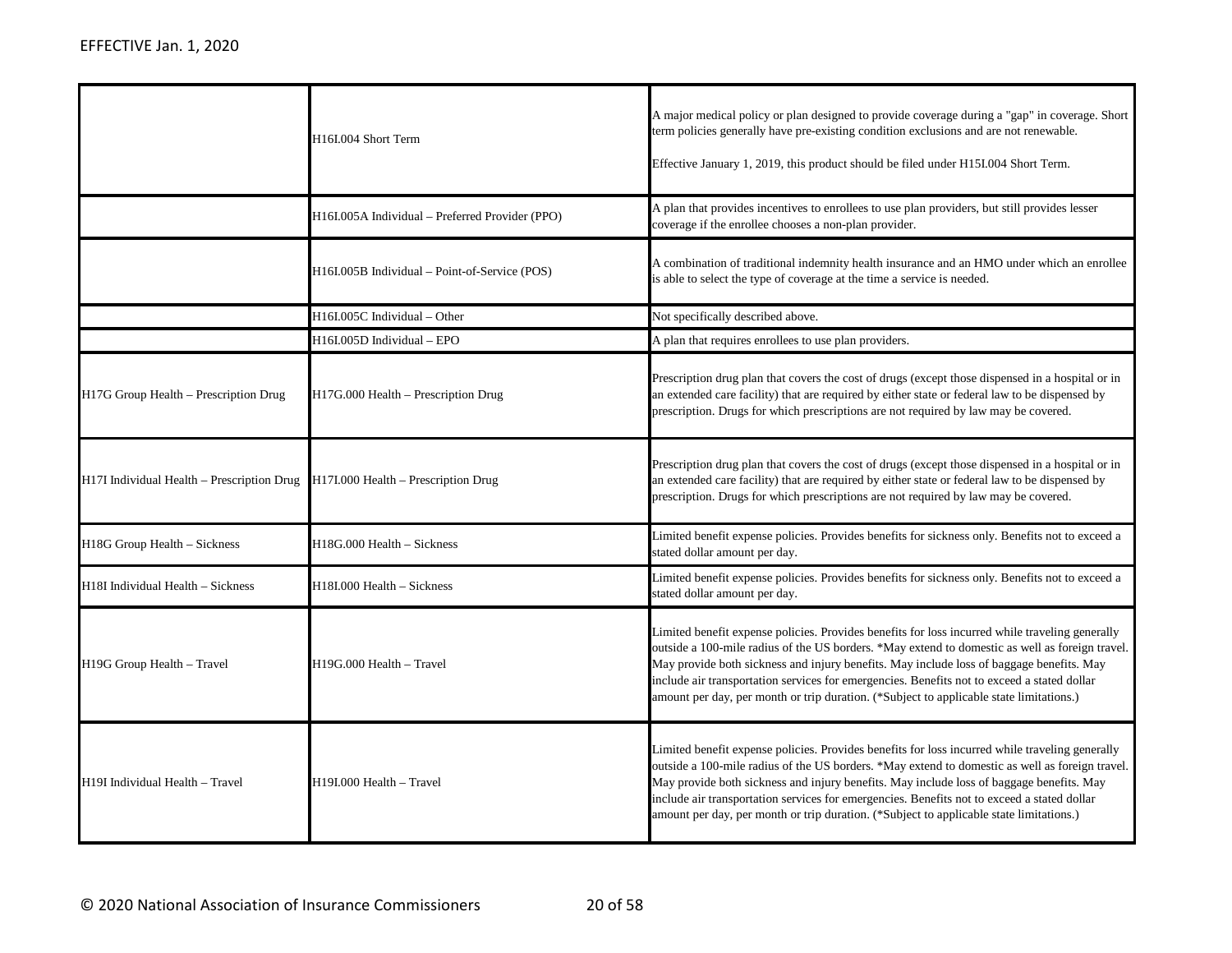| H <sub>20</sub> G Group Health – Vision                   | H20G.000 Health - Vision             | Limited benefit expense policies. Provides benefits for eye care and eye care accessories.<br>Generally provides a stated dollar amount per annual eye examination. Benefits often include a<br>stated dollar amount for glasses and contacts. May include surgical benefits for injury or<br>sickness associated with the eye. |
|-----------------------------------------------------------|--------------------------------------|---------------------------------------------------------------------------------------------------------------------------------------------------------------------------------------------------------------------------------------------------------------------------------------------------------------------------------|
| H20I Individual Health - Vision                           | H20I.000 Health – Vision             | Limited benefit expense policies. Provides benefits for eye care and eye care accessories.<br>Generally provides a stated dollar amount per annual eye examination. Benefits often include a<br>stated dollar amount for glasses and contacts. May include surgical benefits for injury or<br>sickness associated with the eye. |
| H <sub>21</sub> Health - Other                            | H21.000 Health – Other               | Not specifically described above.                                                                                                                                                                                                                                                                                               |
| <b>H22 Student Health Insurance</b>                       | H22.000 Student Health Insurance     | A health insurance contract that covers a class of students as contemplated under ACA.                                                                                                                                                                                                                                          |
| H23G Group Health - Indemnity Other than<br>Hospital      |                                      | An insurance contract that pays a fixed dollar amount without regard to the actual expenses<br>incurred as a result of injury, sickness, and/or medical condition. If hospital indemnity, use the<br>TOI of H14G Group Health - Hospital Indemnity.                                                                             |
|                                                           | H23G.000Accident Only Indemnity      | An insurance contract that pays a fixed dollar amount without regard to the actual expenses<br>incurred as a result of an accident only.                                                                                                                                                                                        |
|                                                           | H23G.001 Sickness Only Indemnity     | An insurance contract that pays a fixed dollar amount without regard to the actual expenses<br>incurred as a result of sickness only.                                                                                                                                                                                           |
|                                                           | H23G.002 Accident/Sickness Indemnity | An insurance contract that pays a fixed dollar amount without regard to the actual expenses<br>incurred as a result of an accident or sickness only.                                                                                                                                                                            |
|                                                           | H23G.003 Other Indemnity             | An insurance contract that pays a fixed dollar amount without regard to the actual expenses<br>incurred as a result of injury, sickness, and/or medical condition, not specifically described<br>above.                                                                                                                         |
| H23I Individual Health - Indemnity Other<br>than Hospital |                                      | An insurance contract that pays a fixed dollar amount without regard to the actual expenses<br>incurred as a result of injury, sickness, and/or medical condition. If hospital indemnity, use the<br>TOI of H14I Individual Health - Hospital Indemnity.                                                                        |
|                                                           | H23I.000Accident Only Indemnity      | An insurance contract that pays a fixed dollar amount without regard to the actual expenses<br>incurred as a result of an accident only.                                                                                                                                                                                        |
|                                                           | H23I.001 Sickness Only Indemnity     | An insurance contract that pays a fixed dollar amount without regard to the actual expenses<br>incurred as a result of sickness only.                                                                                                                                                                                           |
|                                                           | H23I.002 Accident/Sickness Indemnity | An insurance contract that pays a fixed dollar amount without regard to the actual expenses<br>incurred as a result of an accident or sickness only.                                                                                                                                                                            |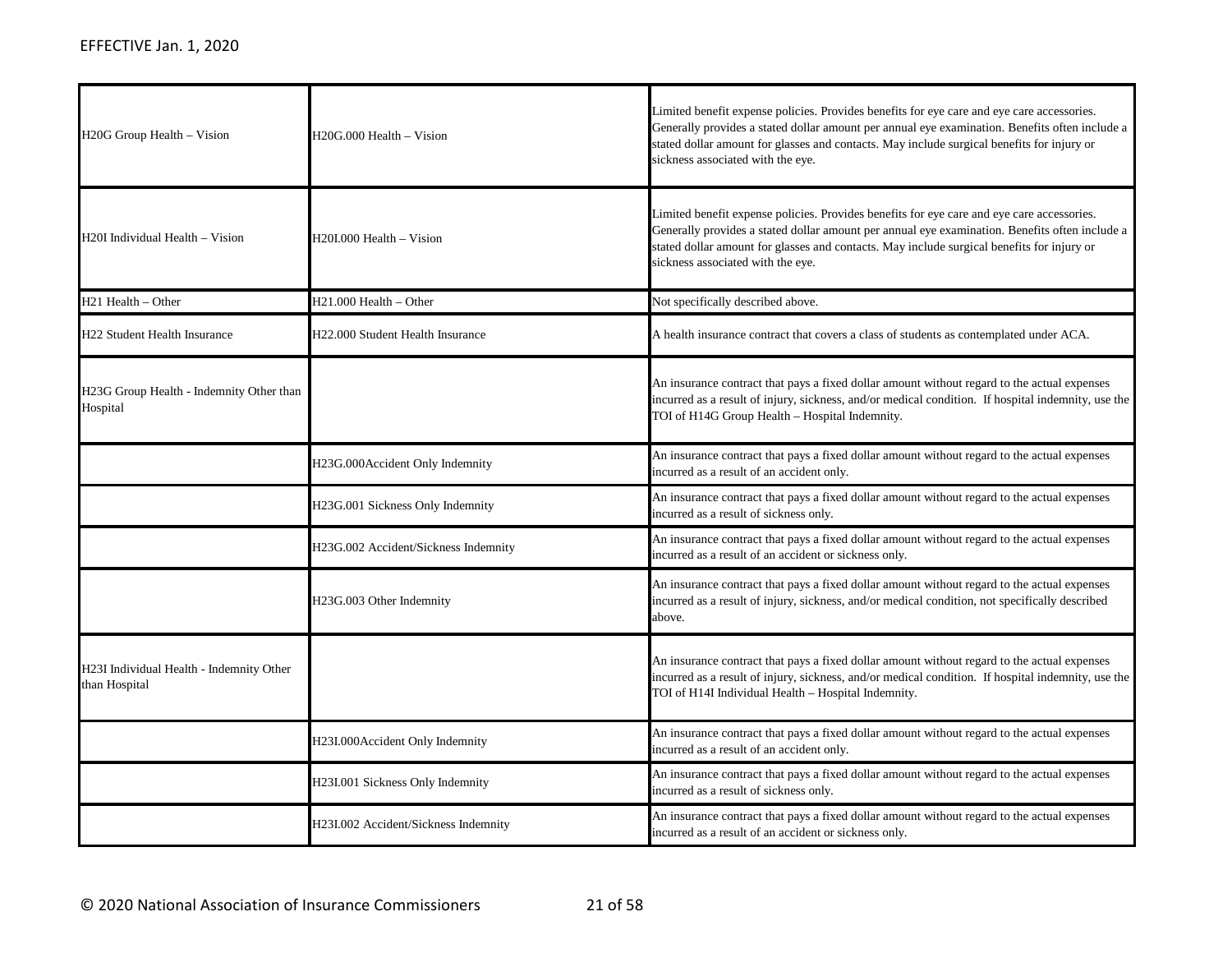|                                                                | H23I.003 Other Indemnity                                 | An insurance contract that pays a fixed dollar amount without regard to the actual expenses<br>incurred as a result of injury, sickness, and/or medical condition, not specifically described<br>above.                                                                                      |
|----------------------------------------------------------------|----------------------------------------------------------|----------------------------------------------------------------------------------------------------------------------------------------------------------------------------------------------------------------------------------------------------------------------------------------------|
| H24G Group Health - Limited Wraparound<br>Coverage             |                                                          | Coverage designed/intended to comply with federal regulations defining excepted limited<br>wraparound coverage such as 45 CFR 146.145, or as permitted by the state.                                                                                                                         |
|                                                                | H24G.001 Any Size Group                                  | Coverage designed/intended to comply with federal regulations defining excepted limited<br>wraparound coverage such as 45 CFR 146.145, or as permitted by the state that may be issued<br>to any size group.                                                                                 |
|                                                                | H24G.002 Large Group Only                                | Coverage designed/intended to comply with federal regulations defining excepted limited<br>wraparound coverage such as 45 CFR 146.145, or as permitted by the state that may be issued<br>to "large groups" as that term is defined in the state in which the contract will be delivered.    |
|                                                                | H24G.003 Small Group Only                                | Coverage designed/intended to comply with federal regulations defining excepted limited<br>wraparound coverage such as 45 CFR 146.145, or as permitted by the state that may be issued<br>to "small groups" as that term is defined in the state in which the contract will be delivered.    |
| H24I Individual Health - Limited<br><b>Wraparound Coverage</b> | H24I.000 Individual Health - Limited Wraparound Coverage | Coverage designed/intended to comply with federal regulations defining excepted limited<br>wraparound coverage such as 45 CFR 146.145, or as permitted by the state.                                                                                                                         |
| H25G Group Health - Similar Supplemental<br>Coverage           |                                                          | Coverage as designed/intended to comply with federal regulations of similar supplemental<br>coverage such as 45 CFR 146.145 (b)(5)(i)(C), or as permitted by the state                                                                                                                       |
|                                                                | H25G.001 Any Size Group                                  | Coverage as designed/intended to comply with federal regulations of similar supplemental<br>coverage such as 45 CFR 146.145 (b)(5)(i)(C), or as permitted by the state that may be issued<br>to any size group.                                                                              |
|                                                                | H25G.002 Large Group Only                                | Coverage as designed/intended to comply with federal regulations of similar supplemental<br>coverage such as 45 CFR 146.145 (b)(5)(i)(C), or as permitted by the state that may be issued<br>to "large groups" as that term is defined in the state in which the contract will be delivered. |
|                                                                | H25G.003 Small Group Only                                | Coverage as designed/intended to comply with federal regulations of similar supplemental<br>coverage such as 45 CFR 146.145 (b)(5)(i)(C), or as permitted by the state that may be issued<br>to "small groups" as that term is defined in the state in which the contract will be delivered. |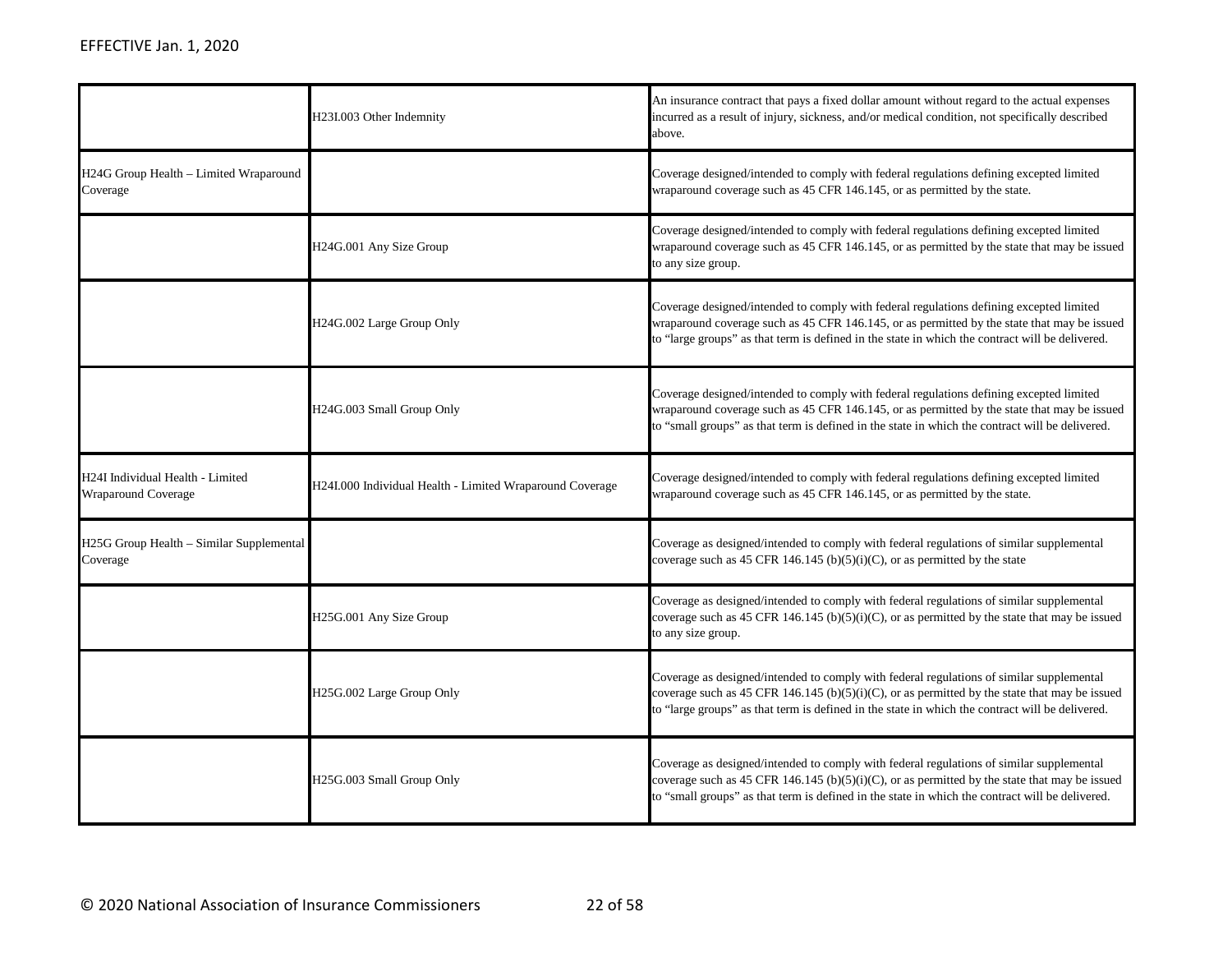| H26G Group Health - Hearing                                      | H26G.000 Group Health - Hearing                                                                                              | Limited benefit expense policy. Provides benefits for hearing and auditory related costs,<br>services and supplies.                                                                                                                                                                   |
|------------------------------------------------------------------|------------------------------------------------------------------------------------------------------------------------------|---------------------------------------------------------------------------------------------------------------------------------------------------------------------------------------------------------------------------------------------------------------------------------------|
| H26I Individual Health - Hearing                                 | H26G.000 Individual Health - Hearing                                                                                         | Limited benefit expense policy. Provides benefits for hearing and auditory related costs,<br>services and supplies.                                                                                                                                                                   |
| <b>Health Maintenance (HMO)</b>                                  |                                                                                                                              | A form of health insurance combining a range of coverages in a group basis. These coverages<br>are offered on a prepaid basis to plan members. Members generally must use contracted<br>medical service providers.                                                                    |
| HOrg01 Health Organizations - Assumption<br>Agreement            | HOrg01.000 Health Organizations - Assumption Agreement                                                                       | An insurance certificate issued on an existing insurance contract indicating that another insurer<br>has assumed all of the risk under the contract from the ceding insurance company.                                                                                                |
| HOrg02G Group Health Organizations -<br>Health Maintenance (HMO) |                                                                                                                              | A plan under which an enrollee pays a membership fixed fee in advance in return for a wide<br>range of comprehensive health care services with the HMO's approved providers in a<br>designated service area.                                                                          |
|                                                                  | HOrg02G.001 Conversion                                                                                                       | Guarantees an insured whose coverage is ending for specified reasons a right to purchase a<br>policy without presenting evidence of insurability.                                                                                                                                     |
|                                                                  | HOrg02G.002A Any Size Group - PPO                                                                                            | Coverage may be issued to any size group. A plan that provides incentives to enrollees to use<br>plan providers, but still provides lesser coverage if the enrollee chooses a non-plan provider.                                                                                      |
|                                                                  | HOrg02G.002B Any Size Group - POS                                                                                            | Coverage may be issued to any size group. A combination of traditional indemnity health<br>insurance and an HMO under which an enrollee is able to select the type of coverage at the time<br>a service is needed.                                                                    |
|                                                                  | HOrg02G.002C Any Size Group - HMO [Drafters note -Restricted<br>Network Only -No out of network benefit, OR In Network Only] | Coverage may be issued to "any size" group as that term is defined in the state in which the<br>contract will be delivered. A HMO plan that requires enrollees to use plan providers. Coverage<br>for non-plan provider is only paid in emergency situations.                         |
|                                                                  | HOrg02G.002D Any Size Group - Other                                                                                          | Coverage may be issued only to "any size groups" as that term is defined in the state in which<br>the contract will be delivered. Not specifically described above.                                                                                                                   |
|                                                                  | HOrg02G.003A Large Group Only - PPO                                                                                          | Coverage may be issued only to "large groups" as that term is defined in the state in which the<br>contract will be delivered. A plan that provides incentives to enrollees to use plan providers, but<br>still provides lesser coverage if the enrollee chooses a non-plan provider. |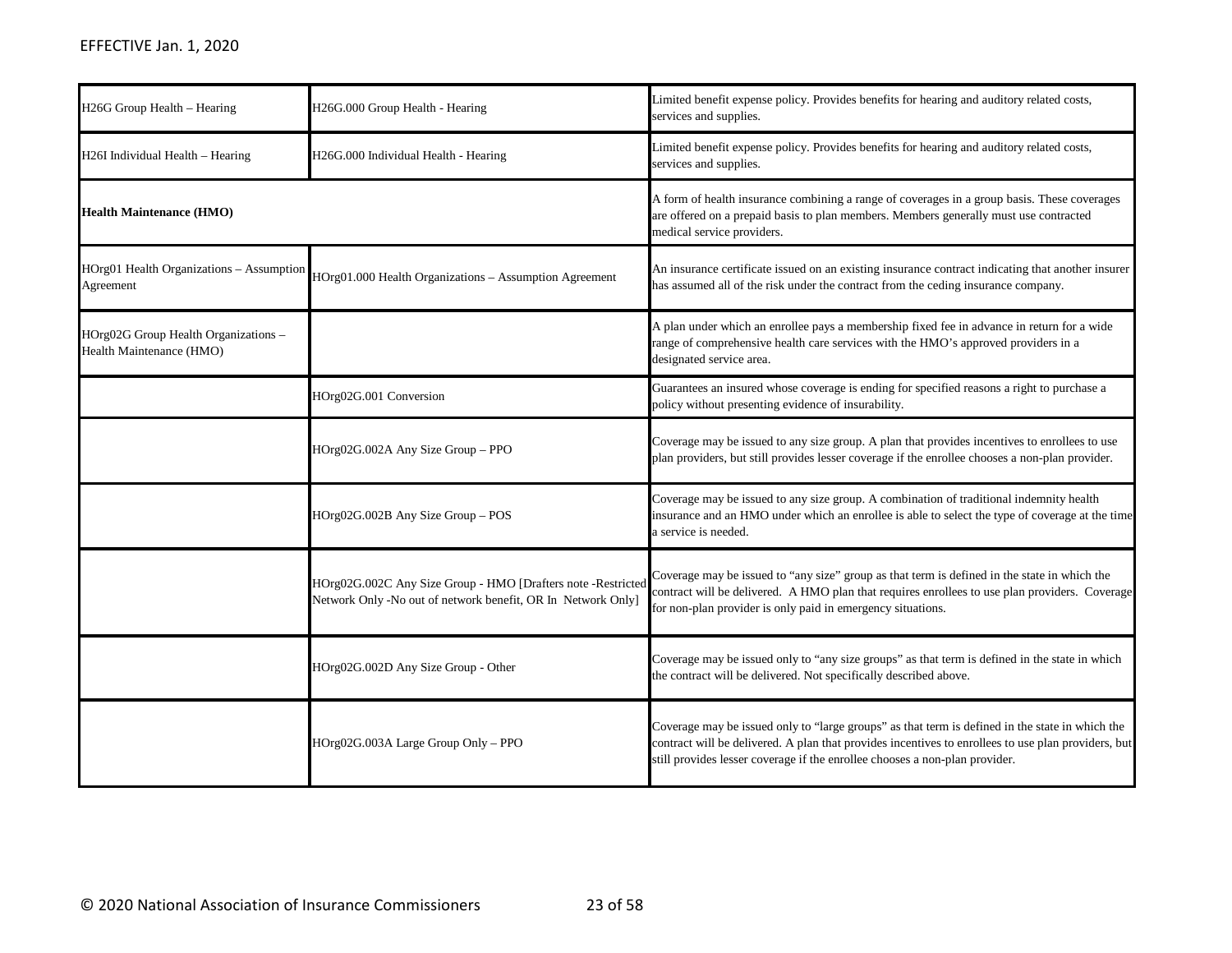|                                                                       | HOrg02G.003B Large Group Only - POS                                                                                                | Coverage may be issued only to "large groups" as that term is defined in the state in which the<br>contract will be delivered. A combination of traditional indemnity health insurance and an<br>HMO under which an enrollee is able to select the type of coverage at the time a service is<br>needed.     |
|-----------------------------------------------------------------------|------------------------------------------------------------------------------------------------------------------------------------|-------------------------------------------------------------------------------------------------------------------------------------------------------------------------------------------------------------------------------------------------------------------------------------------------------------|
|                                                                       | HOrg02G.003C Large Group Only - HMO [Drafters note -<br>Restricted Network Only -No out of network benefit, OR In<br>Network Only] | Coverage may be issued to "large groups" as that term is defined in the state in which the<br>contract will be delivered. A HMO plan that requires enrollees to use plan providers. Coverage<br>for non-plan provider is only paid in emergency situations.                                                 |
|                                                                       | HOrg02G.003D Large Group Only - Other                                                                                              | Coverage may be issued only to "large groups" as that term is defined in the state in which the<br>contract will be delivered. Not specifically described above.                                                                                                                                            |
|                                                                       | HOrg02G.004A Small Group Only - PPO Basic                                                                                          | Coverage may be issued only to "small groups" as that term is defined in the state in which the<br>contract will be delivered. A PPO basic plan that provides incentives to enrollees to use plan<br>providers, but still provides lesser coverage if the enrollee chooses a non-plan provider.             |
|                                                                       | HOrg02G.004B Small Group Only - PPO Standard                                                                                       | Coverage may be issued only to "small groups" as that term is defined in the state in which the<br>contract will be delivered. A PPO standard plan that provides incentives to enrollees to use plan<br>providers, but still provides lesser coverage if the enrollee chooses a non-plan provider.          |
|                                                                       | HOrg02G.004C Small Group Only - POS Basic                                                                                          | Coverage may be issued only to "small groups" as that term is defined in the state in which the<br>contract will be delivered. A POS basic plan that provides incentives to enrollees to use plan<br>providers, but still provides lesser coverage if the enrollee chooses a non-plan provider.             |
|                                                                       | HOrg02G.004D Small Group Only – POS Standard                                                                                       | Coverage may be issued only to "small groups" as that term is defined in the state in which the<br>contract will be delivered. A POS standard plan which would provide incentives to enrollees to<br>use plan providers, but still provides lesser coverage if the enrollee chooses a non-plan<br>provider. |
|                                                                       | HOrg02G.004E Small Group Only - Other                                                                                              | Coverage may be issued only to "small groups" as that term is defined in the state in which the<br>contract will be delivered. Not specifically described above.                                                                                                                                            |
|                                                                       | HOrg02G.004F Small Group Only - HMO [Drafters note -<br>Restricted Network Only -No out of network benefit, OR In<br>Network Only] | Coverage may be issued to "small groups" as that term is defined in the state in which the<br>contract will be delivered. A HMO plan that requires enrollees to use plan providers. Coverage<br>for non-plan provider is only paid in emergency situations.                                                 |
| HOrg02I Individual Health Organizations -<br>Health Maintenance (HMO) |                                                                                                                                    | Coverage may be issued only to "individuals" as that term is defined in the state in which the<br>contract will be delivered.                                                                                                                                                                               |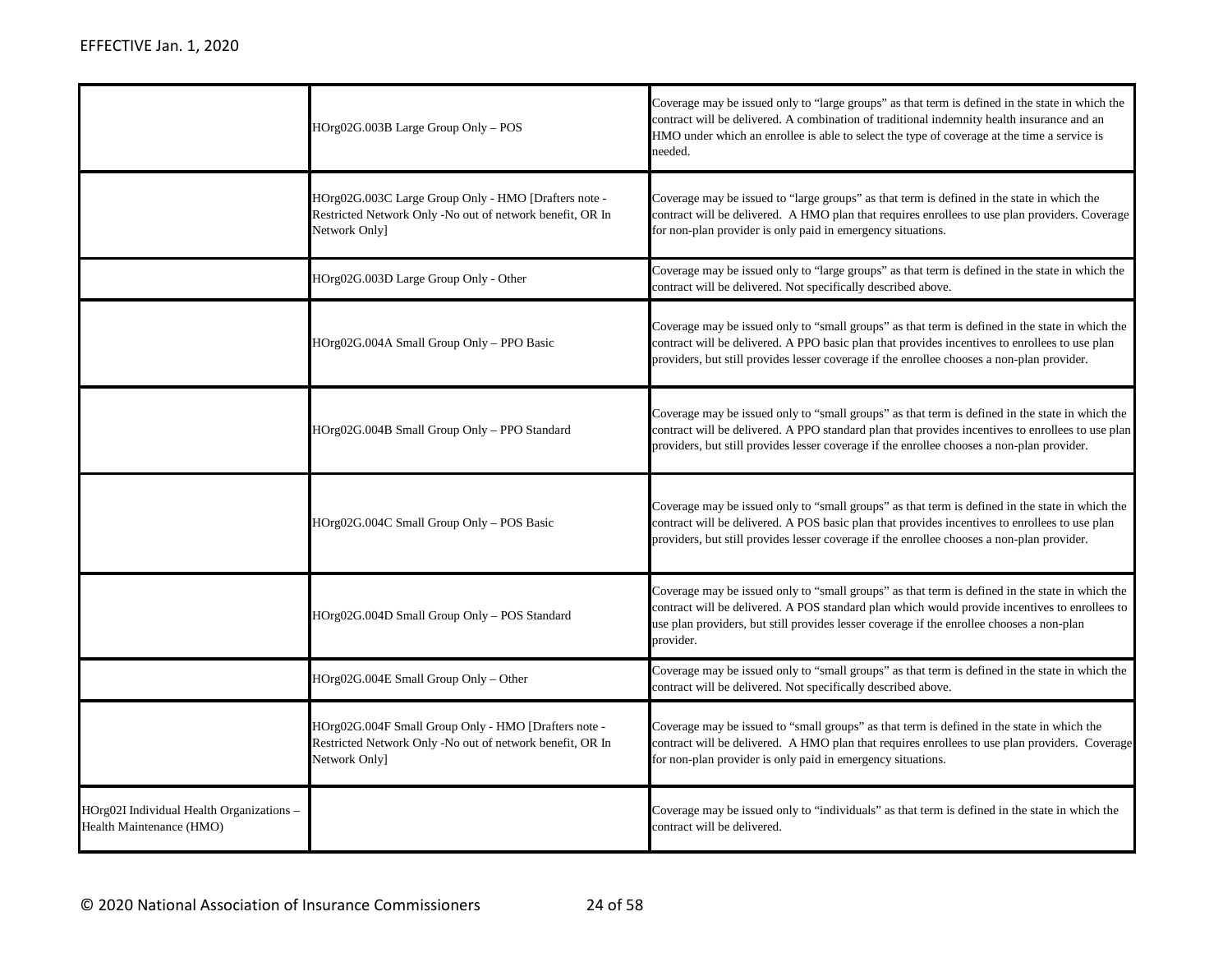|                                                      | HOrg02I.005A Individual - Preferred Provider (PPO)                                                                       | A plan that provides incentives to enrollees to use plan providers, but still provides lesser<br>coverage if the enrollee chooses a non-plan provider.                                                                                                                    |
|------------------------------------------------------|--------------------------------------------------------------------------------------------------------------------------|---------------------------------------------------------------------------------------------------------------------------------------------------------------------------------------------------------------------------------------------------------------------------|
|                                                      | HOrg02I.005B Individual – Point-of-Service (POS)                                                                         | A combination of traditional indemnity health insurance and an HMO under which an enrollee<br>is able to select the type of coverage at the time a service is needed.                                                                                                     |
|                                                      | HOrg02I.005C Individual - Other                                                                                          | Not specifically described above.                                                                                                                                                                                                                                         |
|                                                      | Horg02I.005D Individual - HMO [Drafters note -Restricted<br>Network Only -No out of network benefit, OR In Network Only] | A HMO plan that requires enrollees to use plan providers. Coverage for non-plan provider is<br>only paid in emergency situations.                                                                                                                                         |
| HOrg03 Health - Other                                | HOrg03.000 Health - Other                                                                                                | Not specifically described above.                                                                                                                                                                                                                                         |
| HOrg04G Group Health - Single Service<br>Dental      | HOrg04G.000 Group Health - Single Service Dental                                                                         | Coverage for routine dental examinations, preventive dental work and dental procedures needed<br>to treat tooth decay and diseases of the teeth and jaw.                                                                                                                  |
|                                                      | HOrg04G.001 Health - Pediatric Dental                                                                                    | Pediatric dental as contemplated under the ACA.                                                                                                                                                                                                                           |
| HOrg04I Individual Health - Single Service<br>Dental | HOrg04I.000 Health - Single Service Dental                                                                               | Coverage for routine dental examinations, preventive dental work and dental procedures needed<br>to treat tooth decay and diseases of the teeth and jaw.                                                                                                                  |
| HOrg05G Group Health - Single Service<br>Vision      | HOrg05G.000 Health - Single Service Vision                                                                               | Provides benefits for eye care and eye care accessories. May include surgical benefits for injury<br>or sickness associated with the eye.                                                                                                                                 |
| HOrg05I Individual Health - Single Service<br>Vision | HOrg05I.000 Health - Single Service Vision                                                                               | Provides benefits for eye care and eye care accessories. May include surgical benefits for injury<br>or sickness associated with the eye.                                                                                                                                 |
| HOrg06G Group Health - Hearing                       | HOrg06G.000 Group Health - Hearing                                                                                       | Limited benefit expense policy. Provides benefits for hearing and auditory related costs,<br>services and supplies.                                                                                                                                                       |
| HOrg06I Individual Health - Hearing                  | HOrg06I.000 Individual Health - Hearing                                                                                  | Limited benefit expense policy. Provides benefits for hearing and auditory related costs,<br>services and supplies.                                                                                                                                                       |
| Life                                                 |                                                                                                                          | An insurance contract that provides a specified benefit amount to a named beneficiary upon the<br>death of the insured.                                                                                                                                                   |
| L01 Life - Assumption Agreement                      | L01.000 Life – Assumption Agreement                                                                                      | An insurance certificate issued on an existing insurance contract indicating that another insurer<br>has assumed all of the risk under the contract from the ceding insurance company.                                                                                    |
| L02G Group Life - Endowment                          | L02G.000 Life - Endowment                                                                                                | Insurance that pays the same benefit amount should the insured die during the term of the<br>contract, or if the insured survives to the end of the specified coverage term or age regardless of<br>whether the group policyholder, the insured, or both pay the premium. |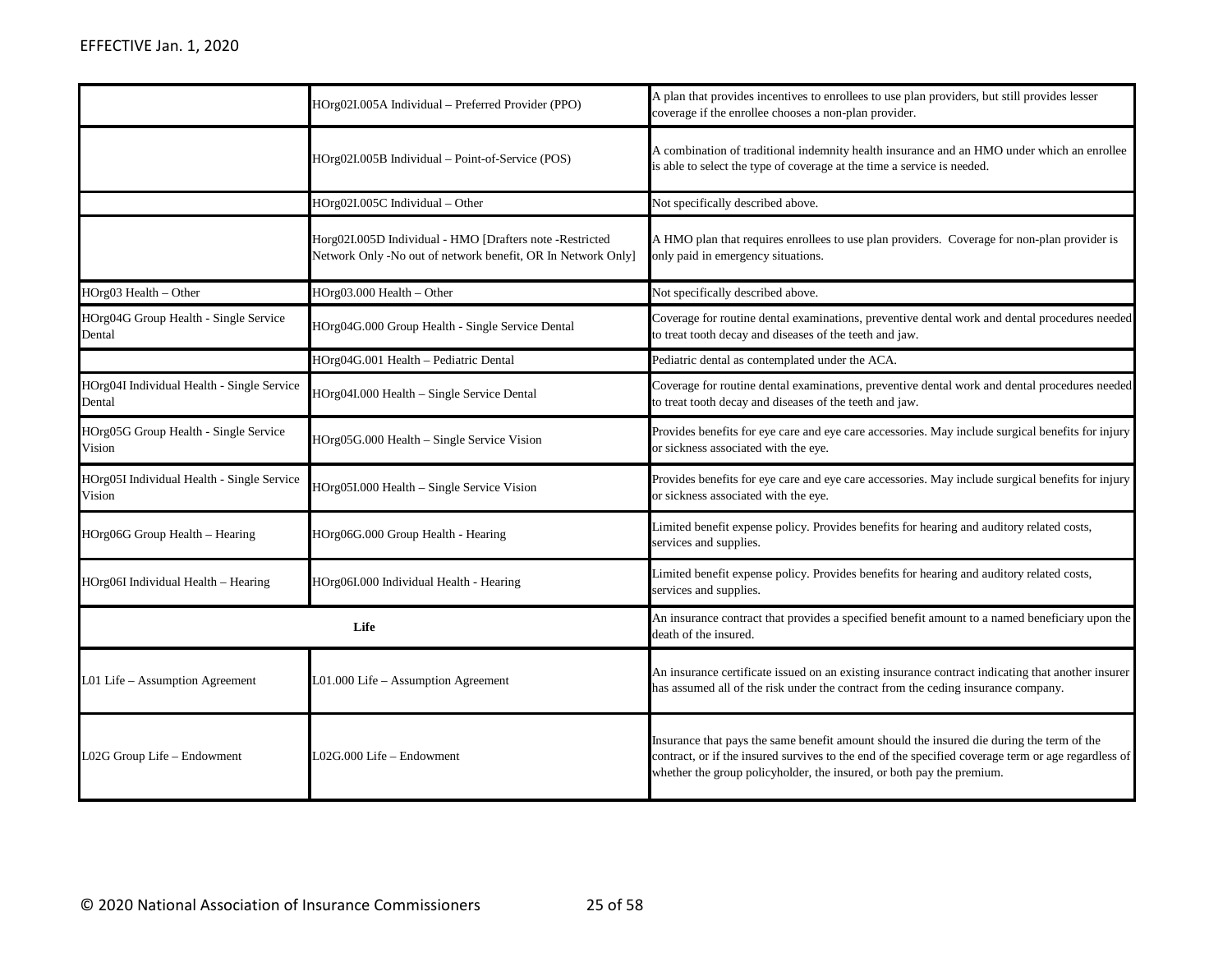|                                 | L02G.001 Single Life - Fixed/Indeterminate Premium           | Endowment on a single insured that requires payment of a specified modal premium of a fixed<br>amount or where the premium is dependent on factors that may be changed by the insurer but<br>not to go beyond a guaranteed maximum for the certificate to remain in force.                                                                   |
|---------------------------------|--------------------------------------------------------------|----------------------------------------------------------------------------------------------------------------------------------------------------------------------------------------------------------------------------------------------------------------------------------------------------------------------------------------------|
|                                 | L02G.002 Single Life - Single Premium                        | Endowment on a single insured where the insured pays only one specified premium amount at<br>the time the certificate is issued.                                                                                                                                                                                                             |
|                                 | L02G.101 Joint (First to Die) – Fixed/Indeterminate Premium  | Endowment on more than one insured where the benefit is payable on first death that requires a<br>premium to be paid by a specified modal premium of a fixed amount or where the premium is<br>dependent on factors that may be changed by the insurer, but not to go beyond a guaranteed<br>maximum for the certificate to remain in force. |
|                                 | $L02G.102$ Joint (First to Die) – Single Premium             | Endowment on more than one insured where the benefit is payable on the first death and the<br>insured pays only one specified premium amount at the time the certificate is issued.                                                                                                                                                          |
|                                 | L02G.201 Joint (Last Survivor) – Fixed/Indeterminate Premium | Endowment on more than one insured where the benefit is payable on the last death that<br>requires payment of a specified modal premium of a fixed amount or where the premium is<br>dependent on factors that may be changed by the insurer, but not to go beyond a guaranteed<br>maximum for the certificate to remain in force.           |
|                                 | L02G.202 Joint (Last Survivor) – Single Premium              | Endowment on more than one insured where the benefit is payable on the last death and the<br>insured pays only one specified premium amount at the time the certificate is issued.                                                                                                                                                           |
| 02I Individual Life – Endowment | L02I.000 Life – Endowment                                    | An insurance contract that pays the same benefit amount should the insured die during the term<br>of the contract or if the insured survives to the end of the specified policy term or age.                                                                                                                                                 |
|                                 | L02I.001 Single Life - Fixed/Indeterminate Premium           | Endowment on a single insured that requires payment of a specified modal of premium of a<br>fixed amount or where the premium is dependent on factors that may be changed by the insurer,<br>but not to go beyond a guaranteed maximum for the policy to remain in force.                                                                    |
|                                 | L02I.002 Single Life - Single Premium                        | Endowment on a single insured where the insured pays only one specified premium amount at<br>the time the policy is issued.                                                                                                                                                                                                                  |
|                                 | L02I.101 Joint (First to Die) – Fixed/Indeterminate Premium  | Endowment on more than one insured where the benefit is payable on the first death that<br>requires payment of a specified modal premium of a fixed amount or where the premium is<br>dependent on factors that may be changed by the insurer, but not to go beyond a guaranteed<br>maximum for the policy to remain in force.               |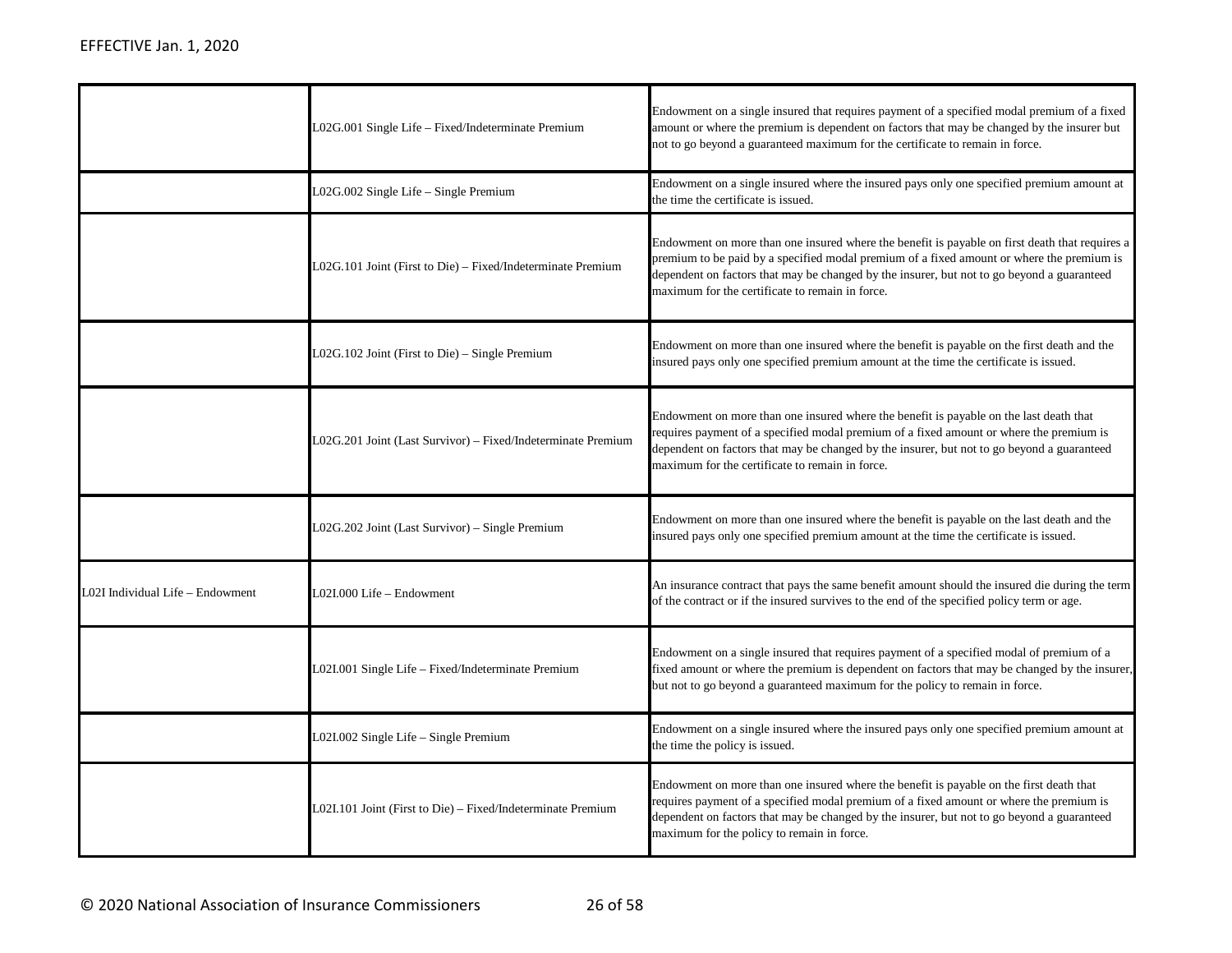|                               | $L02I.102$ Joint (First to Die) – Single Premium                             | Endowment on a single insured where the insured pays only one specified premium amount at<br>the time the policy is issued.                                                                                                                                                                                                   |
|-------------------------------|------------------------------------------------------------------------------|-------------------------------------------------------------------------------------------------------------------------------------------------------------------------------------------------------------------------------------------------------------------------------------------------------------------------------|
|                               | L02I.201 Joint (Last Survivor) - Fixed/Indeterminate Premium                 | Endowment on more than one insured where the benefit is payable on the last death that<br>requires payment of a specified modal premium of a fixed amount or where the premium is<br>dependent on factors that may be changed by the insurer, but not to go beyond a guaranteed<br>maximum for the policy to remain in force. |
|                               | L02I.202 Joint (Last Survivor) – Single Premium                              | Endowment on more than one insured where benefit is payable on last death where the insured<br>pays only one specified premium amount at the time the policy is issued.                                                                                                                                                       |
| L03G Group Life - Special     | L03G.000 Group Life - Special                                                | Contracts with certain noteworthy attributes (not otherwise covered).                                                                                                                                                                                                                                                         |
| 03I Individual Life - Special | L03I.000 Individual Life - Special                                           | Contracts with certain noteworthy attributes (not otherwise covered).                                                                                                                                                                                                                                                         |
| L04G Group Life - Term        |                                                                              | Life insurance where the policy provides protection only for a specified period of time<br>regardless of whether the group policyholder, the insured, or both pay the premium.                                                                                                                                                |
|                               | L04G.003 Single Life - Single Premium                                        | Term on a single insured where the insured pays only one specified premium amount at the<br>time the coverage is issued.                                                                                                                                                                                                      |
|                               | $L04G.004$ Joint (First to Die) – Single Premium                             | Term on more than one insured where the benefit is payable on the first death and there is only<br>one specified premium amount paid at the time the coverage is issued.                                                                                                                                                      |
|                               | L04G.005 Joint (Last Survivor) – Single Premium                              | Term on more than one insured where the benefit is payable on last death and the insured pays<br>only one specified premium amount at the time the coverage is issued.                                                                                                                                                        |
|                               | L04G.103 Renewable - Single Life - Fixed/Indeterminate<br>Premium            | Term on a single insured that requires the insured to pay a specified modal premium where the<br>premium is either a fixed amount or dependent on factors that may be changed by the insurer,<br>but not to go beyond a guaranteed maximum for the coverage to remain in force.                                               |
|                               | $L04G.104$ Renewable – Joint (First to Die) – Fixed/Indeterminate<br>Premium | Term on more than one insured where the benefit is payable on first death and the insured pays<br>a specified modal premium that is a fixed amount or where the premium is dependent on<br>factors that may be changed by the insurer, but not to go beyond a guaranteed maximum for the<br>coverage to remain in force.      |
|                               | L04G.105 Renewable - Joint (Last Survivor) -<br>Fixed/Indeterminate Premium  | Term on more than one insured where the benefit is payable on last death and the insured pays<br>a specified modal premium that is a fixed amount or where the premium is dependent on<br>factors that may be changed by the insurer, but not to go beyond a guaranteed maximum for the<br>coverage to remain in force.       |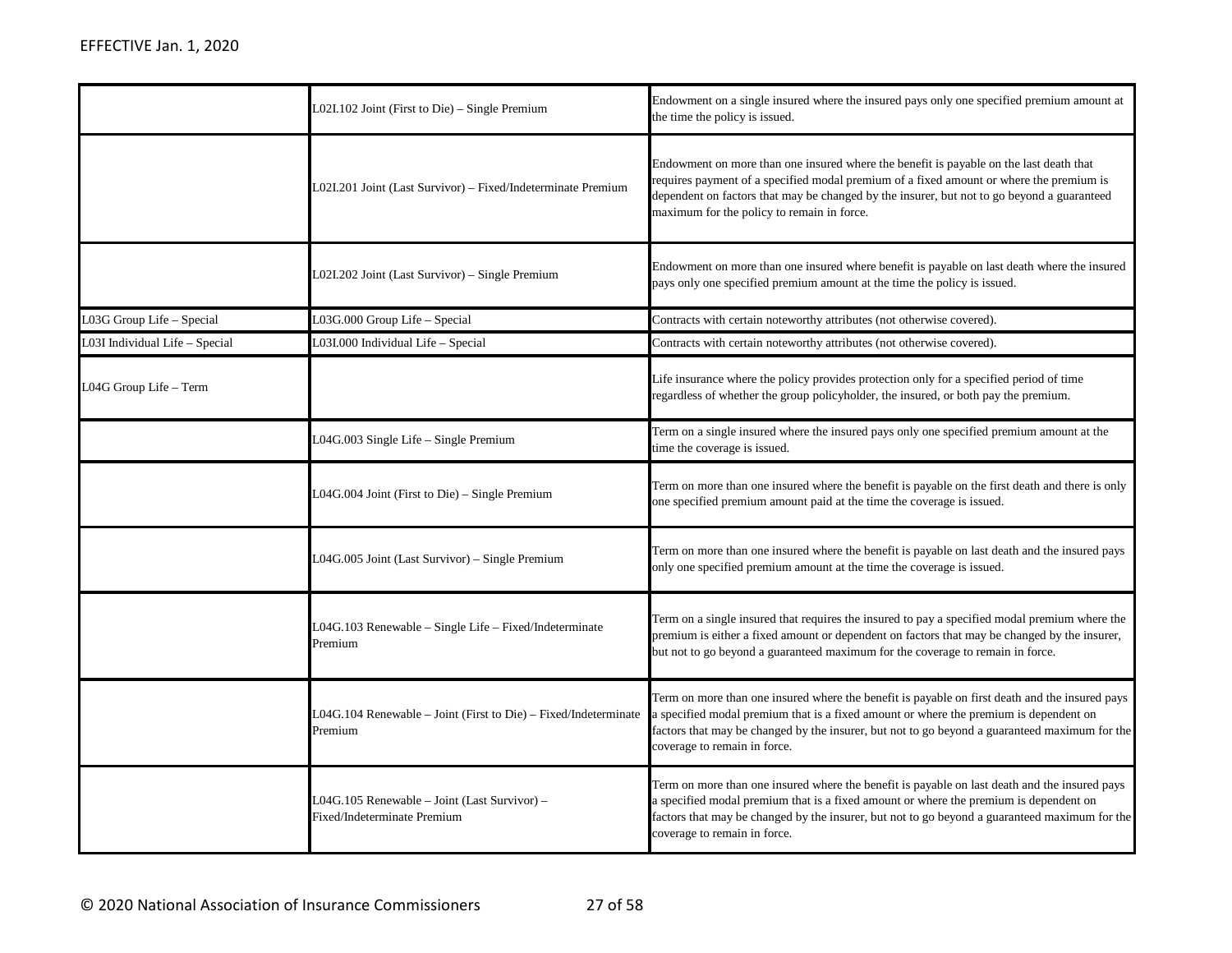| L04G.203 Specified Age or Duration - Single Premium - Single<br>Life                        | Term on a single insured that requires the payment of a specified single premium where the<br>coverage remains in force to a specified age or for a specified duration.                                                                                                                                                                                                                                               |
|---------------------------------------------------------------------------------------------|-----------------------------------------------------------------------------------------------------------------------------------------------------------------------------------------------------------------------------------------------------------------------------------------------------------------------------------------------------------------------------------------------------------------------|
| L04G.204 Specified Age or Duration - Single Premium - Joint<br>(First to Die)               | Term on more than one life that requires the payment of a specified single premium where the<br>death benefit is paid on the first death and the coverage remains in force to a specified age or<br>for a specified duration.                                                                                                                                                                                         |
| L04G.205 Specified Age or Duration - Single Premium - Joint<br>(Last Survivor)              | Term on more than one life that requires the payment of a specified single premium where the<br>death benefit is paid on the last death and the coverage remains in force to a specified age or for<br>a specified duration.                                                                                                                                                                                          |
| L04G.213 Specified Age or Duration - Fixed/Indeterminate<br>Premium - Single Life           | Term on a single insured that requires the payment of a specified modal premium where the<br>premium is either a fixed amount or dependent on factors that may be changed by the policy<br>owner, but not to go beyond a guaranteed maximum for the policy to remain in force. The<br>coverage remains in force to a specified age or for a specified duration.                                                       |
| L04G.214 Specified Age or Duration - Fixed/Indeterminate<br>Premium - Joint (First to Die)  | Term on more than one life that requires the payment of a specified modal premium where the<br>premium is either a fixed amount or dependent on factors that may be changed by the policy<br>owner, but not to go beyond a guaranteed maximum for the policy to remain in force. The death<br>benefit is paid on the first death and the coverage remains in force to a specified age or for a<br>specified duration. |
| L04G.215 Specified Age or Duration - Fixed/Indeterminate<br>Premium - Joint (Last Survivor) | Term on more than one life that requires the payment of a specified modal premium where the<br>premium is either a fixed amount or dependent on factors that may be changed by the policy<br>owner, but not to go beyond a guaranteed maximum for the policy to remain in force. The death<br>benefit is paid on the last death and the coverage remains in force to a specified age or for a<br>specified duration.  |
| L04G.303 Decreasing - Single Life - Single Premium                                          | Term on a single insured in which the death benefit reduces monthly or annually similar to a<br>mortgage schedule, and only one specified premium amount is paid at the time the coverage is<br>issued.                                                                                                                                                                                                               |
| L04G.304 Decreasing - Joint (First to Die) - Single Premium                                 | Term on more than one insured where the benefit is payable on first death and the death benefit<br>reduces monthly or annually similar to a mortgage schedule and only one specified premium<br>amount is paid at the time the coverage is issued.                                                                                                                                                                    |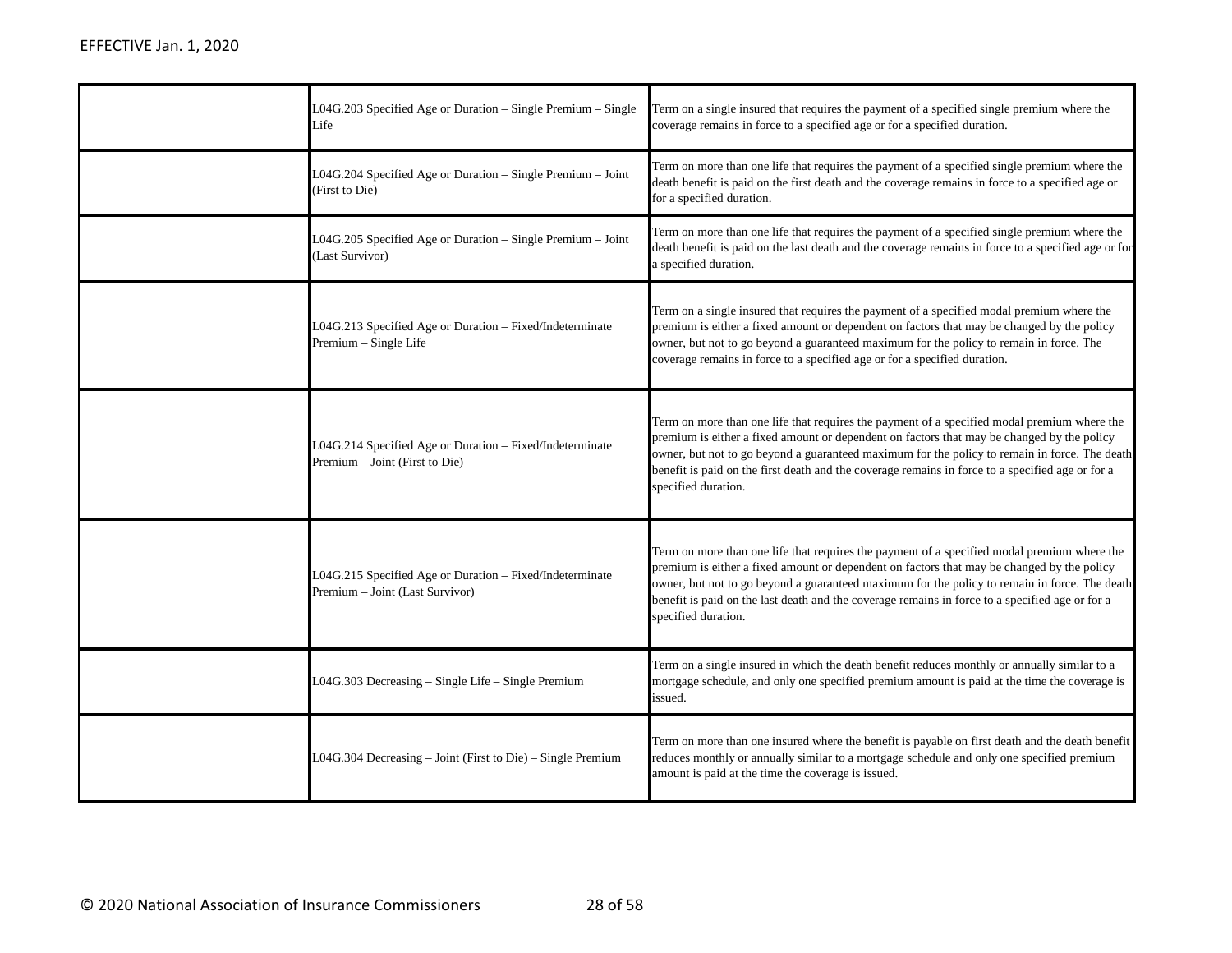|                             | L04G.305 Decreasing – Joint (Last Survivor) – Single Premium                 | Term on more than one insured where the benefit is payable on last death and the death benefit<br>reduces monthly or annually similar to a mortgage schedule and only one specified premium<br>amount is paid at the time the coverage is issued.                                                                                                                                                        |
|-----------------------------|------------------------------------------------------------------------------|----------------------------------------------------------------------------------------------------------------------------------------------------------------------------------------------------------------------------------------------------------------------------------------------------------------------------------------------------------------------------------------------------------|
|                             | L04G.313 Decreasing – Single Life – Fixed/Indeterminate<br>Premium           | Term on a single insured that requires the insured to pay a specified modal premium where the<br>premium is either a fixed amount or dependent on factors that may be changed by the insurer,<br>but not to go beyond a guaranteed maximum for the coverage to remain in force. The death<br>benefit reduces monthly or annually similar to a mortgage schedule                                          |
|                             | L04G.314 Decreasing – Joint (First to Die) – Fixed/Indeterminate<br>Premium  | Term on more than one insured where the benefit is payable on the first death and the insured<br>pays a specified modal premium of a fixed amount or where the premium is dependent on<br>factors that may be changed by the insurer, but not to go beyond a guaranteed maximum for the<br>coverage to remain in force. The death benefit reduces monthly or annually similar to a<br>mortgage schedule. |
|                             | L04G.315 Decreasing – Joint (Last Survivor) –<br>Fixed/Indeterminate Premium | Term on more than one insured where the benefit is payable on last death and the insured pays<br>a specified modal premium of a fixed amount or where the premium is dependent on factors<br>that may be changed by the insurer, but not to go beyond a guaranteed maximum for the<br>coverage to remain in force. The death benefit reduces monthly or annually similar to a<br>mortgage schedule.      |
|                             | L04G.403 Deposit Term - Single Life                                          | Term on a single insured where there is an additional premium paid at issue that provides an<br>endowment at the end of the initial term period.                                                                                                                                                                                                                                                         |
|                             | L04G.404 Deposit Term - Joint (First to Die)                                 | Term on more than one insured where the death benefit is payable on the first death, and where<br>there is an additional premium paid at issue that provides an endowment at the end of the initial<br>term period.                                                                                                                                                                                      |
|                             | L04G.405 Deposit Term – Joint (Last to Die)                                  | Term on more than one insured where the death benefit is payable on the last death, and where<br>there is an additional premium paid at issue that provides an endowment at the end of the initial<br>term period.                                                                                                                                                                                       |
|                             | L04G.500 Other                                                               | This sub-TOI should only be used if the product is not identified under any other sub-TOI listed<br>in H04G Group Life - Term.                                                                                                                                                                                                                                                                           |
| L04I Individual Life - Term |                                                                              | Life insurance where the policy provides protection only for a specified period of time.                                                                                                                                                                                                                                                                                                                 |
|                             | L04I.003 Single Life – Single Premium                                        | Term on a single insured in which the insured pays only one specified premium amount at the<br>time the policy is issued.                                                                                                                                                                                                                                                                                |
|                             | L04I.004 Joint (First to Die) – Single Premium                               | Term on more than one insured where the benefit is payable on first death where only one<br>specified premium amount is paid at the time the policy is issued.                                                                                                                                                                                                                                           |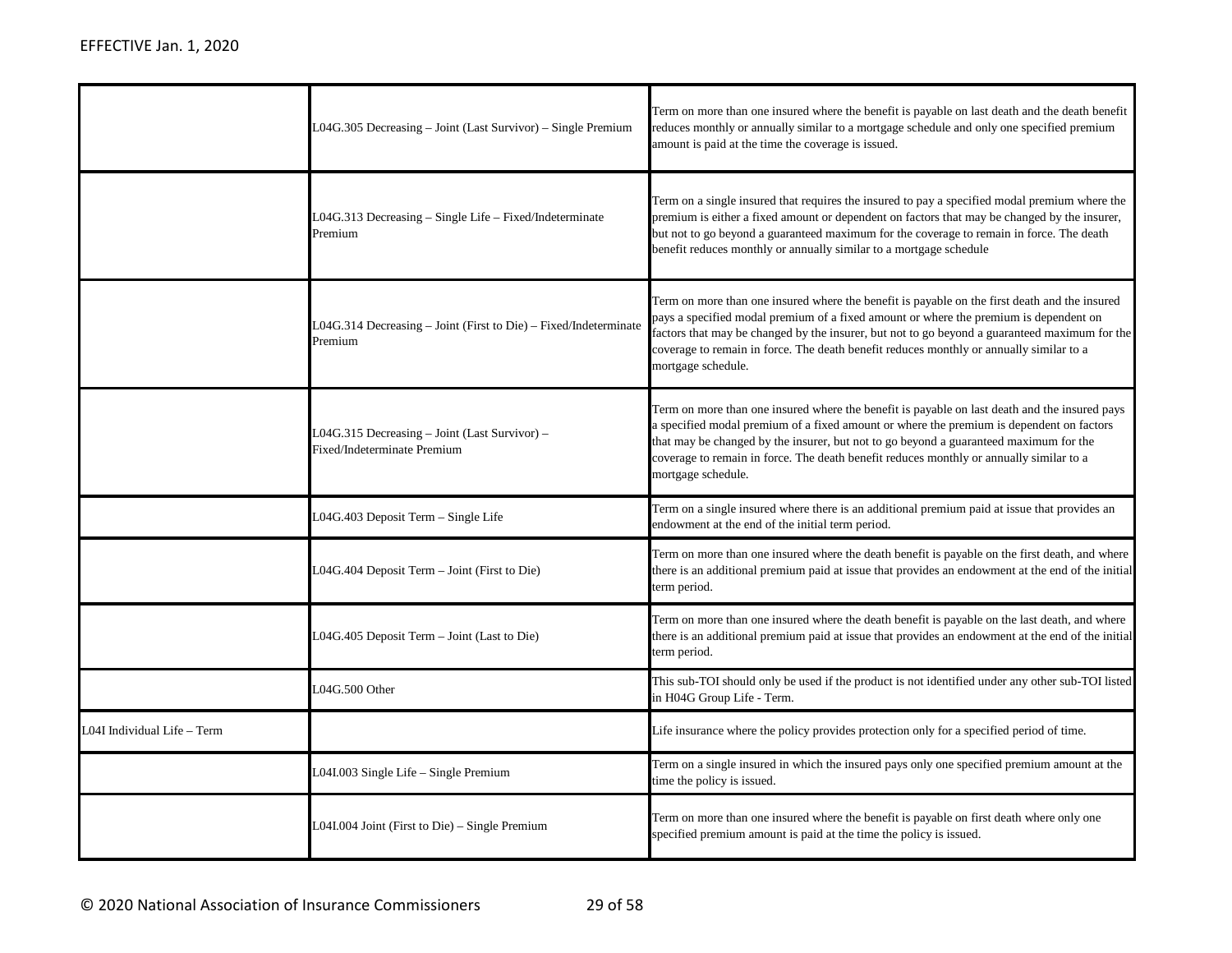| L04I.005 Joint (Last Survivor) – Single Premium                                            | Term on more than one insured where the benefit is payable on the last death and the insured<br>pays only one specified premium amount at the time the policy is issued.                                                                                                                                                                                                                                            |
|--------------------------------------------------------------------------------------------|---------------------------------------------------------------------------------------------------------------------------------------------------------------------------------------------------------------------------------------------------------------------------------------------------------------------------------------------------------------------------------------------------------------------|
|                                                                                            | Term on a single insured that requires the insured to pay a specified modal premium where the<br>LO4I.103 Renewable – Single Life – Fixed/Indeterminate Premium premium is either a fixed amount or dependent on factors that may be changed by the insurer,<br>but not to go beyond a guaranteed maximum for the policy to remain in force.                                                                        |
| L04I.104 Renewable – Joint (First to Die) – Fixed<br>Premium/Indeterminate Premium         | Term on more than one insured where the benefit is payable on first death and the insured pays<br>a specified modal premium of a fixed amount or where the premium is dependent on factors<br>that may be changed by the insurer, but not to go beyond a guaranteed maximum for the policy<br>to remain in force.                                                                                                   |
| L04I.105 Renewable - Joint (Last Survivor) - Fixed<br>Premium/Indeterminate Premium        | Term on more than one insured where the benefit is payable on the last death and the insured<br>pays a specified modal premium of a fixed amount or where the premium is dependent on<br>factors that may be changed by the insurer, but not to go beyond a guaranteed maximum for the<br>policy to remain in force.                                                                                                |
| L04I.203 Specified Age or Duration – Single Premium – Single<br>Life                       | Term on a single insured that requires the payment of a specified single premium where the<br>policy remains in force to a specified age or for a specified duration.                                                                                                                                                                                                                                               |
| L04I.204 Specified Age or Duration – Single Premium – Joint<br>(First to Die)              | Term on more than one life that requires the payment of a specified single premium where the<br>death benefit is paid on the first death and the policy remains in force to a specified age or for a<br>specified duration.                                                                                                                                                                                         |
| L04I.205 Specified Age or Duration - Single Premium - Joint<br>Last Survivor)              | Term on more than one life that requires the payment of a specified single premium where the<br>death benefit is paid on the last death and the policy remains in force to a specified age or for a<br>specified duration.                                                                                                                                                                                          |
| L04I.213 Specified Age or Duration - Fixed/Indeterminate<br>Premium - Single Life          | Term on a single insured that requires the payment of a specified modal premium where the<br>premium is either a fixed amount or dependent on factors that may be changed by the policy<br>owner, but not to go beyond a guaranteed maximum for the policy to remain in force. The<br>policy remains in force to a specified age or for a specified duration.                                                       |
| L04I.214 Specified Age or Duration - Fixed/Indeterminate<br>Premium - Joint (First to Die) | Term on more than one life that requires the payment of a specified modal premium where the<br>premium is either a fixed amount or dependent on factors that may be changed by the policy<br>owner, but not to go beyond a guaranteed maximum for the policy to remain in force. The death<br>benefit is paid on the first death and the policy remains in force to a specified age or for a<br>specified duration. |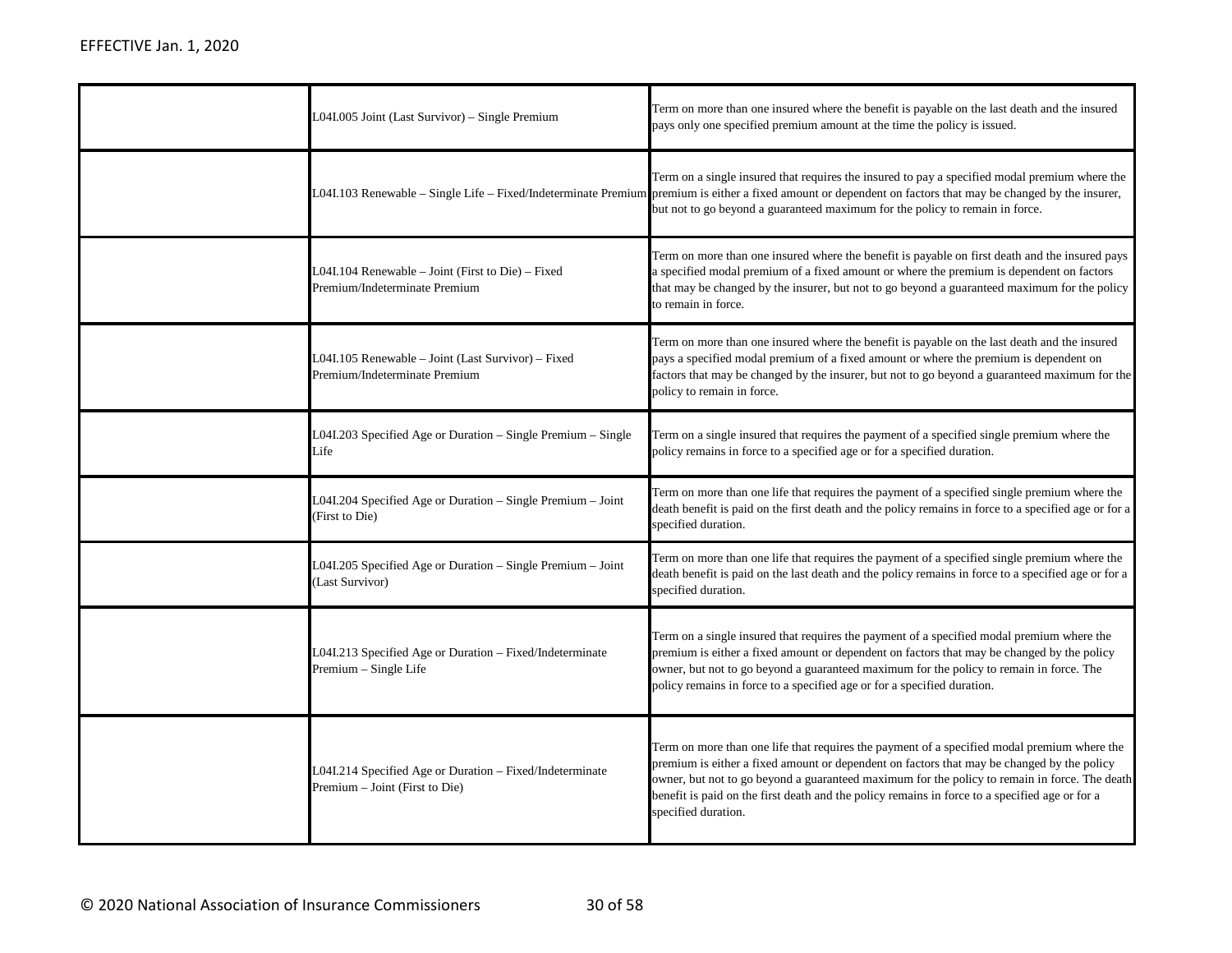| L04I.215 Specified Age or Duration - Fixed/Indeterminate<br>Premium - Joint (Last Survivor) | Term on more than one life that requires the payment of a specified modal premium where the<br>premium is either a fixed amount or dependent on factors that may be changed by the policy<br>owner, but not to go beyond a guaranteed maximum for the policy to remain in force. The death<br>benefit is paid on the last death and the policy remains in force to a specified age or for a<br>specified duration. |
|---------------------------------------------------------------------------------------------|--------------------------------------------------------------------------------------------------------------------------------------------------------------------------------------------------------------------------------------------------------------------------------------------------------------------------------------------------------------------------------------------------------------------|
| L04I.303 Decreasing -Single Life - Single Premium                                           | Term on a single insured where the death benefit reduces monthly or annually similar to a<br>mortgage schedule and only one specified premium amount is paid at the time the policy is<br>issued.                                                                                                                                                                                                                  |
| L04I.304 Decreasing – Joint (First to Die) – Single Premium                                 | Term on more than one insured where the benefit is payable on the first death and the death<br>benefit reduces monthly or annually similar to a mortgage schedule and only one specified<br>premium amount is paid at the time the policy is issued.                                                                                                                                                               |
| L04I.305 Decreasing - Joint (Last Survivor) - Single Premium                                | Term on more than one insured where the benefit is payable on the last death and the death<br>benefit reduces monthly or annually similar to a mortgage schedule and only one specified<br>premium amount is paid at the time the policy is issued.                                                                                                                                                                |
| L04I.313 Decreasing - Single Life - Fixed/Indeterminate<br>Premium                          | Term on a single insured that requires the insured to pay a specified modal premium where the<br>premium is either a fixed amount or dependent on factors that may be changed by the insurer,<br>but not to go beyond a guaranteed maximum for the policy to remain in force. Death benefit<br>reduces monthly or annually similar to a mortgage schedule.                                                         |
| L04I.314 Decreasing - Joint (First to Die) - Fixed/Indeterminate<br>Premium                 | Term on more than one insured where the benefit is payable on the first death and the insured<br>pays a specified modal premium of a fixed amount or where the premium is dependent on<br>factors that may be changed by the insurer, but not to go beyond a guaranteed maximum for the<br>policy to remain in force. The death benefit reduces monthly or annually similar to a mortgage<br>schedule.             |
| L04I.315 Decreasing - Joint (Last Survivor) - Fixed/Indeterminate<br>Premium                | Term on more than one insured where the benefit is payable on the last death where the insured<br>pays a specified modal premium of a fixed amount or where the premium is dependent on<br>factors that may be changed by the insurer, but not to go beyond a guaranteed maximum for the<br>policy to remain in force. The death benefit reduces monthly or annually similar to a mortgage<br>schedule.            |
| L04I.403 Deposit Term - Single Life                                                         | Term on a single insured where there is an additional premium paid at issue that provides an<br>endowment at the end of the initial term period.                                                                                                                                                                                                                                                                   |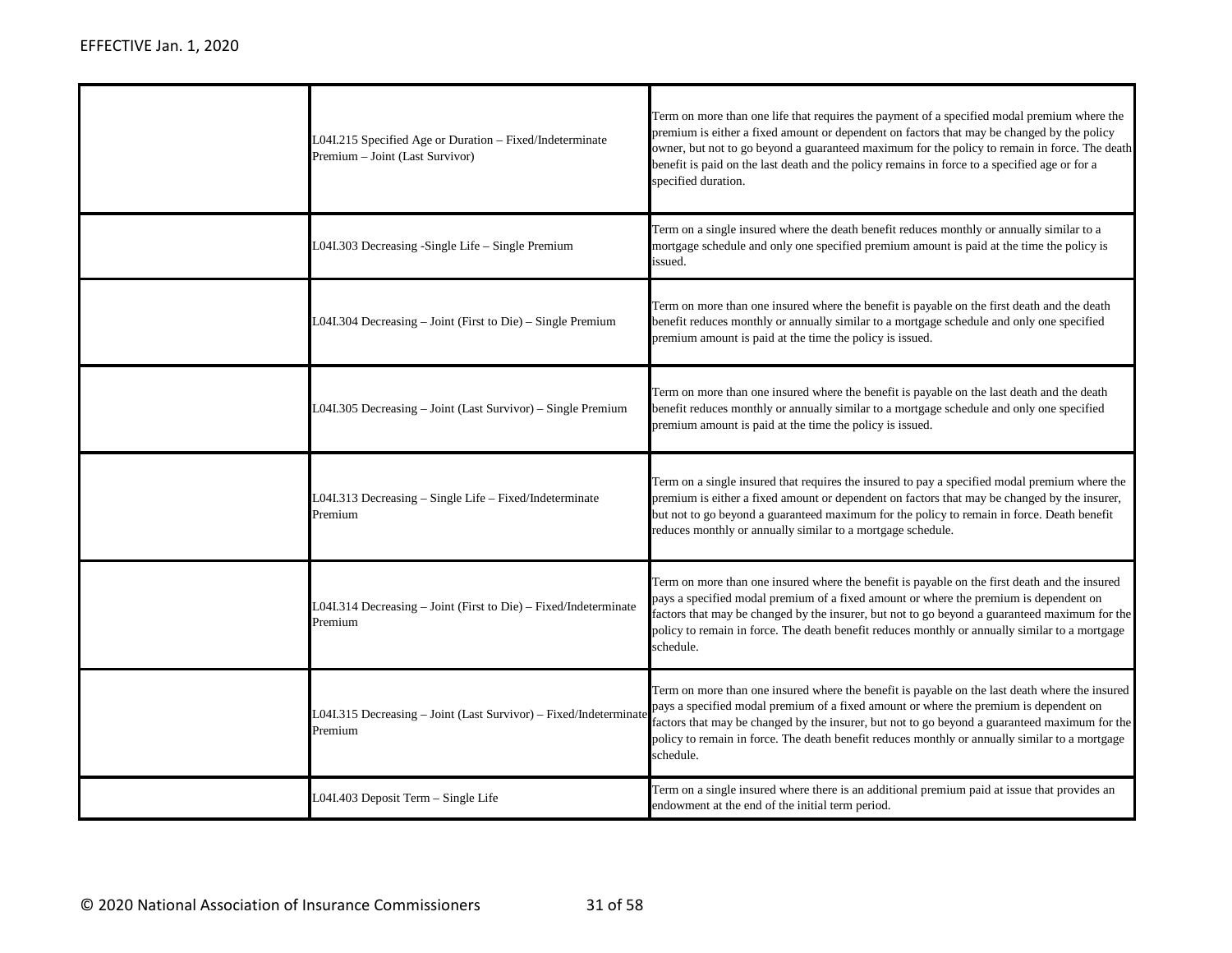|                            | L04I.404 Deposit Term - Joint (First to Die)            | Term on more than one insured where the death benefit is payable on the first death and where<br>there is an additional premium paid at issue that provides an endowment at the end of the initial<br>term period.                                                                      |
|----------------------------|---------------------------------------------------------|-----------------------------------------------------------------------------------------------------------------------------------------------------------------------------------------------------------------------------------------------------------------------------------------|
|                            | L04I.405 Deposit Term - Joint (Last to Die)             | Term on more than one insured where the death benefit is payable on the last death and where<br>there is an additional premium paid at issue that provides an endowment at the end of the initial<br>term period.                                                                       |
|                            | L04I.500 Other                                          | Not specifically described above.                                                                                                                                                                                                                                                       |
| L06G Group Life - Variable |                                                         | Life insurance whose face value and/or duration varies depending upon the value of underlying<br>securities regardless of whether the group policyholder, the insured, or both pay the premium.                                                                                         |
|                            | L06G.001 Single Life - Fixed Premium                    | Variable life insurance on a single insured requiring the insured to pay a specified modal<br>premium for the coverage to remain in force.                                                                                                                                              |
|                            | L06G.002 Single Life - Flexible Premium                 | Variable life insurance on a single insured that allows the insured to vary the modal premium<br>that is paid or to skip a payment, so long as the account value is sufficient to keep the coverage<br>in force.                                                                        |
|                            | L06G.003 Single Life - Single Premium                   | Variable life insurance on a single insured in which the insurer pays only one specified<br>premium amount at the time the coverage is issued.                                                                                                                                          |
|                            | L06G.004 Single Life - Modified Single Premium          | Variable life insurance on a single insured that allows the insured to pay one specified premium<br>amount at the time the coverage is issued and optional subsequent premiums subject to the<br>federal guideline premium limits.                                                      |
|                            | L06G.101 Joint (First to Die) – Fixed Premium           | Variable life insurance on more than one insured where the benefit is payable on the first death<br>and that requires the insured to pay a specified modal premium for the coverage to remain in<br>force.                                                                              |
|                            | L06G.102 Joint (First to Die) – Flexible Premium        | Variable life insurance on more than one insured where the benefit is payable on the first death<br>that allows the insured to vary the modal premium that is paid or to skip a payment, so long as<br>the account value is sufficient to keep the coverage in force.                   |
|                            | L06G.103 Joint (First to Die) - Single Premium          | Variable life insurance on more than one insured where the benefit is payable on the first death<br>and the insured pays only one specified premium amount at the time the coverage is issued.                                                                                          |
|                            | L06G.104 Joint (First to Die) – Modified Single Premium | Variable life insurance on more than one insured where the benefit is payable on the first death<br>that allows the insured to pay one specified premium amount at the time the coverage is issued<br>and optional subsequent premiums subject to the federal guideline premium limits. |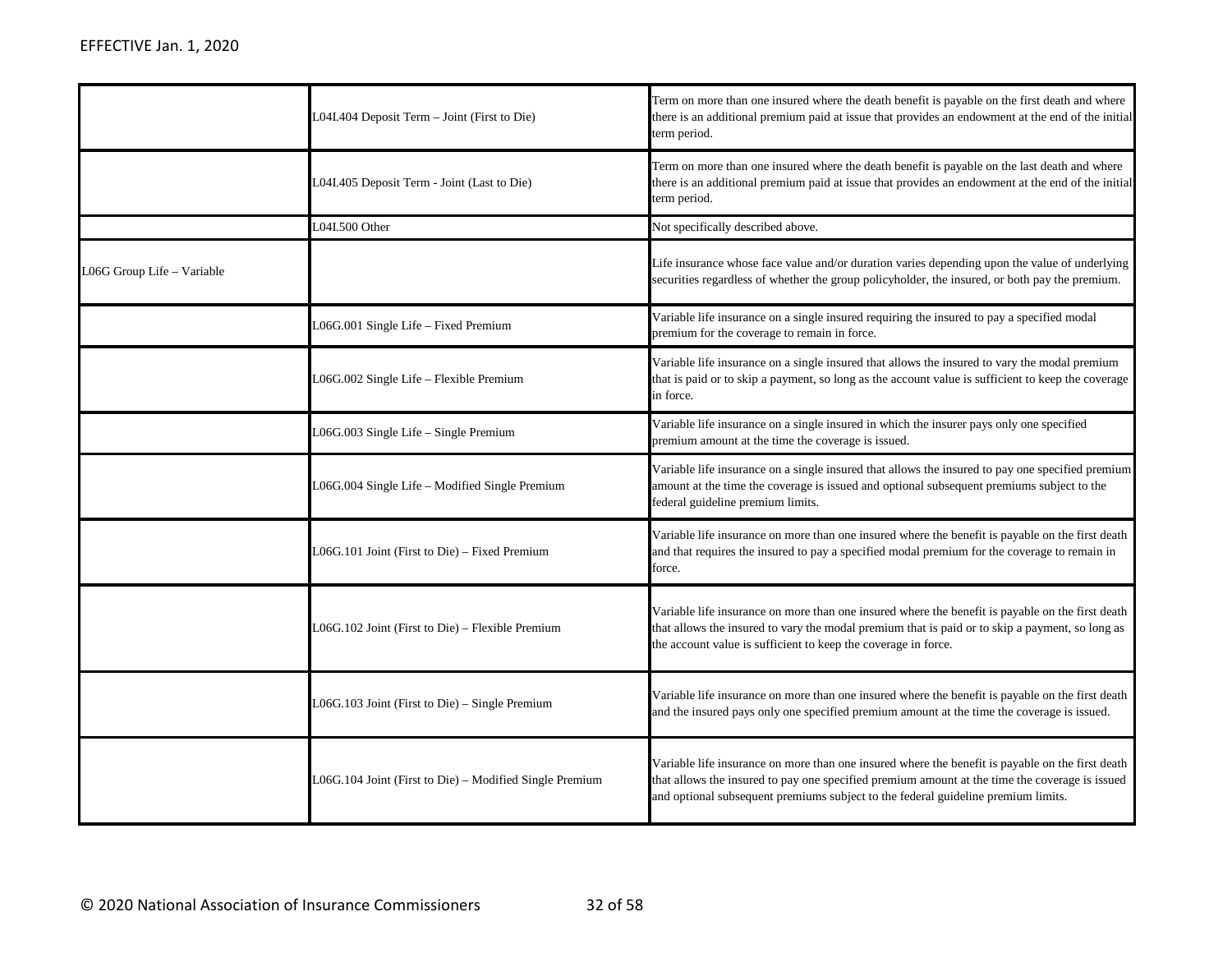|                                | L06G.201 Joint (Last Survivor) - Fixed Premium           | Variable life insurance on more than one insured where the benefit is payable on the last death<br>that requires the insured to pay a specified modal premium for the coverage to remain in force.                                                                                     |
|--------------------------------|----------------------------------------------------------|----------------------------------------------------------------------------------------------------------------------------------------------------------------------------------------------------------------------------------------------------------------------------------------|
|                                | L06G.202 Joint (Last Survivor) – Flexible Premium        | Variable life insurance on more than one insured where the benefit is payable on the last death<br>that allows the insured to vary the modal premium that is paid or to skip a payment, so long as<br>the account value is sufficient to keep the coverage in force.                   |
|                                | L06G.203 Joint (Last Survivor) – Single Premium          | Variable life insurance on more than one insured where the benefit is payable on the last death<br>where the insured pays only one specified premium amount at the time the coverage is issued.                                                                                        |
|                                | L06G.204 Joint (Last Survivor) – Modified Single Premium | Variable life insurance on more than one insured where the benefit is payable on the last death<br>that allows the insured to pay one specified premium amount at the time the coverage is issued<br>and optional subsequent premiums subject to the federal guideline premium limits. |
| O6I Individual Life - Variable |                                                          | Life insurance whose face value and/or duration varies depending upon the value of underlying<br>securities.                                                                                                                                                                           |
|                                | L06I.001 Single Life - Fixed Premium                     | Life insurance requiring the insured to pay a specified modal premium for the policy to remain<br>in force.                                                                                                                                                                            |
|                                |                                                          |                                                                                                                                                                                                                                                                                        |
|                                | L06I.002 Single Life - Flexible Premium                  | Life insurance that allows the insured to vary the modal premium that is paid or to skip a<br>payment, so long as the policy value is sufficient to keep the policy in force.                                                                                                          |
|                                | L06I.003 Single Life - Single Premium                    | Life insurance in which the insured would pay only one specified premium amount at the time<br>the policy is issued.                                                                                                                                                                   |
|                                | L06I.004 Single Life - Modified Single Premium           | Variable life insurance on a single insured that allows the insured to pay one specified premium<br>amount at the time the policy is issued and optional subsequent premiums subject to the federal<br>guideline premium limits.                                                       |
|                                | L06I.101 Joint (First to Die) – Fixed Premium            | Variable life insurance on more than one insured where the benefit is payable on the first death<br>that requires the insured to pay a specified modal premium for the policy to remain in force.                                                                                      |
|                                | L06I.102 Joint (First to Die) - Flexible Premium         | Variable life insurance on more than one insured where the benefit is payable on the first death<br>that allows the insured to vary the modal premium that is paid or to skip a payment, so long as<br>the policy value is sufficient to keep the policy in force.                     |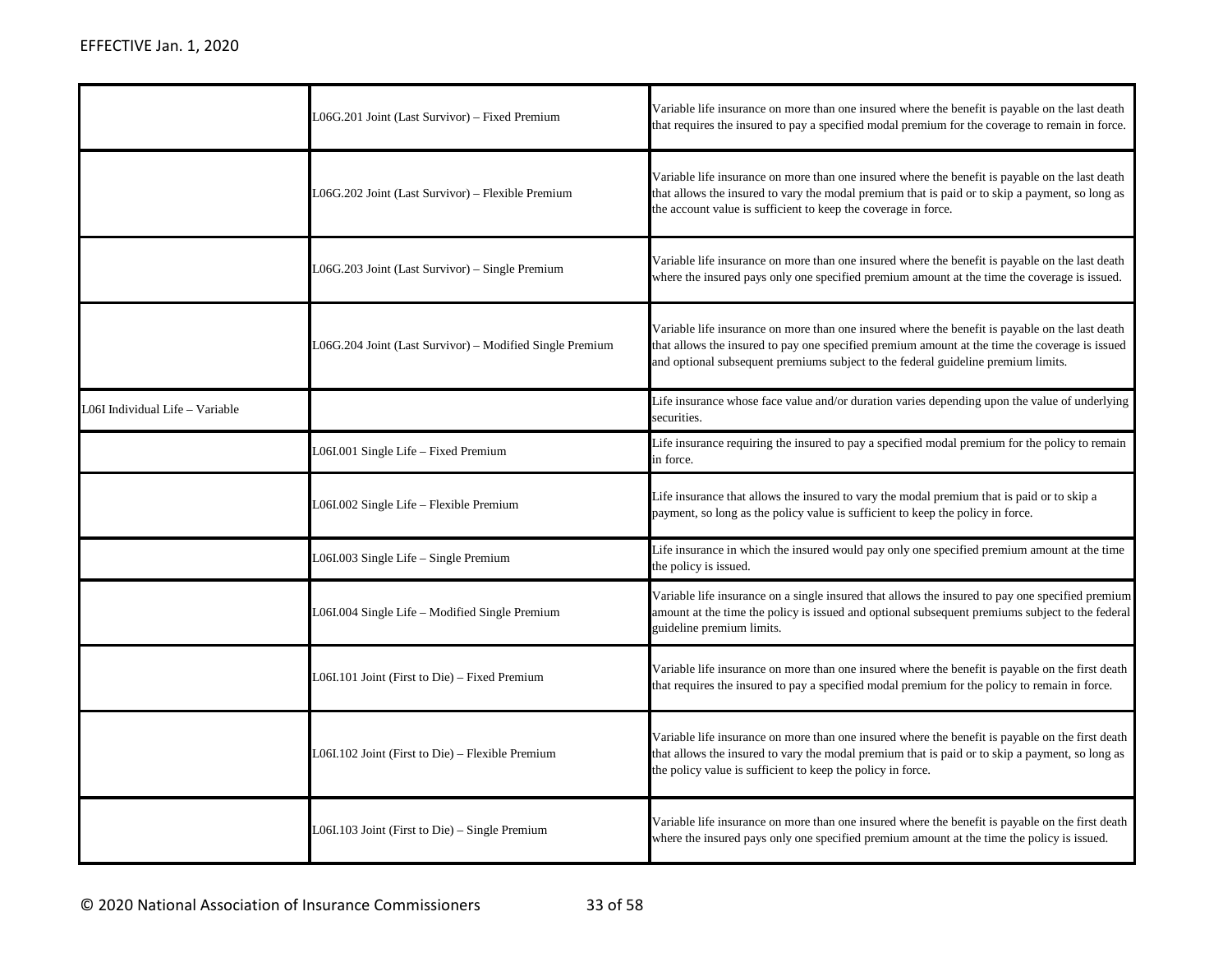|                         | $L06I.104$ Joint (First to Die) – Modified Single Premium      | Variable life insurance on more than one insured where the benefit is payable on the first death<br>that allows the insured to pay one specified premium amount at the time the policy is issued<br>and optional subsequent premiums subject to the federal guideline premium limits.                                            |
|-------------------------|----------------------------------------------------------------|----------------------------------------------------------------------------------------------------------------------------------------------------------------------------------------------------------------------------------------------------------------------------------------------------------------------------------|
|                         | L06I.201 Joint (Last Survivor) - Fixed Premium                 | Variable life insurance on more than one insured where the benefit is payable on the last death<br>that requires the insured to pay a specified modal premium for the policy to remain in force.                                                                                                                                 |
|                         | L06I.202 Joint (Last Survivor) - Flexible Premium              | Variable life insurance on more than one insured where the benefit is payable on the last death<br>that allows the insured to vary the modal premium that is paid or to skip a payment, so long as<br>the policy value is sufficient to keep the policy in force.                                                                |
|                         | L06I.203 Joint (Last Survivor) - Single Premium                | Variable life insurance on more than one insured where the benefit is payable on the last death<br>where the insured pays only one specified premium amount at the time the policy is issued.                                                                                                                                    |
|                         | L06I.204 Joint (Last Survivor) - Modified Single Premium       | Variable life insurance on more than one insured where the benefit is payable on the last death<br>that allows the insured to pay one specified premium amount at the time the policy is issued<br>and optional subsequent premiums subject to the federal guideline premium limits.                                             |
| L07G Group Life - Whole |                                                                | Life insurance that may be kept in force for a person's entire life and that pays a benefit upon<br>the person's death, whenever that may be regardless of whether the group policyholder, the<br>insured, or both pay the premium.                                                                                              |
|                         | L07G.101 Fixed/Indeterminate Premium – Single Life             | Whole life on a single insured that requires a premium to be paid by a specified modal premium<br>of a fixed amount or where the premium is dependent on factors that may be changed by the<br>insurer, but not to go beyond a guaranteed maximum for the certificate to remain in force.                                        |
|                         | L07G.102 - Fixed/Indeterminate Premium - Joint (First to Die)  | Whole life on more than one insured where the benefit is payable on first death that requires<br>payment of a specified modal premium of a fixed amount or where the premium is dependent<br>on factors that may be changed by the insurer, but not to go beyond a guaranteed maximum for<br>the certificate to remain in force. |
|                         | L07G.103 - Fixed/Indeterminate Premium - Joint (Last Survivor) | Whole life on more than one insured where the benefit is payable on last death that requires<br>payment of a specified modal premium of a fixed amount or where the premium is dependent<br>on factors that may be changed by the insurer, but not to go beyond a guaranteed maximum for<br>the certificate to remain in force.  |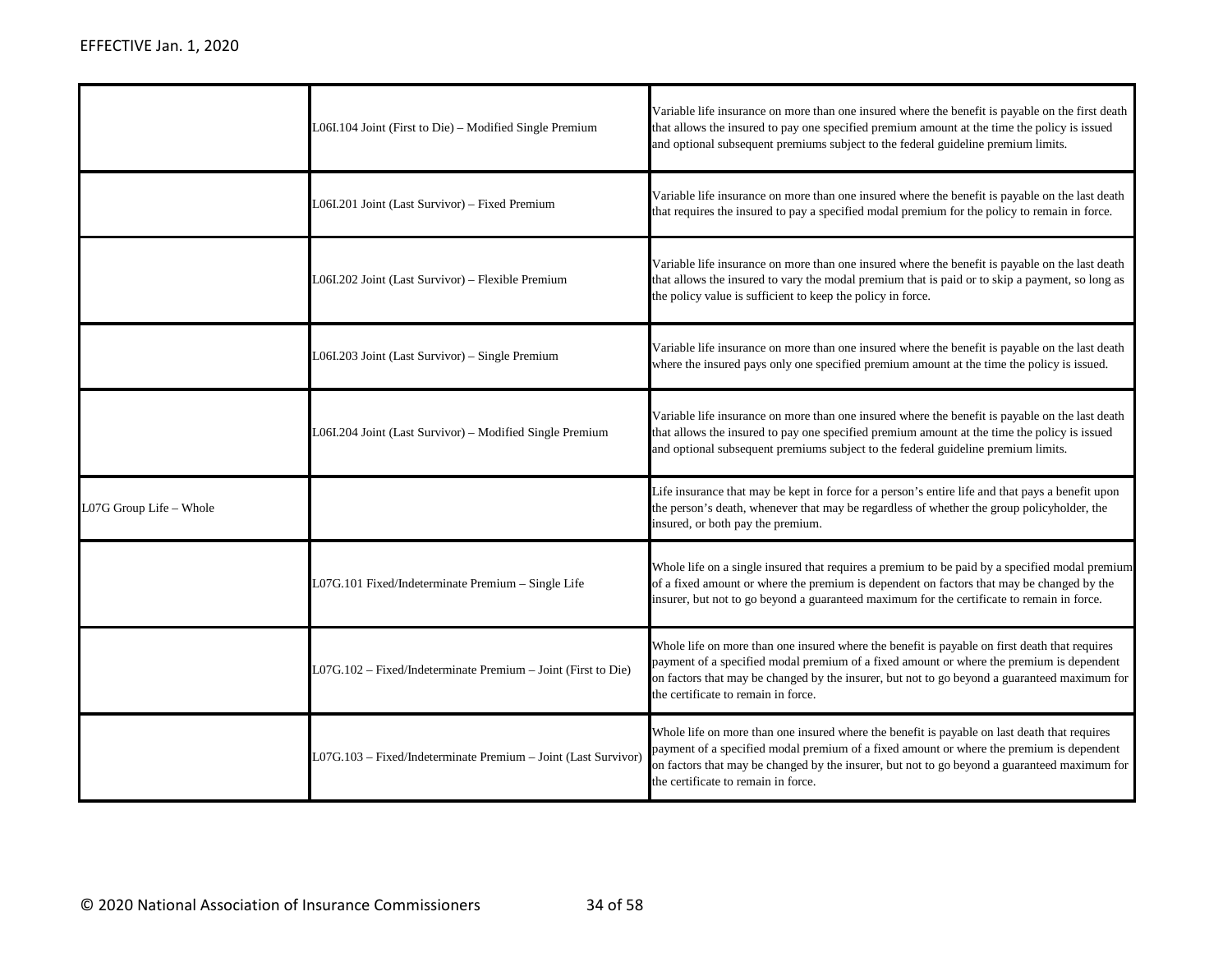| L07G.104 Fixed/Indeterminate Premium - Single Life - Funeral<br>Expense                           | Whole life on a single insured used to fund funeral expense or preneed funeral coverage that<br>requires payment of a specified modal premium of a fixed amount or where the premium is<br>dependent on factors that may be changed by the insurer, but not to go beyond a guaranteed<br>maximum for the certificate to remain in force. |
|---------------------------------------------------------------------------------------------------|------------------------------------------------------------------------------------------------------------------------------------------------------------------------------------------------------------------------------------------------------------------------------------------------------------------------------------------|
| L07G.111 Single Premium - Single Life                                                             | Whole life insurance with a guaranteed single premium and benefits on one insured.                                                                                                                                                                                                                                                       |
| L07G.112 Single Premium - Joint (First to Die)                                                    | Whole life insurance on more than one insured with a guaranteed single premium and benefits,<br>with the death benefit payable upon the first death.                                                                                                                                                                                     |
| L07G.113 Single Premium - Joint (Last Survivor)                                                   | Whole life insurance on more than one insured with a guaranteed single premium and benefits,<br>with the death benefit payable upon the last death.                                                                                                                                                                                      |
| L07G.114 Single Premium – Single Life – Funeral Expense                                           | Whole life insurance on more than one insured with a guaranteed single premium and benefits,<br>used to fund funeral expense or a preneed funeral contract.                                                                                                                                                                              |
| L07G.121 Graded Premium - Single Life                                                             | Whole life insurance on more than one insured with a guaranteed graded premium and benefits.                                                                                                                                                                                                                                             |
| L07G.122 Graded Premium - Joint (First to Die)                                                    | Whole life insurance on more than one insured with a guaranteed graded premium and benefits,<br>with the death benefit payable upon the first death.                                                                                                                                                                                     |
| L07G.123 Graded Premium -Joint (Last Survivor)                                                    | Whole life insurance on more than one insured with a guaranteed graded premium and benefits,<br>with the death benefit payable upon the last death.                                                                                                                                                                                      |
| L07G.201 Early Duration Reduced Benefit - Level Premium -<br>Any Policy Design                    | Whole life insurance with a guaranteed level premium and benefits reduced during the early<br>durations.                                                                                                                                                                                                                                 |
| L07G.202 Early Duration Reduced Benefit - Level Premium -<br>Any Policy Design - Funeral Expense  | Whole life insurance with a guaranteed level premium and benefits reduced during the early<br>durations and used to fund funeral expense or preneed funeral contracts.                                                                                                                                                                   |
| L07G.211 Early Duration Reduced Benefit - Single Premium -<br>Any Policy Design                   | Whole life insurance with a single premium and benefits reduced during the early durations.                                                                                                                                                                                                                                              |
| L07G.212 Early Duration Reduced Benefit - Single Premium -<br>Any Policy Design - Funeral Expense | Whole life insurance with a single premium and benefits reduced during the early durations<br>used to fund funeral expense or preneed funeral contracts.                                                                                                                                                                                 |
| L07G.301 Current Assumption - Fixed Premium - Single Life                                         | Whole life insurance on a single insured with a fixed premium where the certificate value is not<br>guaranteed due to the company's right to change interest, expense and/or mortality<br>assumptions. The policy or certificate holder may pay additional premiums.                                                                     |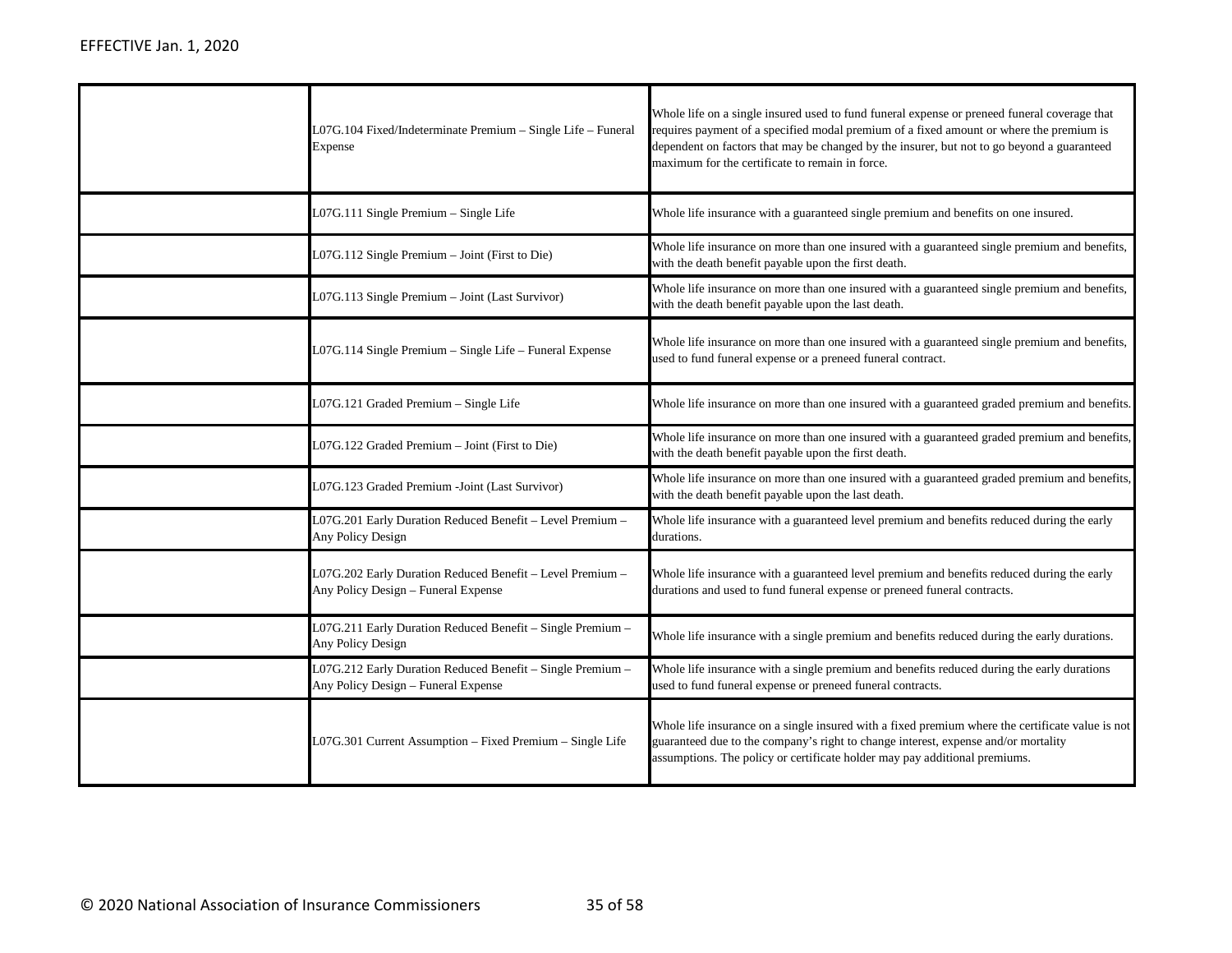| L07G.302 Current Assumption – Fixed Premium – Joint (First to<br>Die)             | Whole life insurance on more than one insured with a fixed premium where the certificate value<br>is dependent on the company's right to change interest, expense and/or mortality assumptions,<br>with the death benefit payable upon the first death. The policy or certificate holder may pay<br>additional premiums.       |
|-----------------------------------------------------------------------------------|--------------------------------------------------------------------------------------------------------------------------------------------------------------------------------------------------------------------------------------------------------------------------------------------------------------------------------|
| L07G.303 Current Assumption – Fixed Premium – Joint (Last<br>Survivor)            | Whole life insurance on more than one insured with a fixed premium where the certificate value<br>is dependent on the company's right to change interest, expense and/or mortality assumptions,<br>with the death benefit payable upon the last death. The policy or certificate holder may pay<br>additional premiums.        |
| L07G.311 Current Assumption – Single Premium – Single Life                        | Whole life insurance on a single insured with a single premium where the certificate value is<br>dependent on the company's right to change interest, expense and/or mortality assumptions.                                                                                                                                    |
| L07G.312 Current Assumption – Single Premium – Joint (First to<br>Die)            | Whole life insurance on more than one insured with a single premium where the certificate<br>value is dependent on the company's right to change interest, expense and/or mortality<br>assumptions, with the death benefit payable upon first death.                                                                           |
| L07G.313 Current Assumption - Single Premium -Joint (Last<br>Survivor)            | Whole life insurance on more than one insured with a single premium where the certificate<br>value is dependent on the company's right to change interest, expense and/or mortality<br>assumptions, with the death benefit payable upon the last death.                                                                        |
| L07G.321 Current Assumption - Indeterminate Premium - Single<br>Life              | Whole life insurance on a single insured where premium and certificate value are dependent on<br>the company's right to change interest, expense and/or mortality assumptions. The policy or<br>certificate holder may pay additional premiums.                                                                                |
| L07G.322 Current Assumption – Indeterminate Premium – Joint<br>(First to Die)     | Whole life insurance on more than one insured where premium and certificate value are<br>dependent on the company's right to change interest, expense and/or mortality assumptions,<br>with the death benefit payable upon the first death. The policy or certificate holder may pay<br>additional premiums.                   |
| L07G.323 Current Assumption - Indeterminate Premium -Joint<br>(Last Survivor)     | Whole life insurance on more than one insured where premium and certificate value are<br>dependent on the company's right to change interest, expense and/or mortality assumptions,<br>with the death benefit payable upon the last death. The policy or certificate holder may pay<br>additional premiums.                    |
| L07G.401 Adjustable - Current Assumption - Indeterminate<br>Premium - Single Life | Whole life insurance on a single insured where the insured may change the plan of insurance or<br>the death benefit and where premium and certificate value are dependent on the company's<br>right to change interest, expense and/or mortality assumptions. The policy or certificate holder<br>may pay additional premiums. |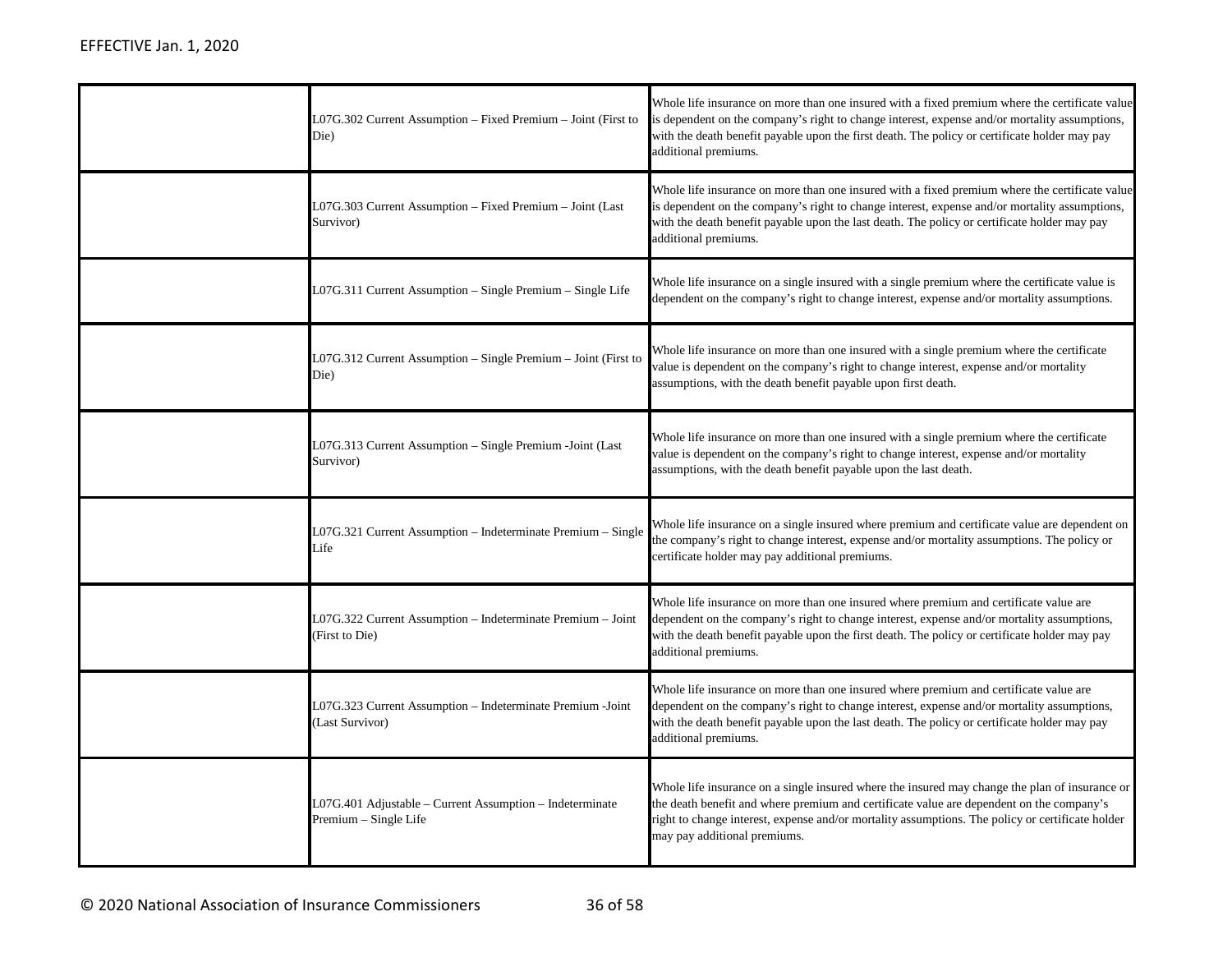|                              | L07G.402 Adjustable - Current Assumption - Indeterminate<br>Premium - Joint (First to Die) | Whole life insurance on a single insured where the insured may change the plan of insurance or<br>the death benefit and where premium and certificate value are dependent on the company's<br>right to change interest, expense and/or mortality assumptions, with the death benefit payable<br>upon the first death. The policy or certificate holder may pay additional premiums. |
|------------------------------|--------------------------------------------------------------------------------------------|-------------------------------------------------------------------------------------------------------------------------------------------------------------------------------------------------------------------------------------------------------------------------------------------------------------------------------------------------------------------------------------|
|                              | L07G.403 Adjustable - Current Assumption - Indeterminate<br>Premium -Joint (Last Survivor) | Whole life insurance on a single insured where the insured may change the plan of insurance or<br>the death benefit and where premium and certificate value are dependent on the company's<br>right to change interest, expense and/or mortality assumptions, with the death benefit payable<br>upon the last death. The policy or certificate holder may pay additional premiums.  |
|                              | L07G.501 External Index- Level Premium - Single Life                                       | Whole life insurance on a single insured with level premium where certificate values are linked<br>to an external or equity index.                                                                                                                                                                                                                                                  |
|                              | L07G.502 External Index - Level Premium - Joint (First to Die)                             | Whole life insurance on more than one insured with level premium where certificate values are<br>linked to an external or equity index, with the death benefit payable upon the first death.                                                                                                                                                                                        |
|                              | L07G.503 External Index - Level Premium - Joint (Last Survivor)                            | Whole life insurance on more than one insured with level premium where certificate values are<br>linked to an external or equity index, with the death benefit payable upon the last death.                                                                                                                                                                                         |
|                              | L07G.511 External Index - Single Premium - Single Life                                     | Whole life insurance on one insured with a single premium where certificate values are linked<br>to an external or equity index.                                                                                                                                                                                                                                                    |
|                              | L07G.512 External Index - Single Premium - Joint (First to Die)                            | Whole life insurance on more than one insured with level premium and where certificate values<br>are linked to an external or equity index, with the death benefit payable upon the first death.                                                                                                                                                                                    |
|                              | L07G.513 External Index - Single Premium - Joint (Last<br>Survivor)                        | Whole life insurance on more than one insured with level premium and where certificate values<br>are linked to an external or equity index, with the death benefit payable upon the last death.                                                                                                                                                                                     |
| L07I Individual Life - Whole |                                                                                            | Life insurance that may be kept in force for a person's entire life and that pays a benefit upon<br>the person's death, whenever that may be.                                                                                                                                                                                                                                       |
|                              | L07I.101 Fixed/Indeterminate Premium - Single Life                                         | Whole life on a single insured that requires payment of a specified modal premium that is a<br>fixed amount or where the premium is dependent on factors that may be changed by the insurer,<br>but not to go beyond a guaranteed maximum for the policy to remain in force.                                                                                                        |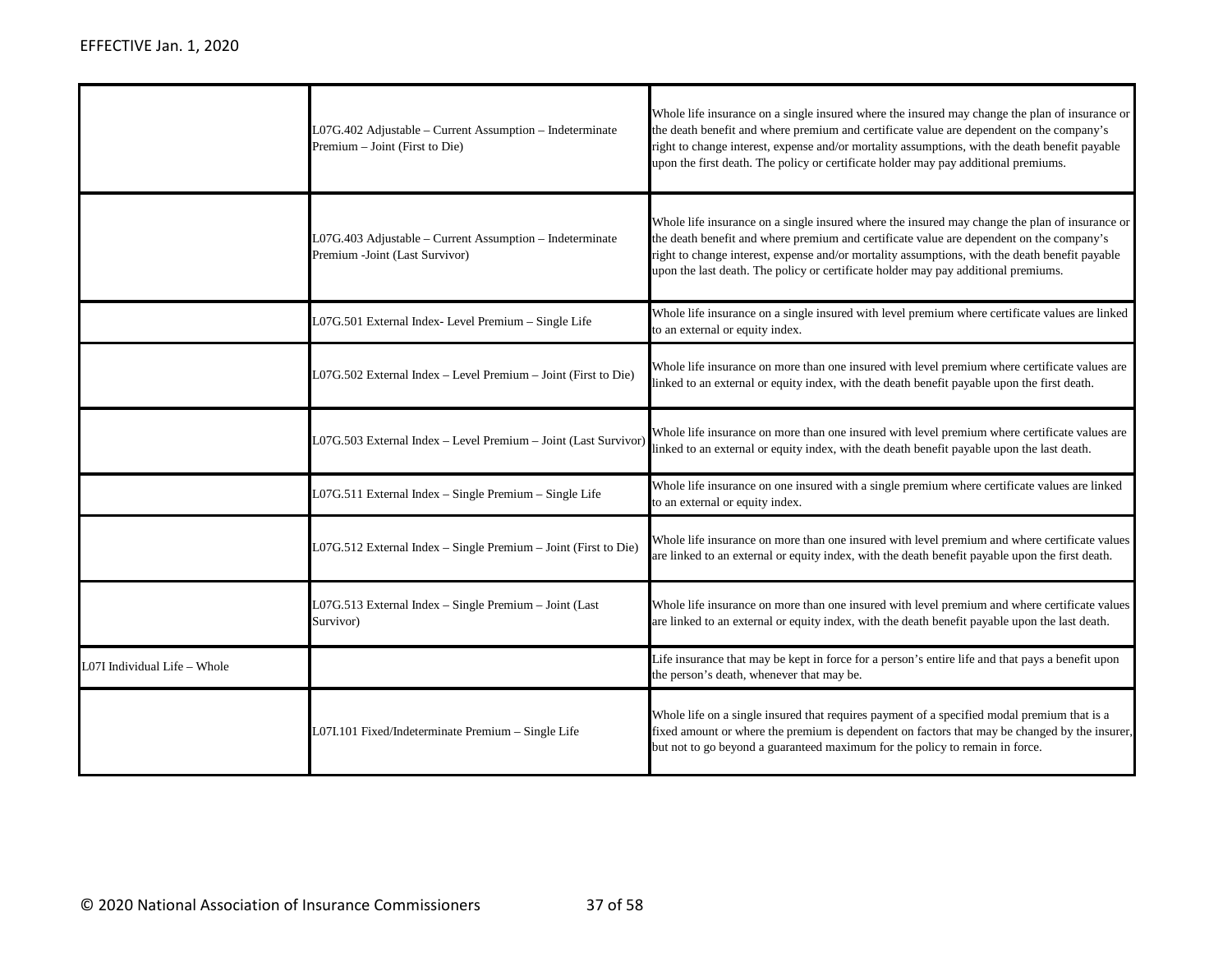| L07I.102 Fixed/Indeterminate Premium - Joint (First to Die)                                      | Whole life on more than one insured where the benefit is payable on first death that requires<br>payment of a specified modal premium that is a fixed amount or where the premium is<br>dependent on factors that may be changed by the insurer, but not to go beyond a guaranteed<br>maximum for the certificate to remain in force. |
|--------------------------------------------------------------------------------------------------|---------------------------------------------------------------------------------------------------------------------------------------------------------------------------------------------------------------------------------------------------------------------------------------------------------------------------------------|
| L07I.103 Fixed/Indeterminate Premium - Joint (Last Survivor)                                     | Whole life on more than one insured where the benefit is payable on last death that requires<br>payment of a specified modal premium that is a fixed amount or where the premium is<br>dependent on factors that may be changed by the insurer, but not to go beyond a guaranteed<br>maximum for the certificate to remain in force.  |
| L07I.104 Fixed/Indeterminate Premium – Single Life – Funeral<br>Expense                          | Whole life insurance on one insured with guaranteed level premium and benefits used to fund<br>funeral expense or preneed funeral contract.                                                                                                                                                                                           |
| L07I.111 Single Premium - Single Life                                                            | Whole life insurance on one insured with guaranteed single premium and benefits.                                                                                                                                                                                                                                                      |
| L07I.112 Single Premium - Joint (First to Die)                                                   | Whole life insurance on more than one insured with guaranteed single premium and benefits,<br>with the death benefit payable upon the first death.                                                                                                                                                                                    |
| L07I.113 Single Premium - Joint (Last Survivor)                                                  | Whole life insurance on more than one insured with guaranteed single premium and benefits,<br>with the death benefit payable upon the last death.                                                                                                                                                                                     |
| L07I.114 Single Premium – Single Life – Funeral Expense                                          | Whole life insurance on one insured with guaranteed single premium and benefits used to fund<br>funeral expense or preneed funeral contract.                                                                                                                                                                                          |
| L07I.121 Graded Premium - Single Life                                                            | Whole life insurance on one insured with guaranteed graded premium and benefits.                                                                                                                                                                                                                                                      |
| L07I.122 Graded Premium - Joint (First to Die)                                                   | Whole life insurance on more than one insured with guaranteed graded premium and benefits,<br>with the death benefit payable upon the first death.                                                                                                                                                                                    |
| L07I.123 Graded Premium -Joint (Last Survivor)                                                   | Whole life insurance on more than one insured with guaranteed graded premium and benefits,<br>with the death benefit payable upon the last death.                                                                                                                                                                                     |
| L07I.124 Graded Premium - Jumping Juvenile (Term to Age X,<br>Whole Life Thereafter)             | Life insurance that is term to age X and then converts to whole life.                                                                                                                                                                                                                                                                 |
| L07I.201 Early Duration Reduced Benefit - Level Premium - Any<br>Policy Design                   | Whole life insurance with guaranteed level premium and benefits reduced during the early<br>durations.                                                                                                                                                                                                                                |
| L07I.202 Early Duration Reduced Benefit - Level Premium - Any<br>Policy Design - Funeral Expense | Whole life insurance with guaranteed level premium and benefits reduced during the early<br>durations, used to fund funeral expense or a preneed funeral contract.                                                                                                                                                                    |
| L07I.211 Early Duration Reduced Benefit – Single Premium –<br>Any Policy Design                  | Whole life insurance with single premium and benefits reduced during the early durations.                                                                                                                                                                                                                                             |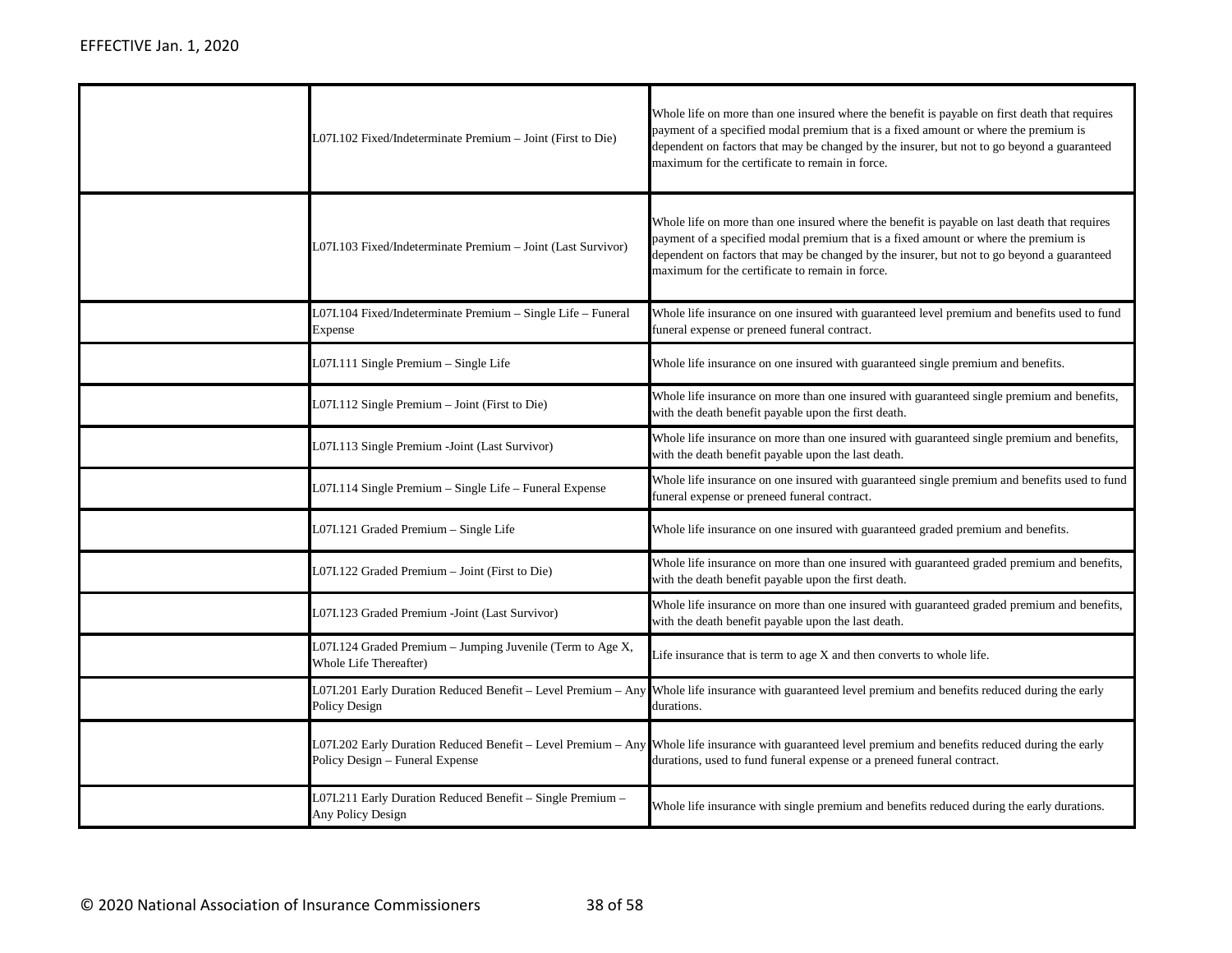| L07I.212 Early Duration Reduced Benefit – Single Premium –<br>Any Policy Design - Funeral Expense | Whole life insurance with single premium and benefits reduced during the early durations used<br>to fund funeral expense or a preneed funeral contract.                                                                                                                                             |
|---------------------------------------------------------------------------------------------------|-----------------------------------------------------------------------------------------------------------------------------------------------------------------------------------------------------------------------------------------------------------------------------------------------------|
| L07I.301 Current Assumption - Fixed Premium - Single Life                                         | Whole life insurance on a single insured with a fixed premium where policy value is not<br>guaranteed due to company's right to change interest, expense and/or mortality assumptions.<br>The policy owner may pay additional premiums.                                                             |
| L07I.302 Current Assumption – Fixed Premium – Joint (First to<br>Die)                             | Whole life insurance on more than one insured with a fixed premium where the policy value is<br>dependent on the company's right to change interest, expense and/or mortality assumptions,<br>with the death benefit payable upon the first death. The policy owner may pay additional<br>premiums. |
| L07I.303 Current Assumption - Fixed Premium - Joint (Last<br>Survivor)                            | Whole life insurance on more than one insured with a fixed premium where the policy value is<br>dependent on the company's right to change interest, expense and/or mortality assumptions,<br>with the death benefit payable upon the last death. The policy owner may pay additional<br>premiums.  |
| L07I.311 Current Assumption - Single Premium - Single Life                                        | Whole life insurance on a single insured with a single premium where the policy value is<br>dependent on the company's right to change interest, expense and/or mortality assumptions.                                                                                                              |
| L07I.312 Current Assumption - Single Premium - Joint (First to<br>Die)                            | Whole life insurance on more than one insured with a single premium where the policy value is<br>dependent on the company's right to change interest, expense and/or mortality assumptions,<br>with the death benefit payable upon the first death.                                                 |
| L07I.313 Current Assumption - Single Premium -Joint (Last<br>Survivor)                            | Whole life insurance on more than one insured with a single premium where the policy value is<br>dependent on the company's right to change interest, expense and/or mortality assumptions,<br>with the death benefit payable upon the last death.                                                  |
| L07I.321 Current Assumption – Indeterminate Premium – Single<br>Life                              | Whole life insurance on a single insured where premium and policy value are dependent on the<br>company's right to change interest, expense and/or mortality assumptions. The policy owner<br>may pay additional premiums.                                                                          |
| L07I.322 Current Assumption - Indeterminate Premium - Joint<br>(First to Die)                     | Whole life insurance on more than one insured where premium and policy value are dependent<br>upon the company's right to change interest, expense and/or mortality assumptions, with the<br>death benefit payable upon the first death. The policy owner may pay additional premiums.              |
| L07I.323 Current Assumption - Indeterminate Premium -Joint<br>Last Survivor)                      | Whole life insurance on more than one insured where premium and policy value are dependent<br>upon the company's right to change interest, expense and/or mortality assumptions, with the<br>death benefit payable upon the last death. The policy owner may pay additional premiums.               |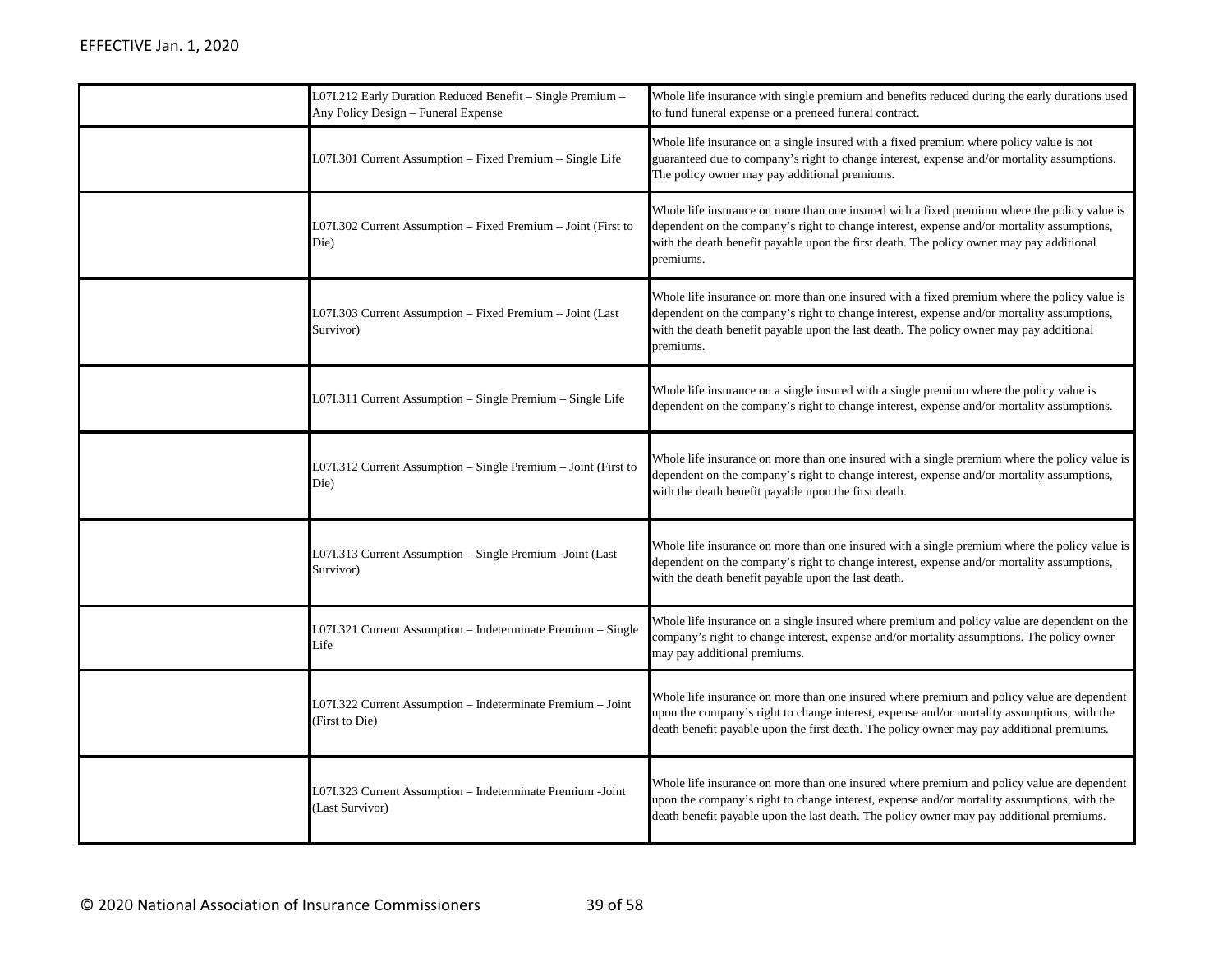|                  | L07I.401 Adjustable - Current Assumption - Indeterminate<br>Premium - Single Life          | Whole life insurance on a single insured where the insured may change the plan of insurance or<br>the death benefit and where premium and policy value are dependent on the company's right to<br>change interest, expense and/or mortality assumptions. The policy owner may pay additional<br>premiums.                                                           |
|------------------|--------------------------------------------------------------------------------------------|---------------------------------------------------------------------------------------------------------------------------------------------------------------------------------------------------------------------------------------------------------------------------------------------------------------------------------------------------------------------|
|                  | L07I.402 Adjustable – Current Assumption – Indeterminate<br>Premium - Joint (First to Die) | Whole life insurance on more than one insured where the insured may change the plan of<br>insurance or the death benefit and where premium and policy value are dependent on the<br>company's right to change interest, expense and/or mortality assumptions, with the death<br>benefit payable upon the first death. The policy owner may pay additional premiums. |
|                  | L07I.403 Adjustable - Current Assumption - Indeterminate<br>Premium -Joint (Last Survivor) | Whole life insurance on more than one insured where the insured may change the plan of<br>insurance or the death benefit and where premium and policy value are dependent on the<br>company's right to change interest, expense and/or mortality assumptions, with the death<br>benefit payable upon the last death. The policy owner may pay additional premiums.  |
|                  | L07I.501 External Index - Level Premium                                                    | Whole life insurance with level premium where policy values are linked to an external or equity<br>index.                                                                                                                                                                                                                                                           |
|                  | L07I.502 External Index - Level Premium - Joint (First to Die)                             | Whole life insurance on more than one insured with level premium where policy values are<br>linked to an external or equity index, with the death benefit payable upon the first death.                                                                                                                                                                             |
|                  | L07I.503 External Index - Level Premium - Joint (Last Survivor)                            | Whole life insurance on more than one insured with level premium where policy values are<br>linked to an external or equity index, with the death benefit payable upon the last death.                                                                                                                                                                              |
|                  | L07I.511 External Index - Single Premium                                                   | Whole life insurance with a single premium where policy values are linked to an external or<br>equity index.                                                                                                                                                                                                                                                        |
|                  | L07I.512 External Index - Single Premium - Joint (First to Die)                            | Whole life insurance on more than one insured with level premium where policy values are<br>linked to an external or equity index, with the death benefit payable upon the first death.                                                                                                                                                                             |
|                  | L07I.513 External Index - Single Premium - Joint (Last Survivor)                           | Whole life insurance on more than one insured with level premium where policy values are<br>linked to an external or equity index, with the death benefit payable upon the last death.                                                                                                                                                                              |
| L08 Life - Other | L08.000 Life - Other                                                                       | Not specifically described above.                                                                                                                                                                                                                                                                                                                                   |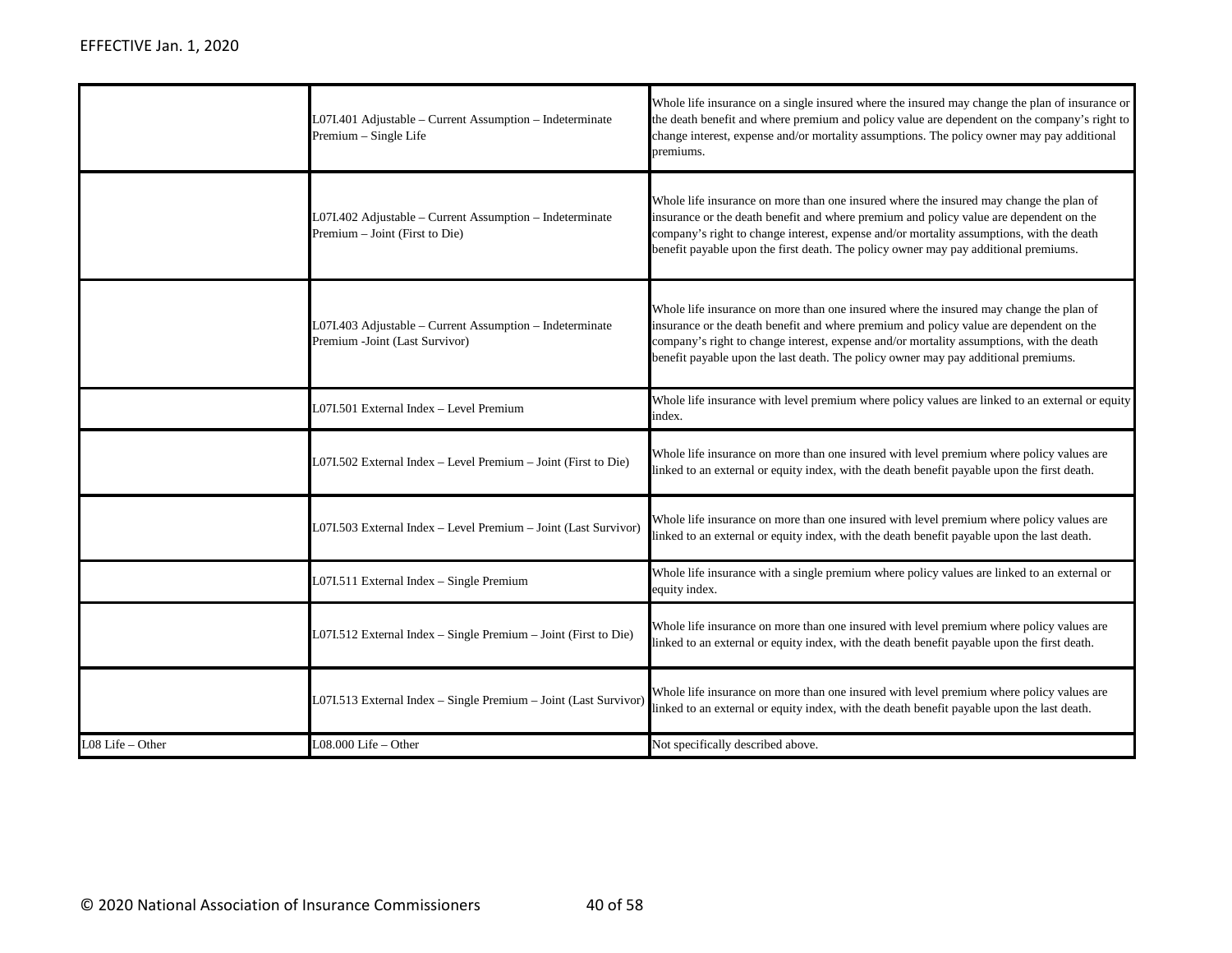| L09G Group Life - Flexible Premium<br>Adjustable Life      |                                                  | A group life insurance that provides a face amount that is adjustable to the certificate holder<br>and allows the certificate holder to vary the modal premium that is paid or to skip a payment so<br>long as the certificate value is sufficient to keep the certificate in force, and under which<br>separately identified interest credits (other than in connection with dividend accumulation,<br>premium deposit funds or other supplementary accounts) and mortality and expense charges are<br>made to individual certificates while providing minimum guaranteed values regardless of<br>whether the group policyholder, the insured, or both pay the premium. Universal life products<br>should be placed under the best matching sub-TOI. |
|------------------------------------------------------------|--------------------------------------------------|-------------------------------------------------------------------------------------------------------------------------------------------------------------------------------------------------------------------------------------------------------------------------------------------------------------------------------------------------------------------------------------------------------------------------------------------------------------------------------------------------------------------------------------------------------------------------------------------------------------------------------------------------------------------------------------------------------------------------------------------------------|
|                                                            | L09G.001 Single Life                             | A flexible premium adjustable life policy where the certificate insures one life.                                                                                                                                                                                                                                                                                                                                                                                                                                                                                                                                                                                                                                                                     |
|                                                            | L09G.002 Joint (Last to Die)                     | A flexible premium adjustable life policy where the certificate insures more than one life and<br>will pay the specified death benefit upon the last death.                                                                                                                                                                                                                                                                                                                                                                                                                                                                                                                                                                                           |
|                                                            | L09G.003 Joint (First to Die)                    | A flexible premium adjustable life policy where the certificate insures more than one life and<br>will pay the specified death benefit upon the first death.                                                                                                                                                                                                                                                                                                                                                                                                                                                                                                                                                                                          |
|                                                            | L09G.101 External Indexed - Single Life          | A flexible premium adjustable life policy where the certificate insures one life and earns<br>interest or provides benefits that are linked to an external or equity index.                                                                                                                                                                                                                                                                                                                                                                                                                                                                                                                                                                           |
|                                                            | L09G.102 External Indexed – Joint (First to Die) | A flexible premium adjustable life policy where the certificate earns interest or provides<br>benefits that are linked to an external or equity index. The certificate insures more than one life<br>and will pay the specified death benefit upon the first death.                                                                                                                                                                                                                                                                                                                                                                                                                                                                                   |
|                                                            | L09G.103 External Indexed - Joint (Last to Die)  | A flexible premium adjustable life policy where the certificate earns interest or provides<br>benefits that are linked to an external or equity index. The certificate insures more than one life<br>and will pay the specified death benefit upon the last death.                                                                                                                                                                                                                                                                                                                                                                                                                                                                                    |
| L09I Individual Life – Flexible Premium<br>Adjustable Life |                                                  | Life insurance that provides a face amount that is adjustable to the policyholder and allows the<br>policyholder to vary the modal premium that is paid or to skip a payment so long as the account<br>value is sufficient to keep the coverage in force, and under which separately identified interest<br>credits (other than in connection with dividend accumulation, premium deposit funds or other<br>supplementary accounts) and mortality and expense charges are made to a policy that provides<br>minimum nonforfeiture values. Universal life products should be placed under the best<br>matching sub-TOI.                                                                                                                                |
|                                                            | L09I.001 Single Life                             | A flexible premium adjustable life policy where the policy insures one life.                                                                                                                                                                                                                                                                                                                                                                                                                                                                                                                                                                                                                                                                          |
|                                                            | L09I.002 Joint (Last to Die)                     | A flexible premium adjustable life policy where the policy insures more than one life and will<br>pay the specified death benefit upon the last death.                                                                                                                                                                                                                                                                                                                                                                                                                                                                                                                                                                                                |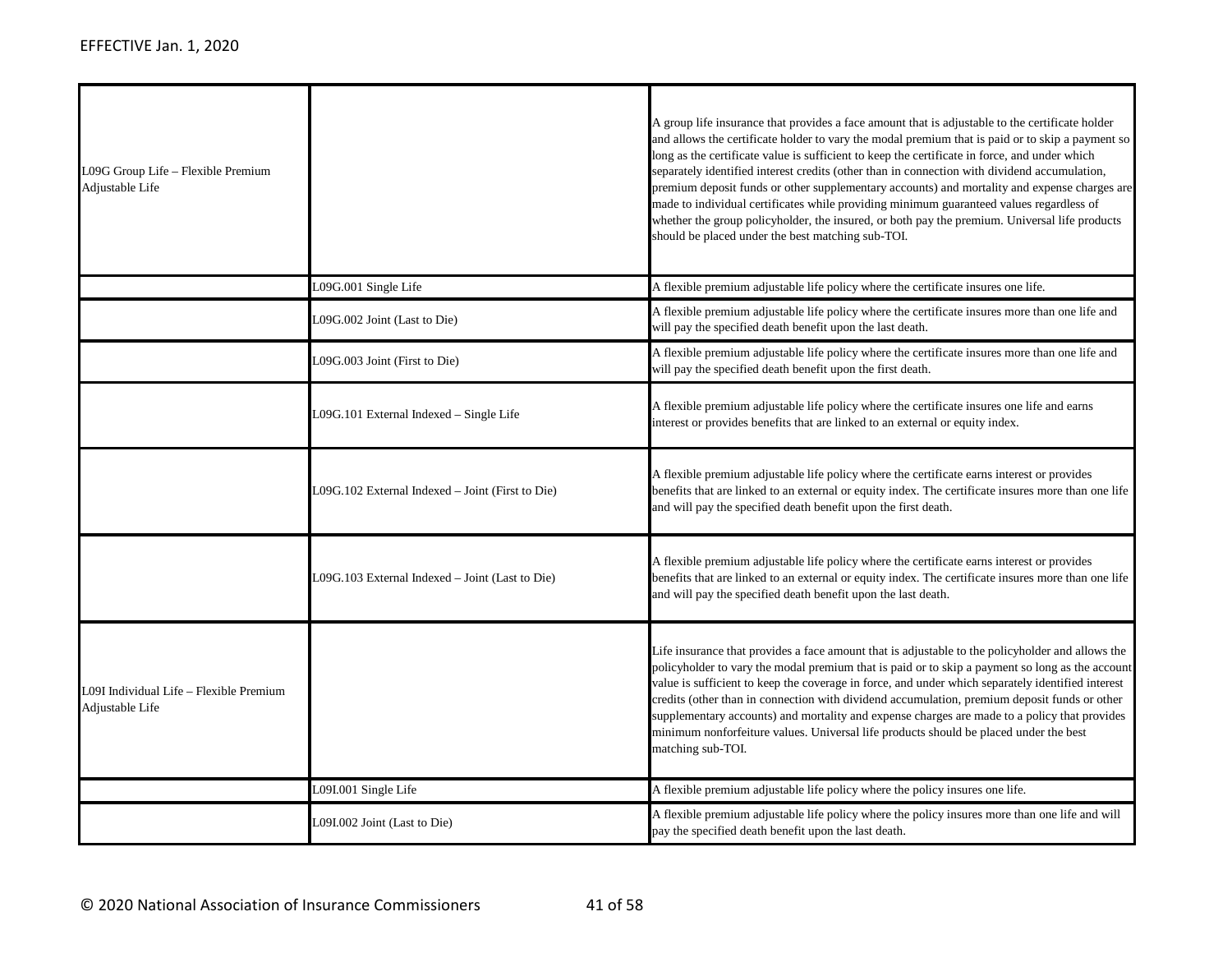|                                                                    | L09I.003 Joint (First to Die)                    | A flexible premium adjustable life policy where the policy insures more than one life and will<br>pay the specified death benefit upon the first death.                                                                                       |
|--------------------------------------------------------------------|--------------------------------------------------|-----------------------------------------------------------------------------------------------------------------------------------------------------------------------------------------------------------------------------------------------|
|                                                                    | L09I.101 External Indexed - Single Life          | A flexible premium adjustable life policy that insures one life and earns interest or provides<br>benefits that are linked to an external or equity index.                                                                                    |
|                                                                    | L09I.102 External Indexed – Joint (First to Die) | A flexible premium adjustable life policy that earns interest or provides benefits that are linked<br>to an external or equity index. The policy insures more than one life and will pay the specified<br>death benefit upon the first death. |
|                                                                    | L09I.103 External Indexed – Joint (Last to Die)  | A flexible premium adjustable life policy that earns interest or provides benefits that are linked<br>to an external or equity index. The policy insures more than one life and will pay the specified<br>death benefit upon the last death.  |
|                                                                    | <b>Life Settlements</b>                          |                                                                                                                                                                                                                                               |
| LS01 Life Settlements                                              | S01.000 Life Settlements                         | A contract or agreement in which a policyholder agrees to sell or transfer ownership in all or<br>part of a life insurance policy to a third party for compensation that is less than the expected<br>death benefit of a policy.              |
|                                                                    | <b>Long-Term Care</b>                            | Coverage that includes long term care, nursing home, and home care contracts that provide<br>reimbursement for these services.                                                                                                                |
| LTC01 Long-Term Care - Assumption<br>Agreement                     | LTC01.000 Long-Term Care – Assumption Agreement  | An insurance certificate issued on an existing insurance contract indicating that another insurer<br>has assumed all of the risk under the contract from the ceding insurance company.                                                        |
| LTC02G Group Long-Term Care - Home<br><b>Health Care Only</b>      |                                                  | Coverage that provides coverage for non-institutional care provided in a person's own home or<br>in an adult day care setting.                                                                                                                |
|                                                                    | LTC02G.001 Qualified                             | A home health care only policy that meets the federal IRS requirements to qualify for a tax<br>deduction.                                                                                                                                     |
|                                                                    | LTC02G.002 Non Qualified                         | A home health care only policy that does not meet the federal IRS requirements.                                                                                                                                                               |
|                                                                    | LTC02G.003 Other                                 | Not specifically described above.                                                                                                                                                                                                             |
|                                                                    | LTC02G.004 Partnership                           | A home health care policy that complies with federal requirements as a Partnership policy<br>allowing a state to disregard certain resources when determining Medicaid eligibility.                                                           |
| LTC02I Individual Long-Term Care - Home<br><b>Health Care Only</b> |                                                  | Coverage that provides coverage for non-institutional care provided in a person's own home or<br>in an adult day care setting.                                                                                                                |
|                                                                    | LTC02I.001 Qualified                             | A home health care only policy that meets the federal IRS requirements to qualify for a tax<br>deduction.                                                                                                                                     |
|                                                                    | LTC02I.002 Non Qualified                         | A home health care only policy that does not meet the federal IRS requirements.                                                                                                                                                               |
|                                                                    | LTC02I.003 Other                                 | Not specifically described above.                                                                                                                                                                                                             |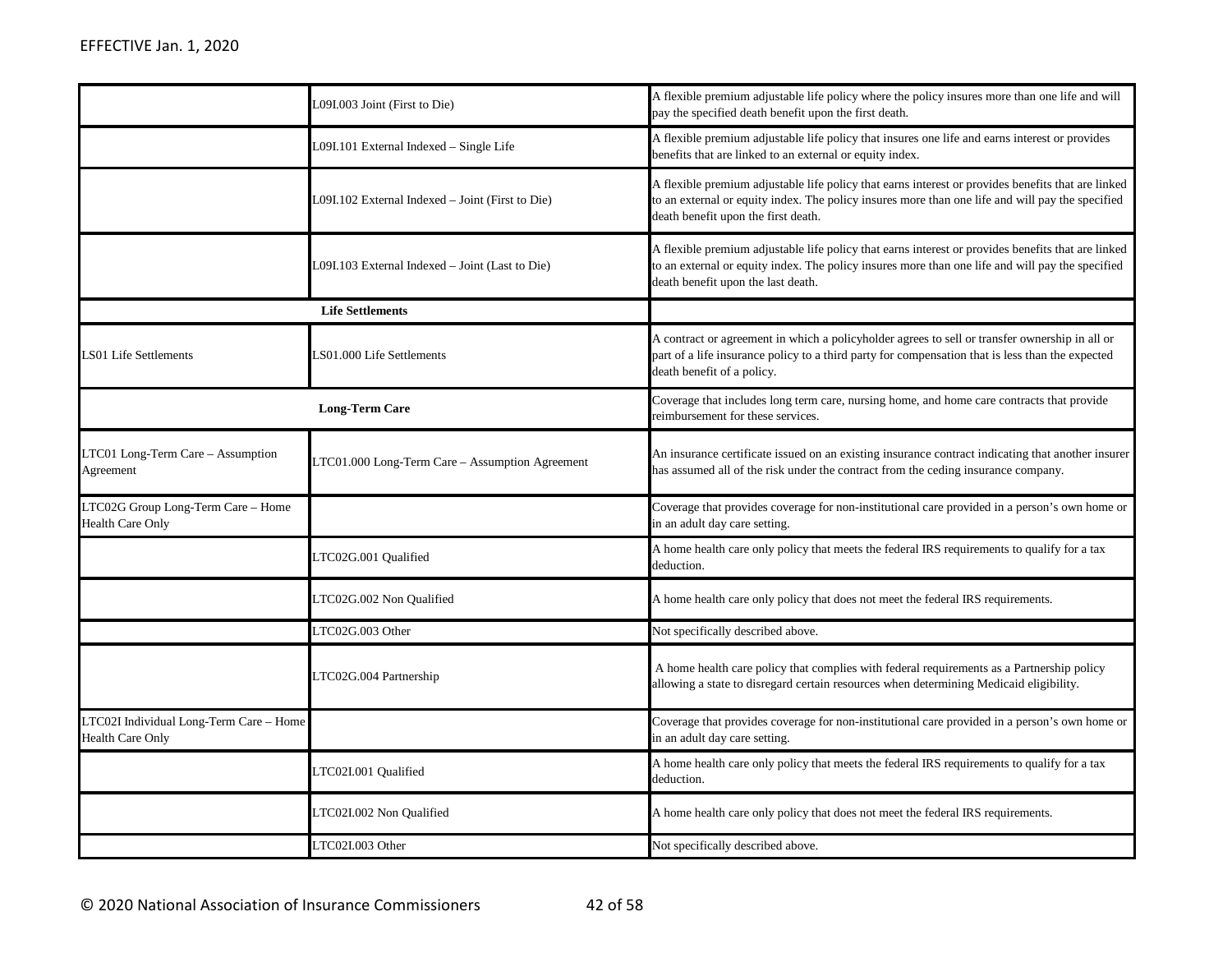|                                               | LTC02I.004 Partnership   | A home health care policy that complies with federal requirements as a Partnership policy<br>allowing a state to disregard certain resources when determining Medicaid eligibility. |
|-----------------------------------------------|--------------------------|-------------------------------------------------------------------------------------------------------------------------------------------------------------------------------------|
| LTC03G Group Long-Term Care                   |                          | Coverage that provides reimbursement for the following long term care services: nursing home<br>care, assisted living care, home health care and adult day care.                    |
|                                               | LTC03G.001 Qualified     | A long term care policy that meets the federal IRS requirements to qualify for a tax deduction.                                                                                     |
|                                               | LTC03G.002 Non Qualified | A long term care policy that does not meet the federal IRS requirements to qualify for a tax<br>deduction.                                                                          |
|                                               | LTC03G.003 Other         | Not specifically described above.                                                                                                                                                   |
|                                               | LTC03G.004 Partnership   | A long term care policy that complies with federal requirements as a Partnership policy<br>allowing a state to disregard certain resources when determining Medicaid eligibility.   |
| LTC03I Individual Long-Term Care              |                          | Coverage that provides reimbursement for the following long term care services: nursing home<br>care, assisted living care, home health care and adult day care.                    |
|                                               | LTC03I.001 Qualified     | A long term care policy that meets the federal IRS requirements to qualify for a tax deduction.                                                                                     |
|                                               | LTC03I.002 Non Qualified | A long term care policy that does not meet the federal IRS requirements to qualify for a tax<br>deduction.                                                                          |
|                                               | LTC03I.003 Other         | Not specifically described above.                                                                                                                                                   |
|                                               | LTC03I.004 Partnership   | A long term care policy that complies with federal requirements as a Partnership policy<br>allowing a state to disregard certain resources when determining Medicaid eligibility.   |
| LTC04G Group Long-Term Care - Nursing<br>Home |                          | A policy or rider that provides coverage only while a policyholder is confined to a nursing<br>home and meets the policy requirements for coverage.                                 |
|                                               | LTC04G.001 Qualified     | Nursing home policies that would meet the federal IRS requirements to qualify for a tax<br>deduction.                                                                               |
|                                               | LTC04G.002 Non Qualified | Nursing home policies that do not meet the federal IRS requirements to qualify for a tax<br>deduction.                                                                              |
|                                               | LTC04G.003 Other         | Not specifically described above.                                                                                                                                                   |
|                                               | LTC04G.004 Partnership   | A nursing home policy that complies with federal requirements as a Partnership policy allowing<br>a state to disregard certain resources when determining Medicaid eligibility.     |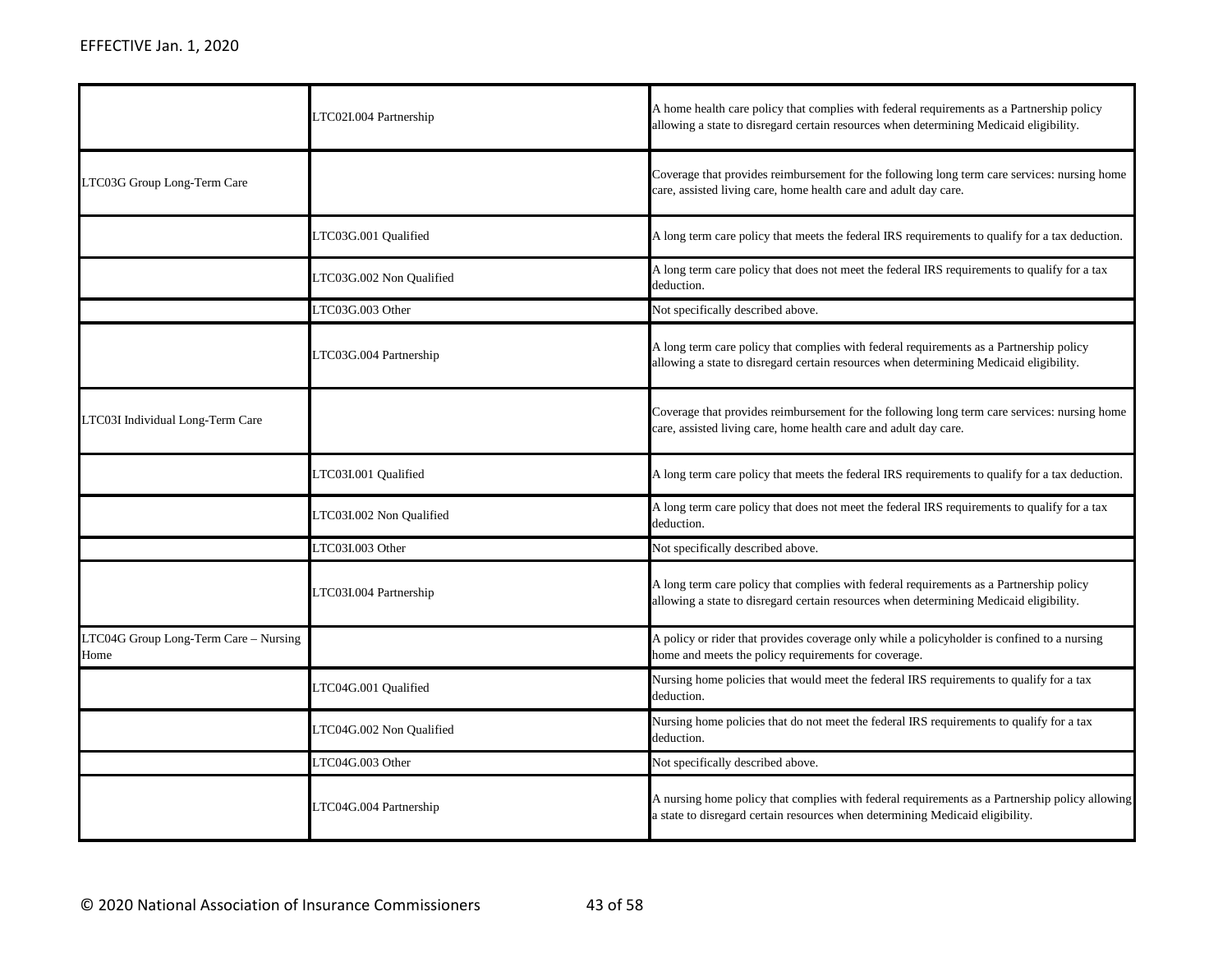| LTC04I Individual Long-Term Care -<br>Nursing Home                    |                            | A policy or rider that provides coverage only while a policyholder is confined to a nursing<br>home and meets the policy requirements for coverage.                                                     |
|-----------------------------------------------------------------------|----------------------------|---------------------------------------------------------------------------------------------------------------------------------------------------------------------------------------------------------|
|                                                                       | LTC04I.001 Qualified       | Nursing home policies that would meet the federal IRS requirements to qualify for a tax<br>deduction.                                                                                                   |
|                                                                       | LTC04I.002 Non Qualified   | Nursing home policies that do not meet the federal IRS requirements to qualify for a tax<br>deduction.                                                                                                  |
|                                                                       | LTC04I.003 Other           | Not specifically described above.                                                                                                                                                                       |
|                                                                       | LTC04I.004 Partnership     | A nursing home policy that complies with federal requirements as a Partnership policy allowing<br>a state to disregard certain resources when determining Medicaid eligibility.                         |
| LTC05G Group Long-Term Care - Nursing<br>Home & Home Health Care      |                            | A policy or rider that would includes coverage for both institutional nursing home and home<br>health care.                                                                                             |
|                                                                       | LTC05G.001 Qualified       | Nursing home and home health care policies that would meet the federal IRS requirements to<br>qualify for a tax deduction.                                                                              |
|                                                                       | LTC05G.002 Non Qualified   | Nursing home and home health care policies that do not meet the federal IRS requirements to<br>qualify for a tax deduction.                                                                             |
|                                                                       | LTC05G.003 Other           | Not specifically described above.                                                                                                                                                                       |
|                                                                       | LTC05G.004 Partnership     | A nursing home and home health care policy that complies with federal requirements as a<br>Partnership policy allowing a state to disregard certain resources when determining Medicaid<br>eligibility. |
| LTC05I Individual Long-Term Care -<br>Nursing Home & Home Health Care |                            | A policy or rider that would includes coverage for both institutional nursing home and home<br>health care.                                                                                             |
|                                                                       | LTC05I.001 Qualified       | Nursing home and home health care policies that would meet the federal IRS requirements to<br>qualify for a tax deduction.                                                                              |
|                                                                       | LTC05I.002 Non Qualified   | Nursing home and home health care policies that do not meet the federal IRS requirements to<br>qualify for a tax deduction.                                                                             |
|                                                                       | LTC05I.003 Other           | Not specifically described above.                                                                                                                                                                       |
|                                                                       | LTC05I.004 Partnership     | A nursing home and home health care policy that complies with federal requirements as a<br>Partnership policy allowing a state to disregard certain resources when determining Medicaid<br>eligibility. |
| LTC05.1G Group Assisted Living Care                                   |                            | A policy or rider that provides coverage only while a policyholder is confined to an assisted<br>living facility and meets the policy requirements for coverage.                                        |
|                                                                       | LTC05.1G.001 Qualified     | Assisted living policies that would meet the federal IRS requirements to qualify for a tax<br>deduction.                                                                                                |
|                                                                       | LTC05.1G.002 Non Qualified | Assisted living policies that do not meet the federal IRS requirements to qualify for a tax<br>deduction.                                                                                               |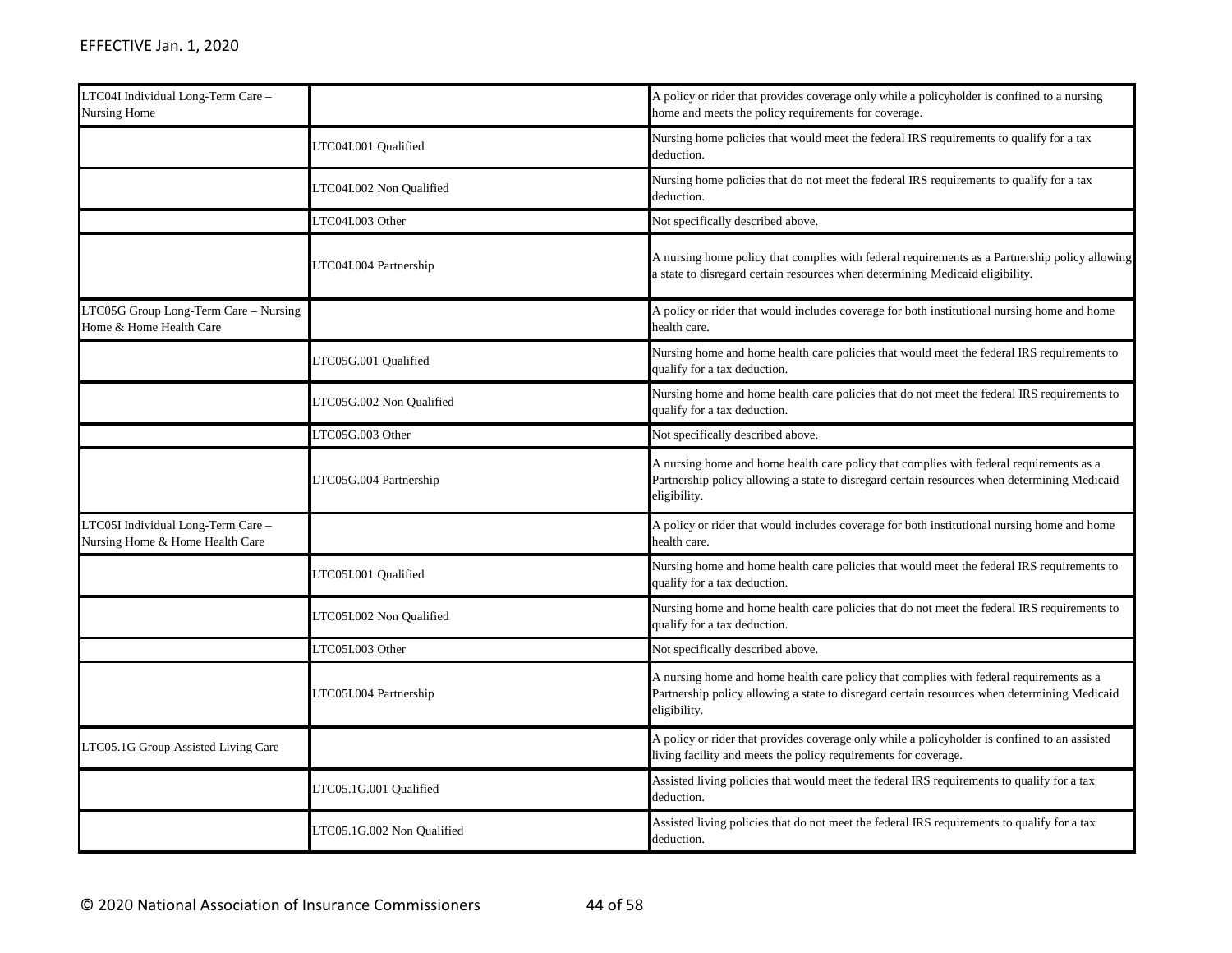|                                          | TC05.1G.003 Other                | Not specifically described above.                                                                                                                                                        |
|------------------------------------------|----------------------------------|------------------------------------------------------------------------------------------------------------------------------------------------------------------------------------------|
|                                          | TC05.1G.004 Partnership          | An assisted living care policy that complies with federal requirements as a Partnership policy<br>allowing a state to disregard certain resources when determining Medicaid eligibility. |
| LTC05.1I Individual Assisted Living Care |                                  | A policy or rider that provides coverage only while a policyholder is confined to an assisted<br>living facility and meets the policy requirements for coverage.                         |
|                                          | LTC05.1I.001 Qualified           | Assisted living policies that would meet the federal IRS requirements to qualify for a tax<br>deduction.                                                                                 |
|                                          | LTC05.1I.002 Non Qualified       | Assisted living policies that do not meet the federal IRS requirements to qualify for a tax<br>deduction.                                                                                |
|                                          | LTC05.1I.003 Other               | Not specifically described above.                                                                                                                                                        |
|                                          | LTC05.1I.004 Partnership         | An assisted living care policy that complies with federal requirements as a Partnership policy<br>allowing a state to disregard certain resources when determining Medicaid eligibility. |
| LTC05.2G Group Adult Day Care            |                                  | A policy or rider that provides coverage only for adult day care for an individual who meets the<br>policy requirements for coverage.                                                    |
|                                          | TC05.2G.001 Qualified            | Adult day care policies that would meet the federal IRS requirements to qualify for a tax<br>deduction.                                                                                  |
|                                          | LTC05.2G.002 Non Qualified       | Adult day care policies that do not meet the federal IRS requirements to qualify for a tax<br>deduction.                                                                                 |
|                                          | LTC05.2G.003 Other               | Not specifically described above.                                                                                                                                                        |
|                                          | LTC05.2G.004 Partnership         | An adult day care policy that complies with federal requirements as a Partnership policy<br>allowing a state to disregard certain resources when determining Medicaid eligibility.       |
| LTC05.2I Individual Adult Day Care       |                                  | A policy or rider that provides coverage only for adult day care for an individual who meets the<br>policy requirements for coverage.                                                    |
|                                          | TC05.2I.001 Qualified            | Adult day care policies that would meet the federal IRS requirements to qualify for a tax<br>deduction.                                                                                  |
|                                          | TC05.2I.002 Non Qualified        | Adult day care policies that do not meet the federal IRS requirements to qualify for a tax<br>deduction.                                                                                 |
|                                          | CTC05.2I.003 Other               | Not specifically described above.                                                                                                                                                        |
|                                          | TC05.2I.004 Partnership          | An adult day care policy that complies with federal requirements as a Partnership policy<br>allowing a state to disregard certain resources when determining Medicaid eligibility.       |
| LTC06 Long-Term Care - Other             | LTC06.000 Long-Term Care - Other | Not specifically described above or a combination of two or more, but less than four products.                                                                                           |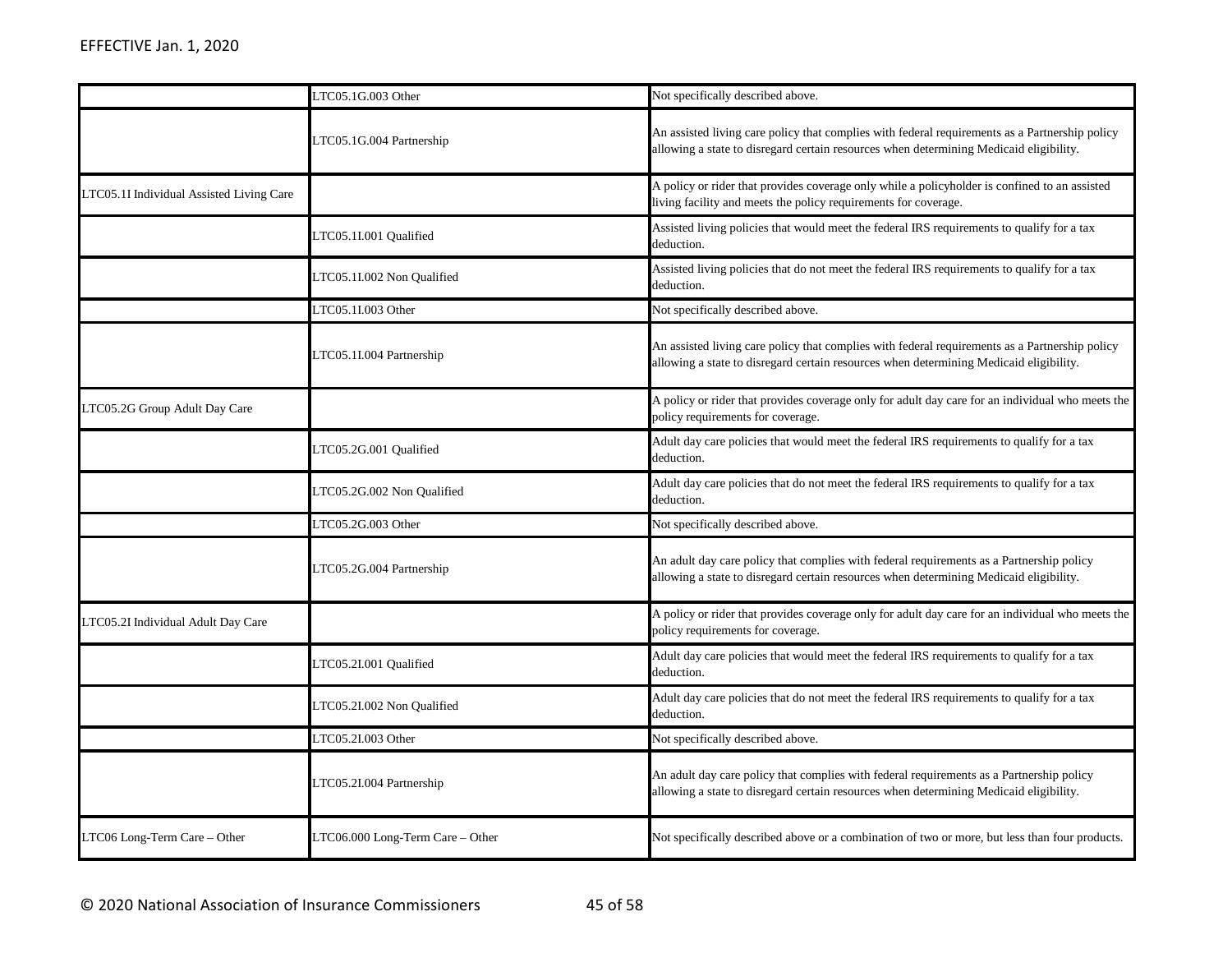| <b>Multi-Line</b>                                            |                                                                                   | Filings that may be submitted for both life and health insurance in one form such as an<br>application.                                                                                                                                                                                                                                                                                                                                        |
|--------------------------------------------------------------|-----------------------------------------------------------------------------------|------------------------------------------------------------------------------------------------------------------------------------------------------------------------------------------------------------------------------------------------------------------------------------------------------------------------------------------------------------------------------------------------------------------------------------------------|
|                                                              | ML01 Multi-Line - Assumption Agreement ML01.000 Multi-Line - Assumption Agreement | An insurance certificate issued on an existing insurance contract indicating that another insurer<br>has assumed all of the risk under the contract from the ceding insurance company. For example,<br>companies assuming both life and health lines.                                                                                                                                                                                          |
| ML02 Multi-Line - Other                                      | ML02.000 Multi-Line - Other                                                       | Not specifically described above.                                                                                                                                                                                                                                                                                                                                                                                                              |
|                                                              | <b>Medicare Supplement</b>                                                        | Insurance coverage sold on an individual or group basis to help fill the "gaps" in the protections<br>granted by the federal Medicare program. This is strictly supplemental coverage and cannot<br>duplicate any benefits provided by Medicare. It is structured to pay part or all of Medicare's<br>deductibles and co-payments. It may also cover some services and expenses not covered by<br>Medicare. Also known as "Medigap" insurance. |
| MS01 Medicare Supplement - Assumption<br>Agreement           | MS01.000 Medicare Supplement – Assumption Agreement                               | An insurance certificate issued on an existing insurance contract indicating that another insurer<br>has assumed all of the risk under the contract from the ceding insurance company.                                                                                                                                                                                                                                                         |
| MS02G Group Medicare Supplement - Pre-<br>Standardized       | MS02G.000 Medicare Supplement - Pre-Standardized                                  | A plan issued prior to required federal standardization of Medicare supplement policy forms<br>and rates.                                                                                                                                                                                                                                                                                                                                      |
| MS02I Individual Medicare Supplement -<br>Pre-Standardized   | MS02I.000 Medicare Supplement - Pre-Standardized                                  | A plan issued prior to required federal standardization of Medicare supplement policy forms<br>and rates.                                                                                                                                                                                                                                                                                                                                      |
| MS03G Group Medicare Supplement -<br>Medicare Advantage      | MS03G.000 Medicare Supplement - Medicare Advantage                                | A contract between a Medicare beneficiary and an insurer that has contracted with the federal<br>government to provide both Medicare and Medigap type services to beneficiaries.                                                                                                                                                                                                                                                               |
| MS03I Individual Medicare Supplement -<br>Medicare Advantage | MS03I.000 Medicare Supplement - Medicare Advantage                                | A contract between a Medicare beneficiary and an insurer that has contracted with the federal<br>government to provide both Medicare and Medigap type services to beneficiaries.                                                                                                                                                                                                                                                               |
| MS04G Group Medicare Supplement -<br>Medicare Select         |                                                                                   | A type of Medigap plan under which a policyholder generally must use specific hospitals and,<br>in some cases, doctors to receive full Medigap benefits.<br>Effective 6/1/2010 no new policies may be issued. Refer to MS07G Group Medicare<br>Supplement - Medicare Select 2010 to file policies for new plans.                                                                                                                               |
|                                                              | MS04G.001 Plan A                                                                  | Basic benefits: blood after first 3 pints; Part A hospital coinsurance; Part B medical expense<br>coinsurance.                                                                                                                                                                                                                                                                                                                                 |
|                                                              | MS04G.002 Plan B                                                                  | Basic benefits plus Part A deductible.                                                                                                                                                                                                                                                                                                                                                                                                         |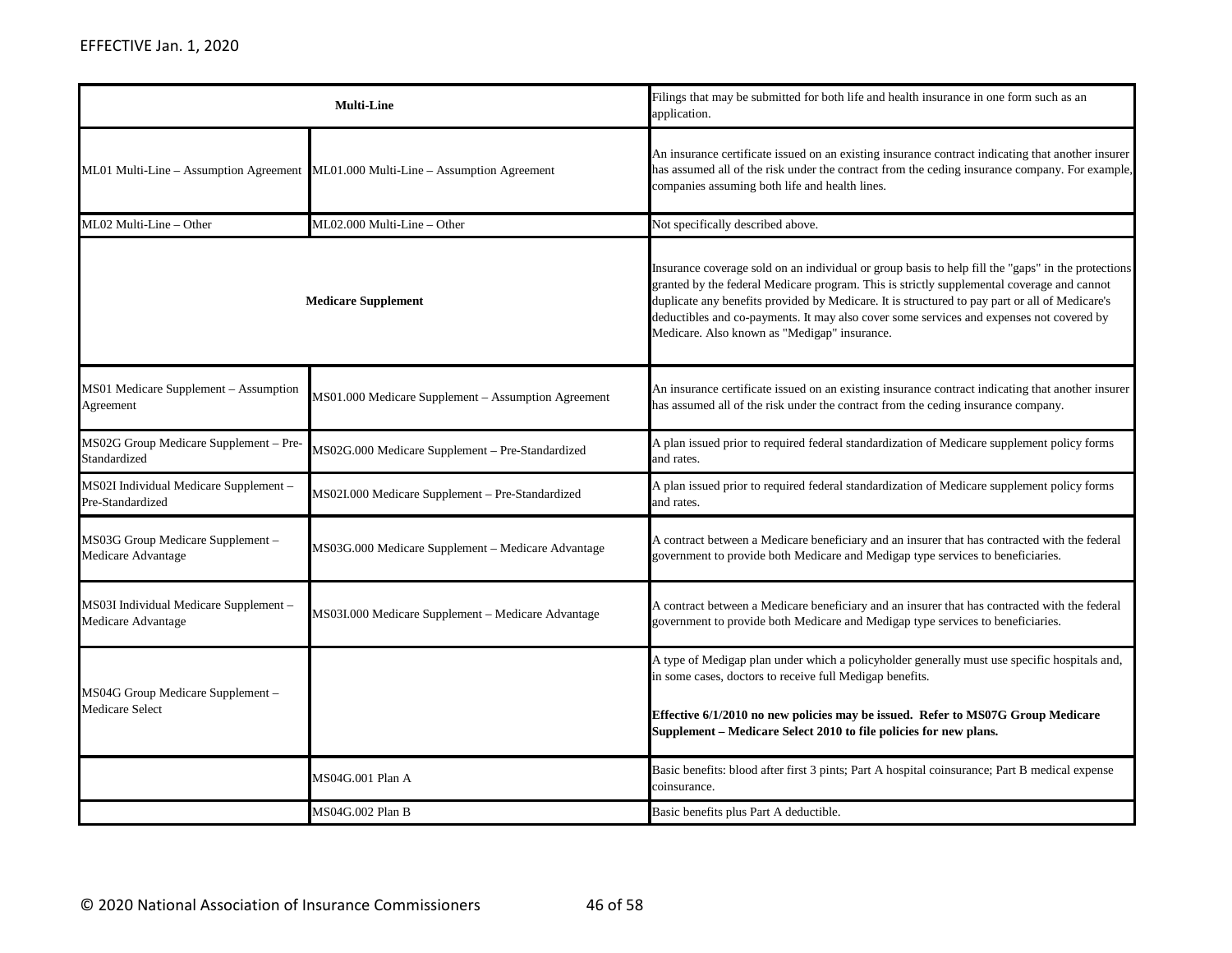| MS04G.003 Plan C         | Basic benefits plus skilled nursing coinsurance, Part A deductible, Part B deductible, and also<br>Foreign Travel Emergency.<br>Plan may not be issued to those newly eligible after December 31, 2019.              |
|--------------------------|----------------------------------------------------------------------------------------------------------------------------------------------------------------------------------------------------------------------|
| MS04G.004 Plan D         | Basic benefits plus skilled nursing coinsurance, Part A deductible, Foreign Travel Emergency,<br>and also At-home Recovery.                                                                                          |
| MS04G.005 Plan E         | Basic benefits plus skilled nursing coinsurance, Part A deductible, preventative Care, and also<br>Foreign Travel Emergency.                                                                                         |
|                          | Effective $6/1/2010$ plan is eliminated.                                                                                                                                                                             |
| MS04G.006 Plan F (Basic) | Basic benefits plus skilled nursing coinsurance, Part A deductible, Part B deductible, Part B<br>Excess <sup>3</sup> /4100%, and also Foreign Travel Emergency.                                                      |
|                          | Plan may not be issued to those newly eligible after December 31, 2019.                                                                                                                                              |
|                          | High deductible option.                                                                                                                                                                                              |
| MS04G.007 Plan F (High)  | Plan may not be issued to those newly eligible after December 31, 2019.                                                                                                                                              |
| MS04G.008 Plan G         | Basic benefits plus skilled nursing coinsurance, Part A deductible, Part B Excess <sup>3</sup> 480%, At-<br>home Recovery, Foreign Travel Emergency, and At-home Recovery.                                           |
| MS04G.009 Plan H         | Basic benefits plus skilled nursing coinsurance, Part A deductible, Foreign Travel Emergency,<br>and also Basic Drugs.<br>Effective 6/1/2010 plan is eliminated.                                                     |
| MS04G.010 Plan I         | Basic benefits plus skilled nursing coinsurance, Part A deductible, Part B Excess <sup>3</sup> 4100%,<br>Foreign Travel Emergency, At-home Recovery, and also Basic Drugs.<br>Effective 6/1/2010 plan is eliminated. |
| MS04G.011 Plan J (Basic) | Basic benefits plus skilled nursing coinsurance, Part A deductible, Part B deductible, Extended<br>Drugs, Part B Excess <sup>3</sup> 4100%, Foreign Travel Emergency, Preventive Care, and also At-home<br>Recovery. |
|                          | Effective 6/1/2010 plan is eliminated.                                                                                                                                                                               |
| MS04G.012 Plan J (High)  | High deductible option.<br>Effective 6/1/2010 plan is eliminated.                                                                                                                                                    |
| MS04G.013 Plan K         | Basic Benefits plus 50% Skilled Nursing Facility Coinsurance, 50% Part A deductible                                                                                                                                  |
| MS04G.014 Plan L         | Basic Benefits plus 75% Skilled Nursing Facility Coinsurance, 75% Part A deductible                                                                                                                                  |
| MS04G.015 Other          | Not specifically described above.                                                                                                                                                                                    |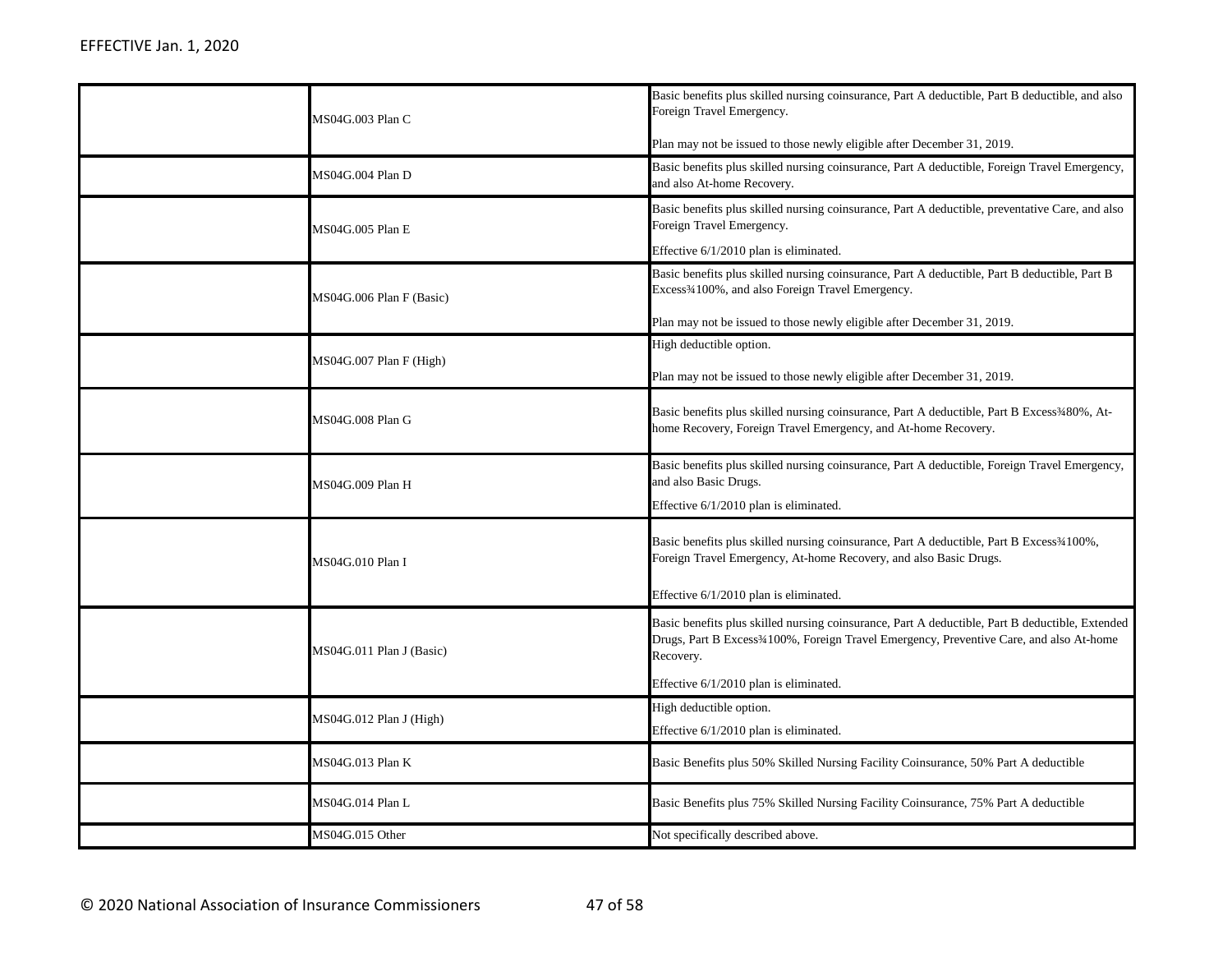|                                                                  | MS04G.016 Multi-Plan     | A package filing containing more than one Select Group Medicare Supplement plan in the<br>filing submission.                                                                                                                                                                                                     |
|------------------------------------------------------------------|--------------------------|------------------------------------------------------------------------------------------------------------------------------------------------------------------------------------------------------------------------------------------------------------------------------------------------------------------|
| MS04I Individual Medicare Supplement -<br><b>Medicare Select</b> |                          | A type of Medigap plan under which a policyholder generally must use specific hospitals and,<br>in some cases, doctors to receive full Medigap benefits.<br>Effective 6/1/2010 no new policies may be issued. Refer to MS07I Group Medicare<br>Supplement – Medicare Select 2010 to file policies for new plans. |
|                                                                  | MS04I.001 Plan A         | Basic benefits: blood after first 3 pints; Part A hospital coinsurance; Part B medical expense<br>coinsurance.                                                                                                                                                                                                   |
|                                                                  | MS04I.002 Plan B         | Basic benefits plus Part A deductible.                                                                                                                                                                                                                                                                           |
|                                                                  | MS04I.003 Plan C         | Basic benefits plus skilled nursing coinsurance, Part A deductible, Part B deductible, and also<br>Foreign Travel Emergency.<br>Plan may not be issued to those newly eligible after December 31, 2019.                                                                                                          |
|                                                                  | MS04I.004 Plan D         | Basic benefits plus skilled nursing coinsurance, Part A deductible, Foreign Travel Emergency,<br>and also At-home Recovery.                                                                                                                                                                                      |
|                                                                  | MS04I.005 Plan E         | Basic benefits plus skilled nursing coinsurance, Part A deductible, preventative Care, and also<br>Foreign Travel Emergency.<br>Effective 6/1/2010 plan is eliminated.                                                                                                                                           |
|                                                                  | MS04I.006 Plan F (Basic) | Basic benefits plus skilled nursing coinsurance, Part A deductible, Part B deductible, Part B<br>Excess <sup>3</sup> /4100%, and also Foreign Travel Emergency.<br>Plan may not be issued to those newly eligible after December 31, 2019.                                                                       |
|                                                                  | MS04I.007 Plan F (High)  | High deductible option.<br>Plan may not be issued to those newly eligible after December 31, 2019.                                                                                                                                                                                                               |
|                                                                  | MS04I.008 Plan G         | Basic benefits plus skilled nursing coinsurance, Part A deductible, Part B Excess <sup>3</sup> 480%, At-<br>home Recovery, Foreign Travel Emergency, and At-home Recovery.                                                                                                                                       |
|                                                                  | MS04I.009 Plan H         | Basic benefits plus skilled nursing coinsurance, Part A deductible, Foreign Travel Emergency,<br>and also Basic Drugs.<br>Effective 6/1/2010 plan is eliminated.                                                                                                                                                 |
|                                                                  | MS04I.010 Plan I         | Basic benefits plus skilled nursing coinsurance, Part A deductible, Part B Excess34100%,<br>Foreign Travel Emergency, At-home Recovery, and also Basic Drugs.<br>Effective 6/1/2010 plan is eliminated.                                                                                                          |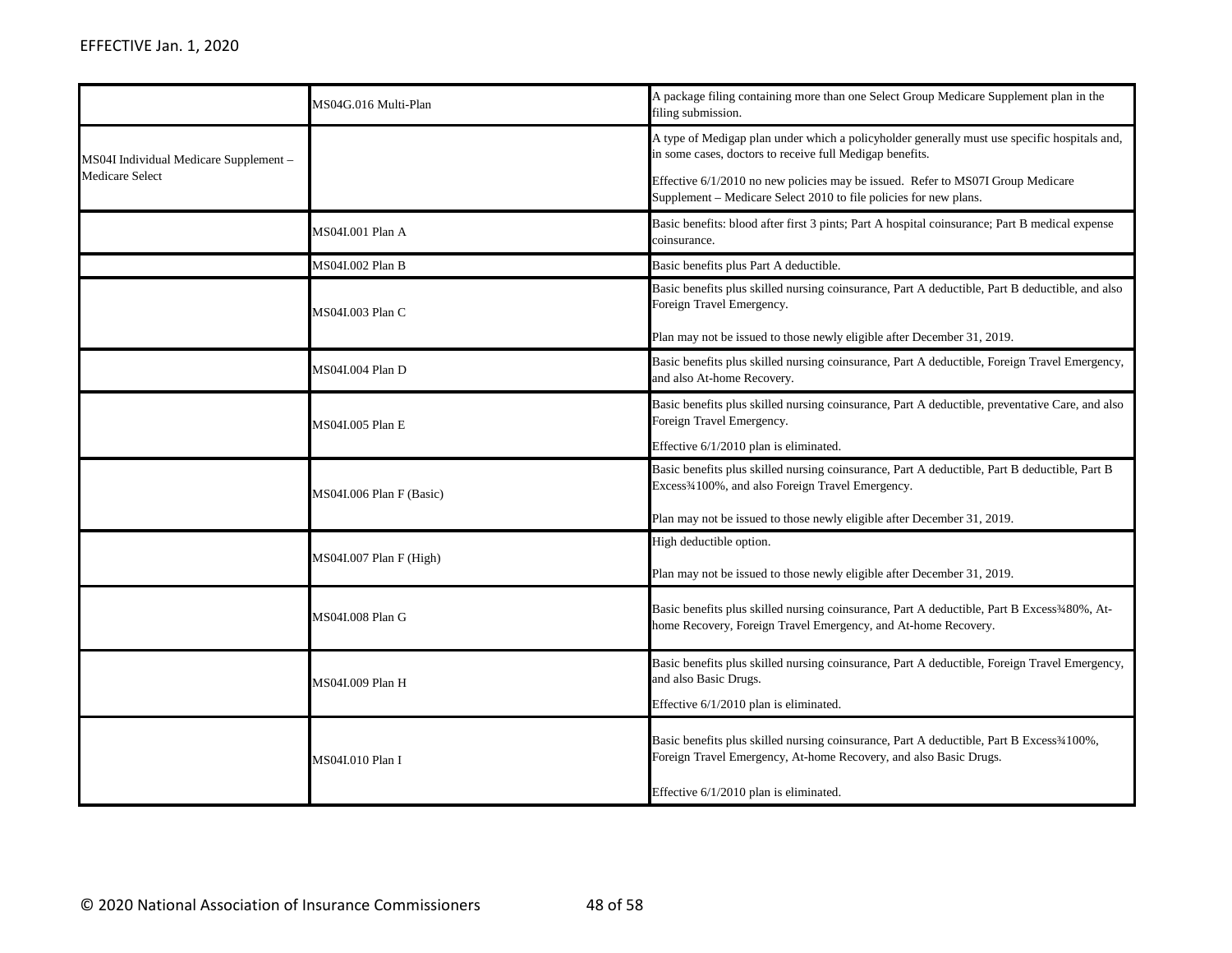|                                                           | MS04I.011 Plan J (Basic)  | Basic benefits plus skilled nursing coinsurance, Part A deductible, Part B deductible, Extended<br>Drugs, Part B Excess <sup>3</sup> 4100%, Foreign Travel Emergency, Preventive Care, and also At-home<br>Recovery.<br>Effective 6/1/2010 plan is eliminated. |
|-----------------------------------------------------------|---------------------------|----------------------------------------------------------------------------------------------------------------------------------------------------------------------------------------------------------------------------------------------------------------|
|                                                           | $MS04I.012$ Plan J (High) | High deductible option.<br>Effective 6/1/2010 plan is eliminated.                                                                                                                                                                                              |
|                                                           | MS04I.013 Plan K          | Basic Benefits plus 50% Skilled Nursing Facility Coinsurance, 50% Part A deductible                                                                                                                                                                            |
|                                                           | MS04I.014 Plan L          | Basic Benefits plus 75% Skilled Nursing Facility Coinsurance, 75% Part A deductible                                                                                                                                                                            |
|                                                           | MS04I.015 Other           | Not specifically described above.                                                                                                                                                                                                                              |
|                                                           | MS04I.016 Multi-Plan      | A package filing containing more than one Select Individual Medicare Supplement plan in the<br>filing submission.                                                                                                                                              |
| MS05G Group Medicare Supplement-<br><b>Standard Plans</b> |                           | A Medigap policy under which a policyholder may obtain services from any provider of care.<br>Effective $6/1/2010$ no new policies may be issued. Refer to MS08G Group Medicare<br>Supplement – Standard Plans – 2010 to file policies for new plans.          |
|                                                           | MS05G.001 Plan A          | Basic benefits: blood after first 3 pints; Part A hospital coinsurance; Part B medical expense<br>coinsurance.                                                                                                                                                 |
|                                                           | MS05G.002 Plan B          | Basic benefits plus Part A deductible.                                                                                                                                                                                                                         |
|                                                           | MS05G.003 Plan C          | Basic benefits plus skilled nursing coinsurance, Part A deductible, Part B deductible, and also<br>Foreign Travel Emergency.<br>Plan may not be issued to those newly eligible after December 31, 2019.                                                        |
|                                                           | MS05G.004 Plan D          | Basic benefits plus skilled nursing coinsurance, Part A deductible, Foreign Travel Emergency,<br>and also At-home Recovery.                                                                                                                                    |
|                                                           | MS05G.005 Plan E          | Basic benefits plus skilled nursing coinsurance, Part A deductible, Preventive Care, and also<br>Foreign Travel Emergency.<br>Effective 6/1/2010 plan is eliminated.                                                                                           |
|                                                           | MS05G.006 Plan F (Basic)  | Basic benefits plus skilled nursing coinsurance, Part A deductible, Part B deductible, Part B<br>Excess <sup>3</sup> 4100%, & Foreign Travel Emergency.<br>Plan may not be issued to those newly eligible after December 31, 2019.                             |
|                                                           | MS05G.007 Plan F (High)   | High deductible option.<br>Plan may not be issued to those newly eligible after December 31, 2019.                                                                                                                                                             |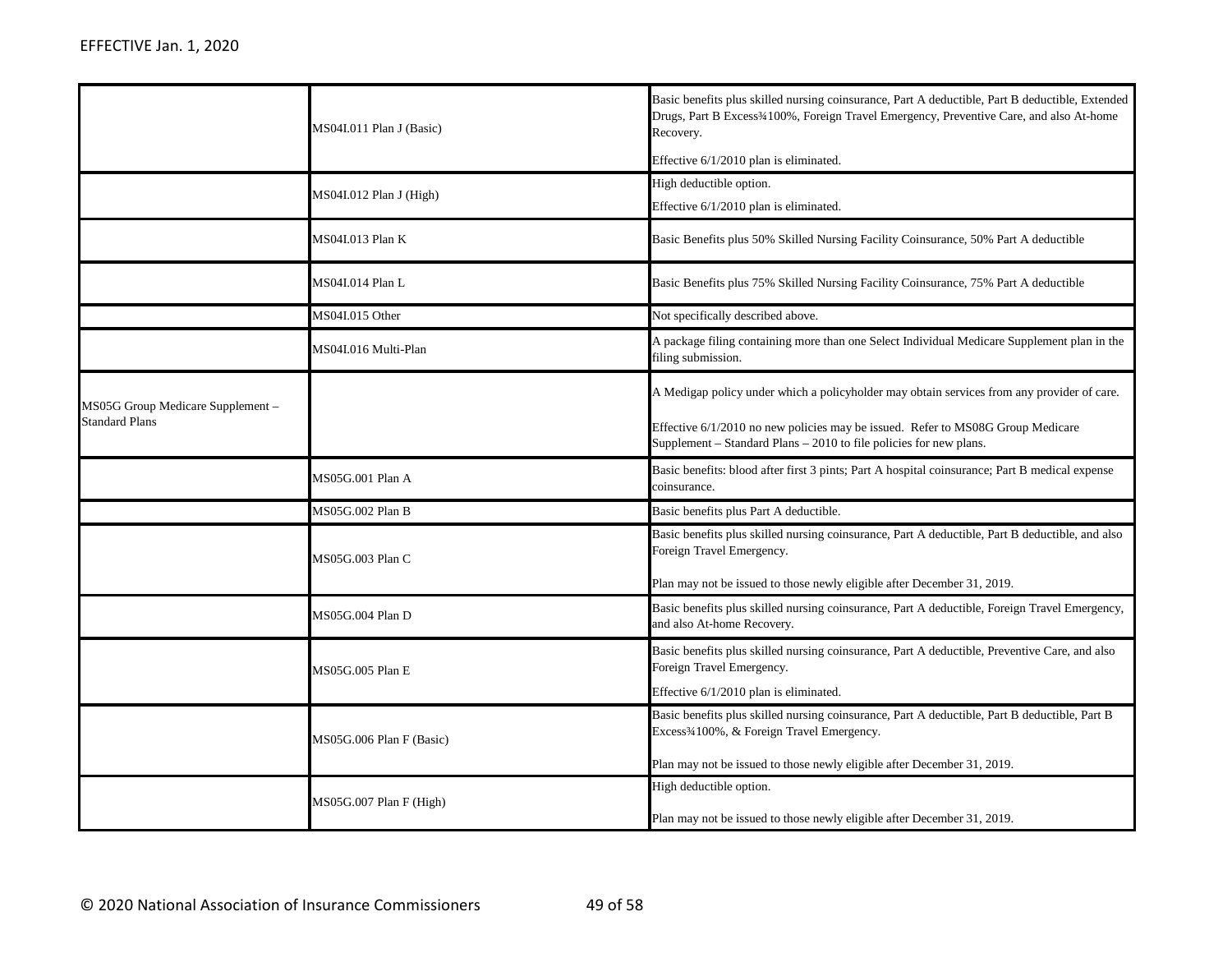|                                                                 | MS05G.008 Plan G         | Basic benefits plus skilled nursing coinsurance, Part A deductible, Part B Excess3480%; At-<br>home Recovery, and also Foreign Travel Emergency.                                                                                                                      |
|-----------------------------------------------------------------|--------------------------|-----------------------------------------------------------------------------------------------------------------------------------------------------------------------------------------------------------------------------------------------------------------------|
|                                                                 | MS05G.009 Plan H         | Basic benefits plus skilled nursing coinsurance, Part A deductible, Foreign Travel Emergency,<br>and also Basic Drugs.<br>Effective 6/1/2010 plan is eliminated.                                                                                                      |
|                                                                 | MS05G.010 Plan I         | Basic benefits plus skilled nursing coinsurance, Part A deductible, Part B Excess3/4100%,<br>Foreign Travel Emergency, At-home Recovery, and also Basic Drugs.<br>Effective 6/1/2010 plan is eliminated.                                                              |
|                                                                 | MS05G.011 Plan J (Basic) | Basic benefits plus skilled nursing coinsurance, Part A deductible, Part B deductible, Part B<br>Excess <sup>3</sup> 4100%, Foreign Travel Emergency, Preventive Care, At-home Recovery, and also<br><b>Extended Drugs.</b><br>Effective 6/1/2010 plan is eliminated. |
|                                                                 | MS05G.012 Plan J (High)  | High deductible option.<br>Effective 6/1/2010 plan is eliminated.                                                                                                                                                                                                     |
|                                                                 | MS05G.013 Plan K         | Basic Benefits plus 50% Skilled Nursing Facility Coinsurance, 50% Part A deductible                                                                                                                                                                                   |
|                                                                 | MS05G.014Plan L          | Basic Benefits plus 75% Skilled Nursing Facility Coinsurance, 75% Part A deductible                                                                                                                                                                                   |
|                                                                 | MS05G.015 Multi-Plan     | A package filing containing more than one Standard Group Medicare Supplement plan in the<br>filing submission.                                                                                                                                                        |
| MS05I Individual Medicare Supplement -<br><b>Standard Plans</b> |                          | A Medigap policy under which a policyholder may obtain services from any provider of care.<br>Effective 6/1/2010 no new policies may be issued. Refer to MS08I Individual Medicare<br>Supplement – Standard Plans 2010 to file policies for new plans.                |
|                                                                 | MS05I.001 Plan A         | Basic benefits: blood after first 3 pints; Part A hospital coinsurance; Part B medical expense<br>coinsurance.                                                                                                                                                        |
|                                                                 | MS05I.002 Plan B         | Basic benefits plus Part A deductible.                                                                                                                                                                                                                                |
|                                                                 | MS05I.003 Plan C         | Basic benefits plus skilled nursing coinsurance, Part A deductible, Part B deductible, and also<br>Foreign Travel Emergency.<br>Plan may not be issued to those newly eligible after December 31, 2019.                                                               |
|                                                                 | MS05I.004 Plan D         | Basic benefits plus skilled nursing coinsurance, Part A deductible, Foreign Travel Emergency,<br>and also At-home Recovery.                                                                                                                                           |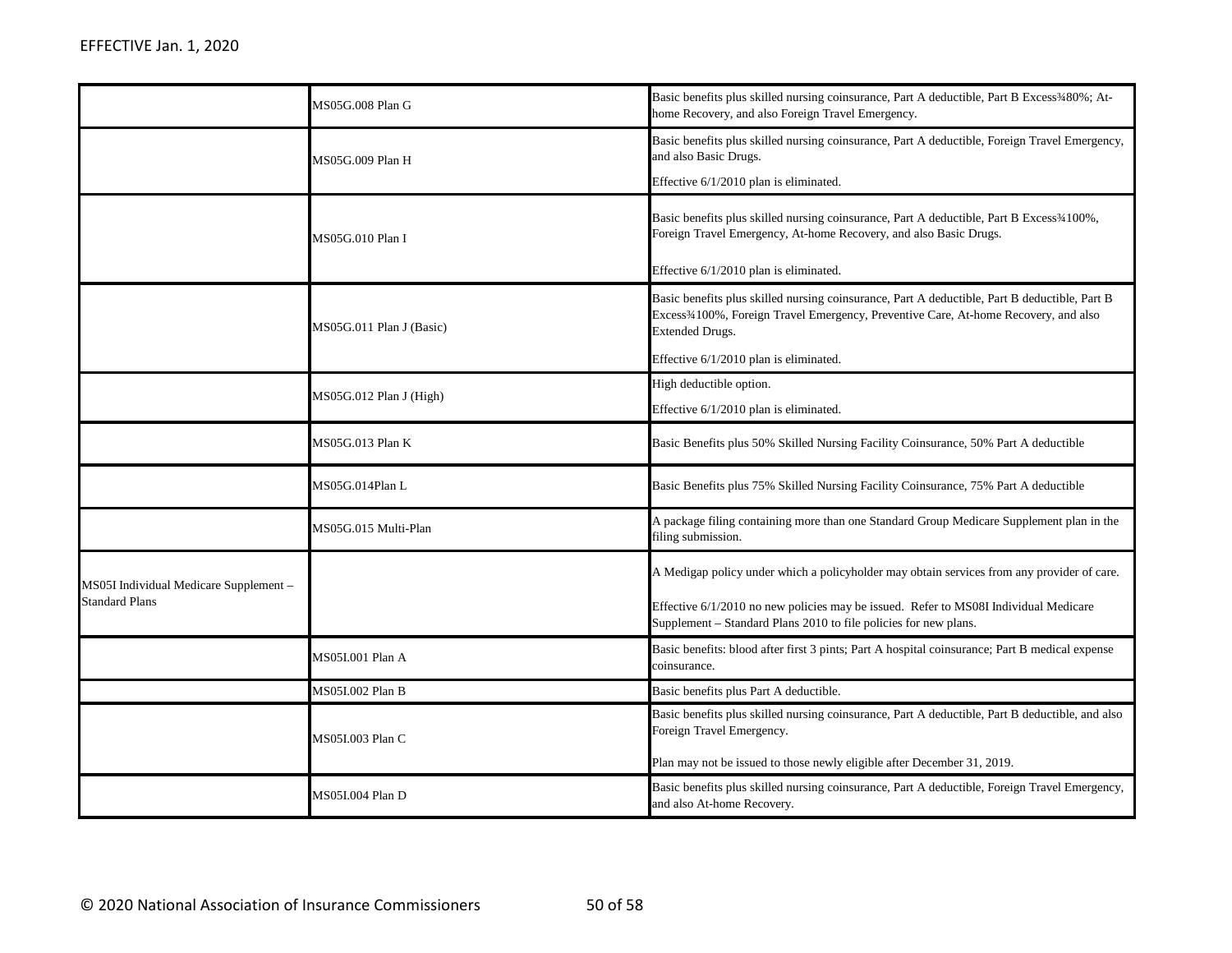|                                  | MS05I.005 Plan E                     | Basic benefits plus skilled nursing coinsurance, Part A deductible, Preventive Care, and also<br>Foreign Travel Emergency.                                                                                                                                            |
|----------------------------------|--------------------------------------|-----------------------------------------------------------------------------------------------------------------------------------------------------------------------------------------------------------------------------------------------------------------------|
|                                  | MS05I.006 Plan F (Basic)             | Effective 6/1/2010 plan is eliminated.<br>Basic benefits plus skilled nursing coinsurance, Part A deductible, Part B deductible, Part B<br>Excess <sup>3</sup> /4100%, & Foreign Travel Emergency.                                                                    |
|                                  | MS05I.007 Plan F (High)              | Plan may not be issued to those newly eligible after December 31, 2019.<br>High deductible option.<br>Plan may not be issued to those newly eligible after December 31, 2019.                                                                                         |
|                                  | MS05I.008 Plan G                     | Basic benefits plus skilled nursing coinsurance, Part A deductible, Part B Excess3480%; At-<br>home Recovery, and also Foreign Travel Emergency.                                                                                                                      |
|                                  | MS05I.009 Plan H                     | Basic benefits plus skilled nursing coinsurance, Part A deductible, Foreign Travel Emergency,<br>and also Basic Drugs.<br>Effective 6/1/2010 plan is eliminated.                                                                                                      |
|                                  | MS05I.010 Plan I                     | Basic benefits plus skilled nursing coinsurance, Part A deductible, Part B Excess <sup>3</sup> 4100%,<br>Foreign Travel Emergency, At-home Recovery, and also Basic Drugs.<br>Effective 6/1/2010 plan is eliminated.                                                  |
|                                  | MS05I.011 Plan J (Basic)             | Basic benefits plus skilled nursing coinsurance, Part A deductible, Part B deductible, Part B<br>Excess <sup>3</sup> 4100%, Foreign Travel Emergency, Preventive Care, At-home Recovery, and also<br><b>Extended Drugs.</b><br>Effective 6/1/2010 plan is eliminated. |
|                                  | MS05I.012 Plan J (High)              | High deductible option.<br>Effective 6/1/2010 plan is eliminated.                                                                                                                                                                                                     |
|                                  | MS05I.013 Plan K                     | Basic Benefits plus 50% Skilled Nursing Facility Coinsurance, 50% Part A deductible                                                                                                                                                                                   |
|                                  | MS05I.014Plan L                      | Basic Benefits plus 75%, Skilled Nursing Facility Coinsurance 75% Part A deductible                                                                                                                                                                                   |
|                                  | MS05I.015 Multi-Plan                 | A package filing containing more than one Standard Individual Medicare Supplement plan in<br>the filing submission.                                                                                                                                                   |
| MS06 Medicare Supplement - Other | MS06.000 Medicare Supplement - Other | Not specifically described above.                                                                                                                                                                                                                                     |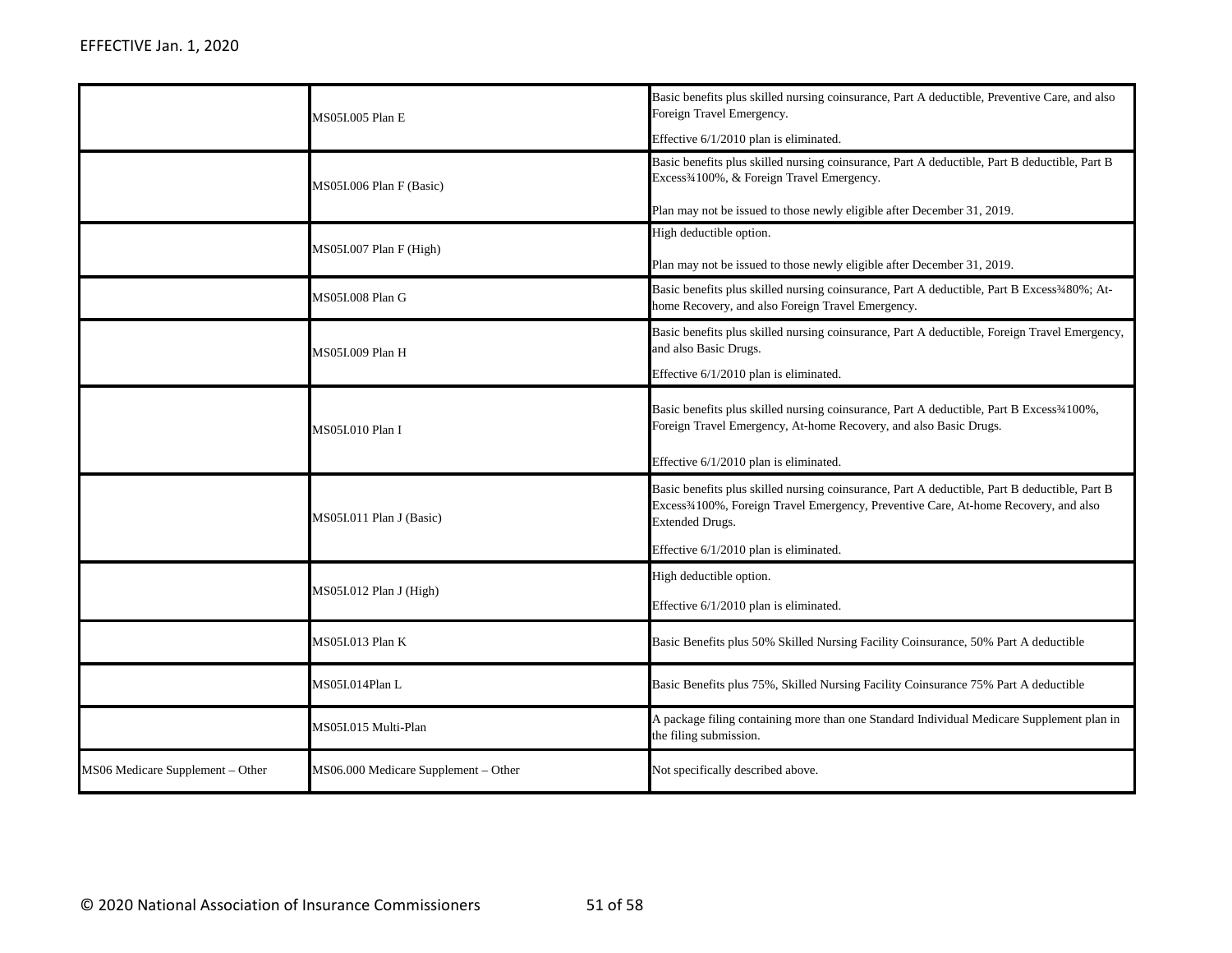| MS07G Group Medicare Supplement -<br>Medicare Select 2010 |                               | A type of Medigap plan under which a policyholder generally must use specific hospitals and,<br>in some cases, doctors to receive full Medigap benefits.                                                                                                                                       |
|-----------------------------------------------------------|-------------------------------|------------------------------------------------------------------------------------------------------------------------------------------------------------------------------------------------------------------------------------------------------------------------------------------------|
|                                                           | MS07G.001 Plan A 2010         | Basic benefits: blood after first 3 pints; Part A hospital coinsurance; Part B medical expense<br>coinsurance. Includes cost sharing for all Part A Medicare eligible hospice care and respite care<br>expenses.                                                                               |
|                                                           | MS07G.002 Plan B 2010         | Basic benefits plus Part A deductible. Includes cost sharing for all Part A Medicare eligible<br>hospice care and respite care expenses.                                                                                                                                                       |
|                                                           | MS07G.003 Plan C 2010         | Basic benefits plus Skilled Nursing coinsurance, Part A deductible, Part B deductible, and<br>Foreign Travel Emergency. Includes cost sharing for all Part A Medicare eligible hospice care<br>and respite care expenses.                                                                      |
|                                                           |                               | Plan may not be issued to those newly eligible after December 31, 2019.                                                                                                                                                                                                                        |
|                                                           | MS07G.004 Plan D 2010         | Basic benefits plus Skilled Nursing coinsurance, Part A deductible, and Foreign Travel<br>Emergency. Includes cost sharing for all Part A Medicare eligible hospice care and respite care<br>expenses.                                                                                         |
|                                                           | MS07G.005 Plan F (Basic) 2010 | Basic benefits plus Skilled Nursing coinsurance, Part A deductible, Part B deductible, Part B<br>Excess <sup>3</sup> 4100%, and Foreign Travel Emergency. Includes cost sharing for all Part A Medicare<br>eligible hospice care and respite care expenses.                                    |
|                                                           |                               | Plan may not be issued to those newly eligible after December 31, 2019.                                                                                                                                                                                                                        |
|                                                           | MS07G.006 Plan F (High) 2010  | High deductible option. Includes cost sharing for all Part A Medicare eligible hospice care and<br>respite care expenses.                                                                                                                                                                      |
|                                                           |                               | Plan may not be issued to those newly eligible after December 31, 2019.                                                                                                                                                                                                                        |
|                                                           | MS07G.007 Plan G 2010         | Basic benefits plus Skilled Nursing coinsurance, Part A deductible, Part B Excess <sup>34100</sup> %, and<br>Foreign Travel Emergency. Includes cost sharing for all Part A Medicare eligible hospice care<br>and respite care expenses.                                                       |
|                                                           |                               | Effective 1/1/19, file under MS07G.014 for the high deductible option.                                                                                                                                                                                                                         |
|                                                           | MS07G.008 Plan K 2010         | Basic Benefits plus 50% Skilled Nursing coinsurance, 50% Part A deductible. Hospitalization<br>and Preventive Care paid at 100% - other basic benefits paid at 50%, out of pocket [\$4,620].<br>Includes cost sharing for all Part A Medicare eligible hospice care and respite care expenses. |
|                                                           | MS07G.009 Plan L 2010         | Basic Benefits plus 75% Skilled Nursing coinsurance, 75% Part A deductible. Hospitalization<br>and Preventive Care paid at 100% - other basic benefits paid at 75%, out of pocket [\$2,310].<br>Includes cost sharing for all Part A Medicare eligible hospice care and respite care expenses. |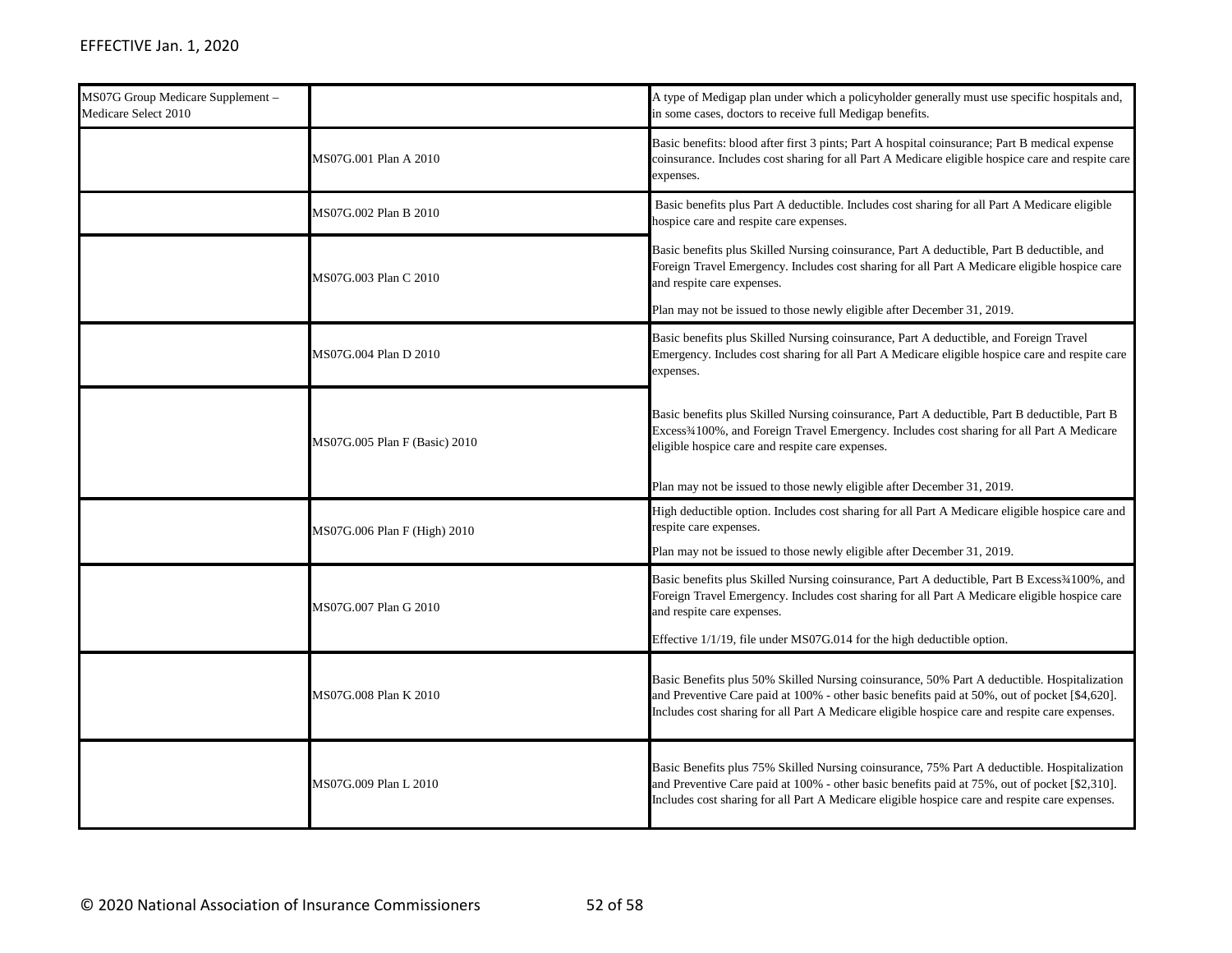|                                                                | MS07G.010 Plan M 2010        | 50% Part A deductible, Skilled Nursing coinsurance, and Foreign Travel Emergency. Includes<br>cost sharing for all Part A Medicare eligible hospice care and respite care expenses.                                                                                                                                                                                                                                                                                                                                                                                                                                                                                                                                                                                                                                                   |
|----------------------------------------------------------------|------------------------------|---------------------------------------------------------------------------------------------------------------------------------------------------------------------------------------------------------------------------------------------------------------------------------------------------------------------------------------------------------------------------------------------------------------------------------------------------------------------------------------------------------------------------------------------------------------------------------------------------------------------------------------------------------------------------------------------------------------------------------------------------------------------------------------------------------------------------------------|
|                                                                | MS07G.011 Plan N 2010        | 100% Part A deductible, Skilled Nursing coinsurance, and Foreign Travel Emergency. In<br>addition, coverage for the Part B coinsurance (as part of the Basic benefits) is subject to a new<br>copay structure. The copay is (a) the lesser of twenty dollars (\$20) or the Medicare Part B<br>coinsurance or copayment for each covered health care provider office visit (including visits to<br>medical specialists); and (b) the lesser of fifty dollars (\$50) or the Medicare Part B coinsurance<br>or copayment for each covered emergency room visit, however, this copayment shall be waived<br>if the insured is admitted to any hospital and the emergency visit is subsequently covered as a<br>Medicare Part A expense. Includes cost sharing for all Part A Medicare eligible hospice care<br>and respite care expenses. |
|                                                                | MS07G.012 Other 2010         | Not specifically described above.                                                                                                                                                                                                                                                                                                                                                                                                                                                                                                                                                                                                                                                                                                                                                                                                     |
|                                                                | MS07G.013 Multi-Plan 2010    | A package filing containing more than one Select Group Medicare Supplement plan in the<br>filing submission.                                                                                                                                                                                                                                                                                                                                                                                                                                                                                                                                                                                                                                                                                                                          |
|                                                                | MS07G.014 Plan G (High) 2020 | High deductible option. Includes cost sharing for all Part A Medicare eligible hospice care and<br>respite care expenses. File under MS07G.007 for the standard deductible option.                                                                                                                                                                                                                                                                                                                                                                                                                                                                                                                                                                                                                                                    |
| MS07I Individual Medicare Supplement -<br>Medicare Select 2010 |                              | A type of Medigap plan under which a policyholder generally must use specific hospitals and,<br>in some cases, doctors to receive full Medigap benefits.                                                                                                                                                                                                                                                                                                                                                                                                                                                                                                                                                                                                                                                                              |
|                                                                | MS07I.001 Plan A 2010        | Basic benefits: blood after first 3 pints; Part A hospital coinsurance; Part B medical expense<br>coinsurance. Includes cost sharing for all Part A Medicare eligible hospice care and respite care<br>expenses.                                                                                                                                                                                                                                                                                                                                                                                                                                                                                                                                                                                                                      |
|                                                                | MS07I.002 Plan B 2010        | Basic benefits plus Part A deductible. Includes cost sharing for all Part A Medicare eligible<br>hospice care and respite care expenses.                                                                                                                                                                                                                                                                                                                                                                                                                                                                                                                                                                                                                                                                                              |
|                                                                | MS07I.003 Plan C 2010        | Basic benefits plus Skilled Nursing coinsurance, Part A deductible, Part B deductible, and<br>Foreign Travel Emergency. Includes cost sharing for all Part A Medicare eligible hospice care<br>and respite care expenses.<br>Plan may not be issued to those newly eligible after December 31, 2019.                                                                                                                                                                                                                                                                                                                                                                                                                                                                                                                                  |
|                                                                | MS07I.004 Plan D 2010        | Basic benefits plus Skilled Nursing coinsurance, Part A deductible, and Foreign Travel<br>Emergency. Includes cost sharing for all Part A Medicare eligible hospice care and respite care<br>expenses.                                                                                                                                                                                                                                                                                                                                                                                                                                                                                                                                                                                                                                |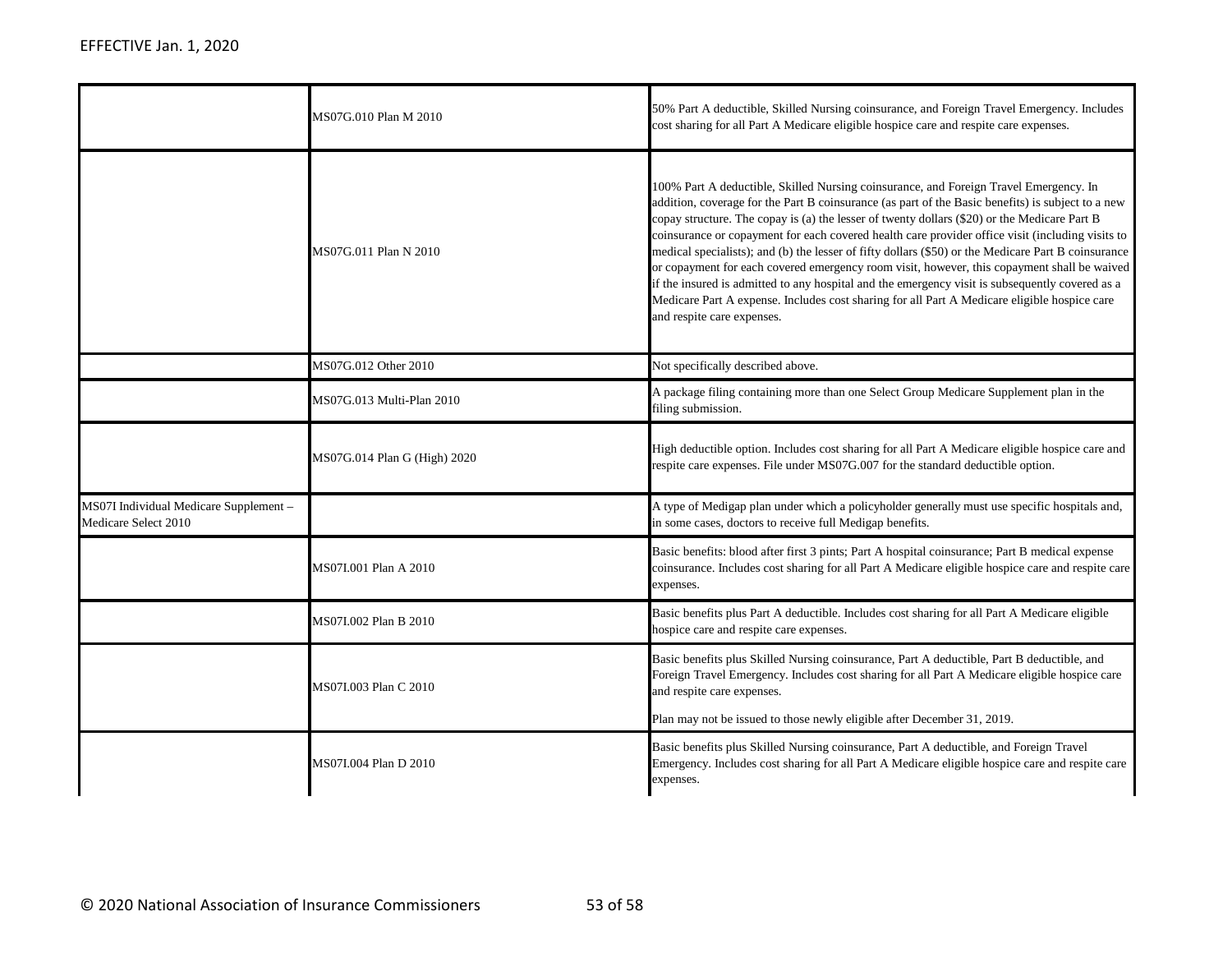| MS07I.005 Plan F (Basic) 2010 | Basic benefits plus Skilled Nursing coinsurance, Part A deductible, Part B deductible, Part B<br>Excess <sup>3</sup> 4100%, and Foreign Travel Emergency. Includes cost sharing for all Part A Medicare<br>eligible hospice care and respite care expenses.<br>Plan may not be issued to those newly eligible after December 31, 2019.                                                                                                                                                                                                                                                                                                                                                                                                                                                                                                |
|-------------------------------|---------------------------------------------------------------------------------------------------------------------------------------------------------------------------------------------------------------------------------------------------------------------------------------------------------------------------------------------------------------------------------------------------------------------------------------------------------------------------------------------------------------------------------------------------------------------------------------------------------------------------------------------------------------------------------------------------------------------------------------------------------------------------------------------------------------------------------------|
| MS07I.006 Plan F (High) 2010  | High deductible option. Includes cost sharing for all Part A Medicare eligible hospice care and<br>respite care expenses.<br>Plan may not be issued to those newly eligible after December 31, 2019.                                                                                                                                                                                                                                                                                                                                                                                                                                                                                                                                                                                                                                  |
| MS07I.007 Plan G 2010         | Basic benefits plus Skilled Nursing coinsurance, Part A deductible, Part B Excess 34 100%, and<br>Foreign Travel Emergency. Includes cost sharing for all Part A Medicare eligible hospice care<br>and respite care expenses.<br>Effective 1/1/19, file under MS07I.014 for the high deductible option.                                                                                                                                                                                                                                                                                                                                                                                                                                                                                                                               |
| MS07I.008 Plan K 2010         | Basic Benefits plus 50% Skilled Nursing coinsurance, 50% Part A deductible. Hospitalization<br>and Preventive Care paid at 100% - other basic benefits paid at 50%, out of pocket [\$4,620].<br>Includes cost sharing for all Part A Medicare eligible hospice care and respite care expenses.                                                                                                                                                                                                                                                                                                                                                                                                                                                                                                                                        |
| MS07I.009 Plan L 2010         | Basic Benefits plus 75% Skilled Nursing coinsurance, 75% Part A deductible. Hospitalization<br>and Preventive Care paid at 100% - other basic benefits paid at 75%, out of pocket [\$2,310].<br>Includes cost sharing for all Part A Medicare eligible hospice care and respite care expenses.                                                                                                                                                                                                                                                                                                                                                                                                                                                                                                                                        |
| MS07I.010 Plan M 2010         | 50% Part A deductible, Skilled Nursing coinsurance, and Foreign Travel Emergency. Includes<br>cost sharing for all Part A Medicare eligible hospice care and respite care expenses.                                                                                                                                                                                                                                                                                                                                                                                                                                                                                                                                                                                                                                                   |
| MS07I.011 Plan N 2010         | 100% Part A deductible, Skilled Nursing coinsurance, and Foreign Travel Emergency. In<br>addition, coverage for the Part B coinsurance (as part of the Basic benefits) is subject to a new<br>copay structure. The copay is (a) the lesser of twenty dollars (\$20) or the Medicare Part B<br>coinsurance or copayment for each covered health care provider office visit (including visits to<br>medical specialists); and (b) the lesser of fifty dollars (\$50) or the Medicare Part B coinsurance<br>or copayment for each covered emergency room visit, however, this copayment shall be waived<br>if the insured is admitted to any hospital and the emergency visit is subsequently covered as a<br>Medicare Part A expense. Includes cost sharing for all Part A Medicare eligible hospice care<br>and respite care expenses. |
| MS07I.012 Other 2010          | Not specifically described above.                                                                                                                                                                                                                                                                                                                                                                                                                                                                                                                                                                                                                                                                                                                                                                                                     |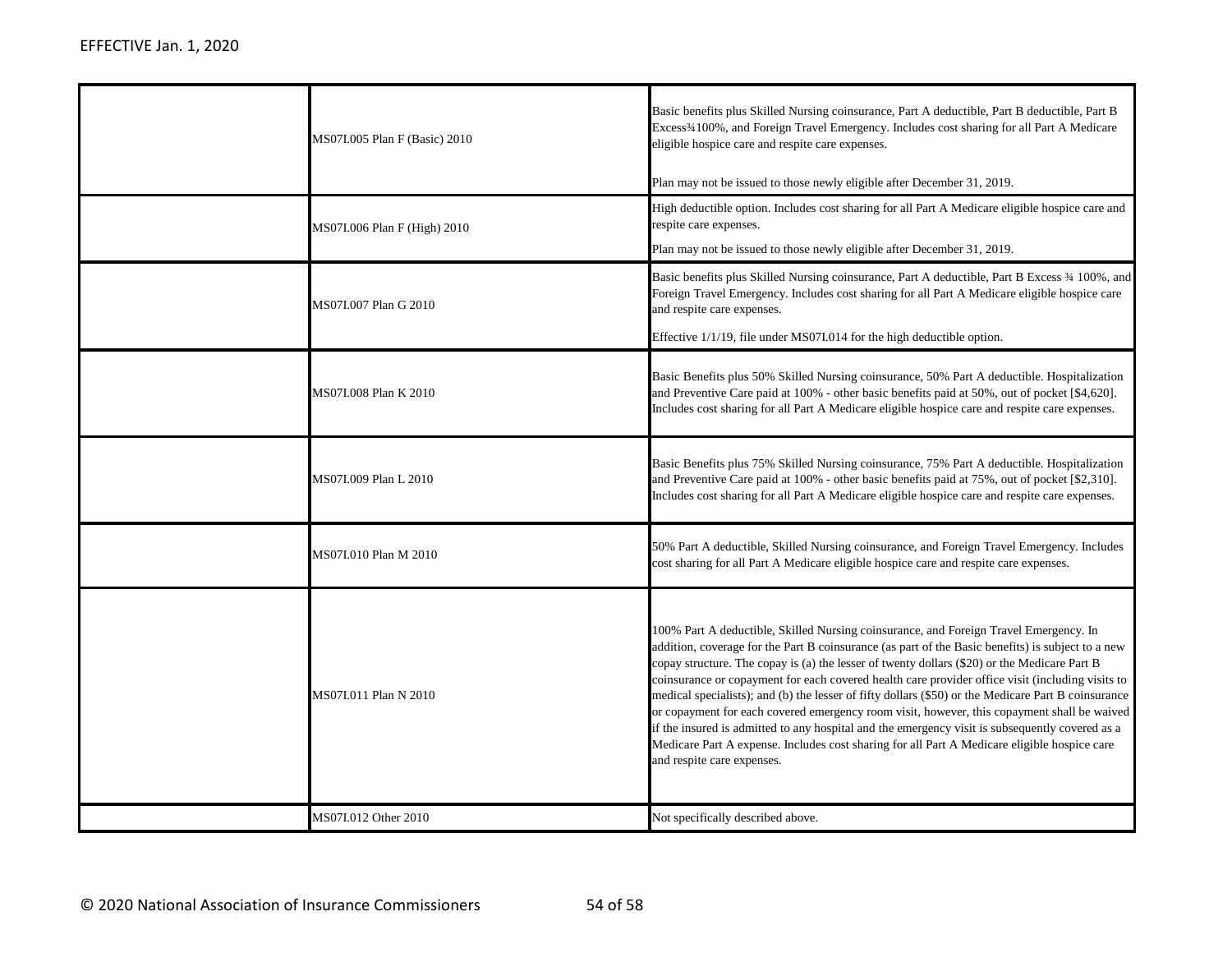|                                                          | MS07I.013 Multi-Plan 2010     | A package filing containing more than one Select Individual Medicare Supplement plan in the<br>filing submission.                                                                                                                                                                     |
|----------------------------------------------------------|-------------------------------|---------------------------------------------------------------------------------------------------------------------------------------------------------------------------------------------------------------------------------------------------------------------------------------|
|                                                          | MS07I.014 Plan G (High) 2020  | High deductible option. Includes cost sharing for all Part A Medicare eligible hospice care and<br>respite care expenses. File under MS07I.007 for the standard deductible option.                                                                                                    |
| MS08G Group Medicare Supplement -<br>Standard Plans 2010 |                               | A Medigap policy under which a policyholder may obtain services from any provider of care.                                                                                                                                                                                            |
|                                                          | MS08G.001 Plan A 2010         | Basic benefits: blood after first 3 pints; Part A hospital coinsurance; Part B medical expense<br>coinsurance. Includes cost sharing for all Part A Medicare eligible hospice care and respite care<br>expenses.                                                                      |
|                                                          | MS08G.002 Plan B 2010         | Basic benefits plus Part A deductible. Includes cost sharing for all Part A Medicare eligible<br>hospice care and respite care expenses.                                                                                                                                              |
|                                                          | MS08G.003 Plan C 2010         | Basic benefits plus Skilled Nursing coinsurance, Part A deductible, Part B deductible, and<br>Foreign Travel Emergency. Includes cost sharing for all Part A Medicare eligible hospice care<br>and respite care expenses.                                                             |
|                                                          |                               | Plan may not be issued to those newly eligible after December 31, 2019.                                                                                                                                                                                                               |
|                                                          | MS08G.004 Plan D 2010         | Basic benefits plus Skilled Nursing coinsurance, Part A deductible, and Foreign Travel<br>Emergency. Includes cost sharing for all Part A Medicare eligible hospice care and respite care<br>expenses.                                                                                |
|                                                          | MS08G.005 Plan F (Basic) 2010 | Basic benefits plus Skilled Nursing coinsurance, Part A deductible, Part B deductible, Part B<br>Excess <sup>3</sup> 4100%, and Foreign Travel Emergency. Includes cost sharing for all Part A Medicare<br>eligible hospice care and respite care expenses.                           |
|                                                          |                               | Plan may not be issued to those newly eligible after December 31, 2019.                                                                                                                                                                                                               |
|                                                          | MS08G.006 Plan F (High) 2010  | High deductible option. Includes hospice care cost sharing for all Part A Medicare eligible<br>hospice care and respite care expenses.                                                                                                                                                |
|                                                          |                               | Plan may not be issued to those newly eligible after December 31, 2019.                                                                                                                                                                                                               |
|                                                          | MS08G.007 Plan G 2010         | Basic benefits plus Skilled Nursing coinsurance, Part A deductible, Part B Excess <sup>34</sup> 100%, and<br>Foreign Travel Emergency. Includes cost sharing for all Part A Medicare eligible hospice care<br>and respite care expenses.                                              |
|                                                          |                               | Effective 1/1/19, file under MS08G.013 for the high deductible option.                                                                                                                                                                                                                |
|                                                          | MS08G.008 Plan K 2010         | Hospitalization and Preventive Care paid at 100% - other basic benefits paid at 50%, 50%<br>Skilled Nursing coinsurance, 50% Part A deductible, subject to out of pocket [\$4,620].<br>Includes cost sharing for all Part A Medicare eligible hospice care and respite care expenses. |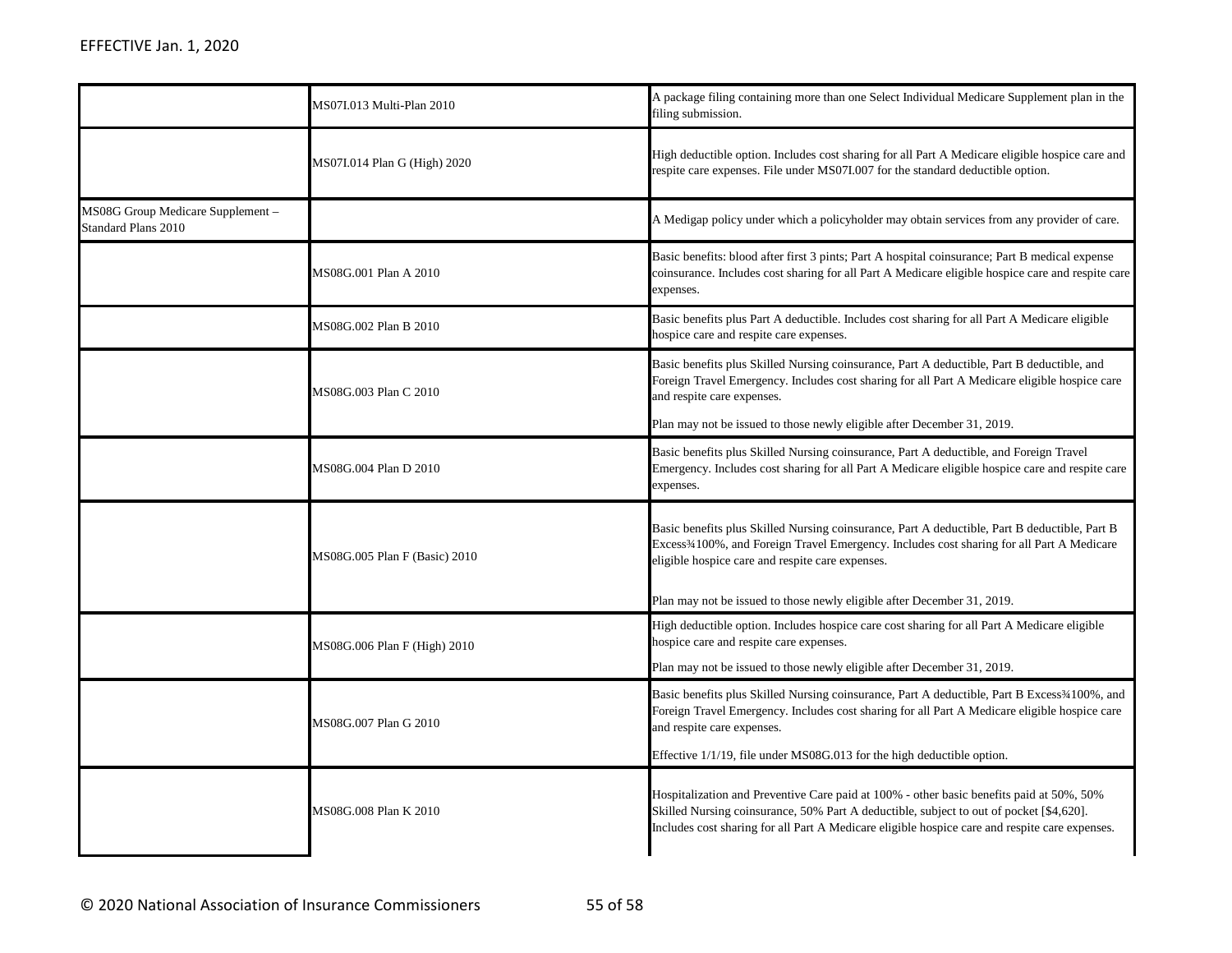|                                                               | MS08G.009 Plan L 2010        | Hospitalization and Preventive Care paid at 100% - other basic benefits paid at 75%, 75%<br>Skilled Nursing coinsurance, 75% Part A deductible, out of pocket [\$2,310]. Includes cost<br>sharing for all Part A Medicare eligible hospice care and respite care expenses.                                                                                                                                                                                                                                                                                                                                                                                                                                                                                                                                                            |
|---------------------------------------------------------------|------------------------------|---------------------------------------------------------------------------------------------------------------------------------------------------------------------------------------------------------------------------------------------------------------------------------------------------------------------------------------------------------------------------------------------------------------------------------------------------------------------------------------------------------------------------------------------------------------------------------------------------------------------------------------------------------------------------------------------------------------------------------------------------------------------------------------------------------------------------------------|
|                                                               | MS08G.010 Plan M 2010        | 50% coverage of the Part A deductible, Skilled Nursing coinsurance, and Foreign Travel<br>Emergency. Includes cost sharing for all Part A Medicare eligible hospice care and respite care<br>expenses.                                                                                                                                                                                                                                                                                                                                                                                                                                                                                                                                                                                                                                |
|                                                               | MS08G.011 Plan N 2010        | 100% Part A deductible, Skilled Nursing coinsurance, and Foreign Travel Emergency. In<br>addition, coverage for the Part B coinsurance (as part of the Basic benefits) is subject to a new<br>copay structure. The copay is (a) the lesser of twenty dollars (\$20) or the Medicare Part B<br>coinsurance or copayment for each covered health care provider office visit (including visits to<br>medical specialists); and (b) the lesser of fifty dollars (\$50) or the Medicare Part B coinsurance<br>or copayment for each covered emergency room visit, however, this copayment shall be waived<br>if the insured is admitted to any hospital and the emergency visit is subsequently covered as a<br>Medicare Part A expense. Includes cost sharing for all Part A Medicare eligible hospice care<br>and respite care expenses. |
|                                                               | MS08G.012 Multi-Plan 2010    | A package filing containing more than one Standard Group Medicare Supplement plan in the<br>filing submission.                                                                                                                                                                                                                                                                                                                                                                                                                                                                                                                                                                                                                                                                                                                        |
|                                                               | MS08G.013 Plan G (High) 2020 | High deductible option. Includes cost sharing for all Part A Medicare eligible hospice care and<br>respite care expenses. File under MS08G.007 for the standard deductible option.                                                                                                                                                                                                                                                                                                                                                                                                                                                                                                                                                                                                                                                    |
| MS08I Individual Medicare Supplement -<br>Standard Plans 2010 |                              | A Medigap policy under which a policyholder may obtain services from any provider of care.                                                                                                                                                                                                                                                                                                                                                                                                                                                                                                                                                                                                                                                                                                                                            |
|                                                               | MS08I.001 Plan A 2010        | Basic benefits: blood after first 3 pints; Part A hospital coinsurance; Part B medical expense<br>coinsurance. Includes cost sharing for all Part A Medicare eligible hospice care and respite care<br>expenses.                                                                                                                                                                                                                                                                                                                                                                                                                                                                                                                                                                                                                      |
|                                                               | MS08I.002 Plan B 2010        | Basic benefits plus Part A deductible. Includes cost sharing for all Part A Medicare eligible<br>hospice care and respite care expenses.                                                                                                                                                                                                                                                                                                                                                                                                                                                                                                                                                                                                                                                                                              |
|                                                               | MS08I.003 Plan C 2010        | Basic benefits plus Skilled Nursing coinsurance, Part A deductible, Part B deductible, and<br>Foreign Travel Emergency. Includes cost sharing for all Part A Medicare eligible hospice care<br>and respite care expenses.<br>Plan may not be issued to those newly eligible after December 31, 2019.                                                                                                                                                                                                                                                                                                                                                                                                                                                                                                                                  |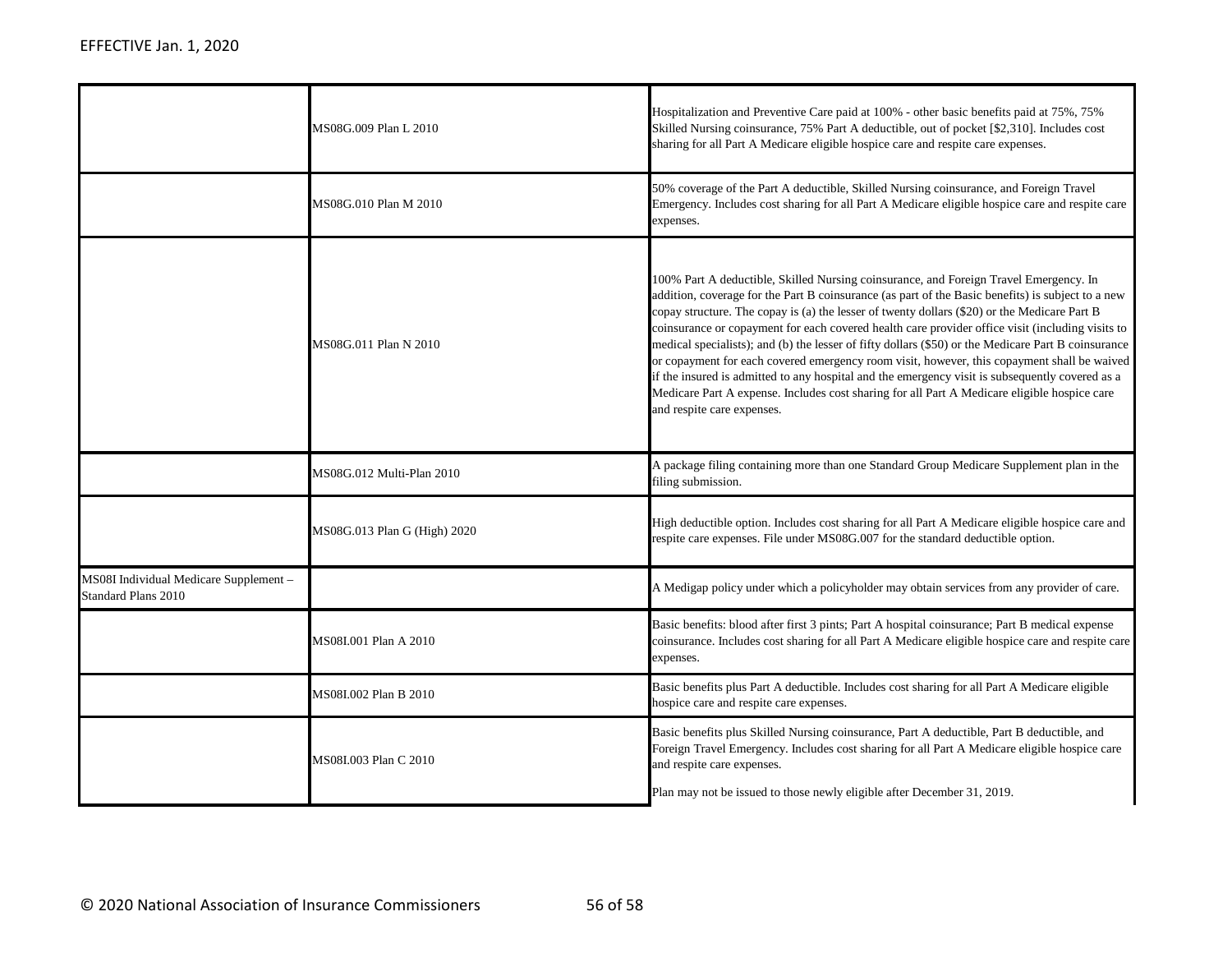| MS08I.004 Plan D 2010         | Basic benefits plus Skilled Nursing coinsurance, Part A deductible, and Foreign Travel<br>Emergency. Includes cost sharing for all Part A Medicare eligible hospice care and respite care<br>expenses.                                                                                                                                                                                                                                                                                                                                                                                                                                                                                                                                                                                                                                    |
|-------------------------------|-------------------------------------------------------------------------------------------------------------------------------------------------------------------------------------------------------------------------------------------------------------------------------------------------------------------------------------------------------------------------------------------------------------------------------------------------------------------------------------------------------------------------------------------------------------------------------------------------------------------------------------------------------------------------------------------------------------------------------------------------------------------------------------------------------------------------------------------|
| MS08I.005 Plan F (Basic) 2010 | Basic benefits plus Skilled Nursing coinsurance, Part A deductible, Part B deductible, Part B<br>Excess <sup>3</sup> 4100%, and Foreign Travel Emergency. Includes cost sharing for all Part A Medicare<br>eligible hospice care and respite care expenses.<br>Plan may not be issued to those newly eligible after December 31, 2019.                                                                                                                                                                                                                                                                                                                                                                                                                                                                                                    |
| MS08I.006 Plan F (High) 2010  | High deductible option. Includes cost sharing for all Part A Medicare eligible hospice care and<br>respite care expenses.<br>Plan may not be issued to those newly eligible after December 31, 2019.                                                                                                                                                                                                                                                                                                                                                                                                                                                                                                                                                                                                                                      |
| MS08I.007 Plan G 2010         | Basic benefits plus Skilled Nursing coinsurance, Part A deductible, Part B Excess <sup>34100%</sup> , and<br>Foreign Travel Emergency. Includes cost sharing for all Part A Medicare eligible hospice care<br>and respite care expenses.<br>Effective 1/1/19, file under MS08I.013 for the high deductible option.                                                                                                                                                                                                                                                                                                                                                                                                                                                                                                                        |
| MS08I.008 Plan K 2010         | Hospitalization and Preventive Care paid at 100% - other basic benefits paid at 50%, 50%<br>Skilled Nursing coinsurance, 50% Part A deductible, out of pocket [\$4,620]. Includes cost<br>sharing for all Part A Medicare eligible hospice care and respite care expenses.                                                                                                                                                                                                                                                                                                                                                                                                                                                                                                                                                                |
| MS08I.009 Plan L 2010         | Hospitalization and Preventive Care paid at 100% - other basic benefits paid at 75%, 75%<br>Skilled Nursing coinsurance, 75% Part A deductible, out of pocket [\$2,310]. Includes cost<br>sharing for all Part A Medicare eligible hospice care and respite care expenses.                                                                                                                                                                                                                                                                                                                                                                                                                                                                                                                                                                |
| MS08I.010 Plan M 2010         | 50% Part A deductible, Skilled Nursing coinsurance, and Foreign Travel Emergency. Includes<br>cost sharing for all Part A Medicare eligible hospice care and respite care expenses.                                                                                                                                                                                                                                                                                                                                                                                                                                                                                                                                                                                                                                                       |
| MS08I.011 Plan N 2010         | 100% Part A deductible, Skilled Nursing facility care, and Foreign Travel Emergency. In<br>addition, coverage for the Part B coinsurance (as part of the Basic benefits) is subject to a new<br>copay structure. The copay is the lesser of (a) twenty dollars $(\$20)$ or the Medicare Part B<br>coinsurance or copayment for each covered health care provider office visit (including visits to<br>medical specialists); and (b) the lesser of fifty dollars (\$50) or the Medicare Part B coinsurance<br>or copayment for each covered emergency room visit, however, this copayment shall be waived<br>if the insured is admitted to any hospital and the emergency visit is subsequently covered as a<br>Medicare Part A expense. Includes cost sharing for all Part A Medicare eligible hospice care<br>and respite care expenses. |